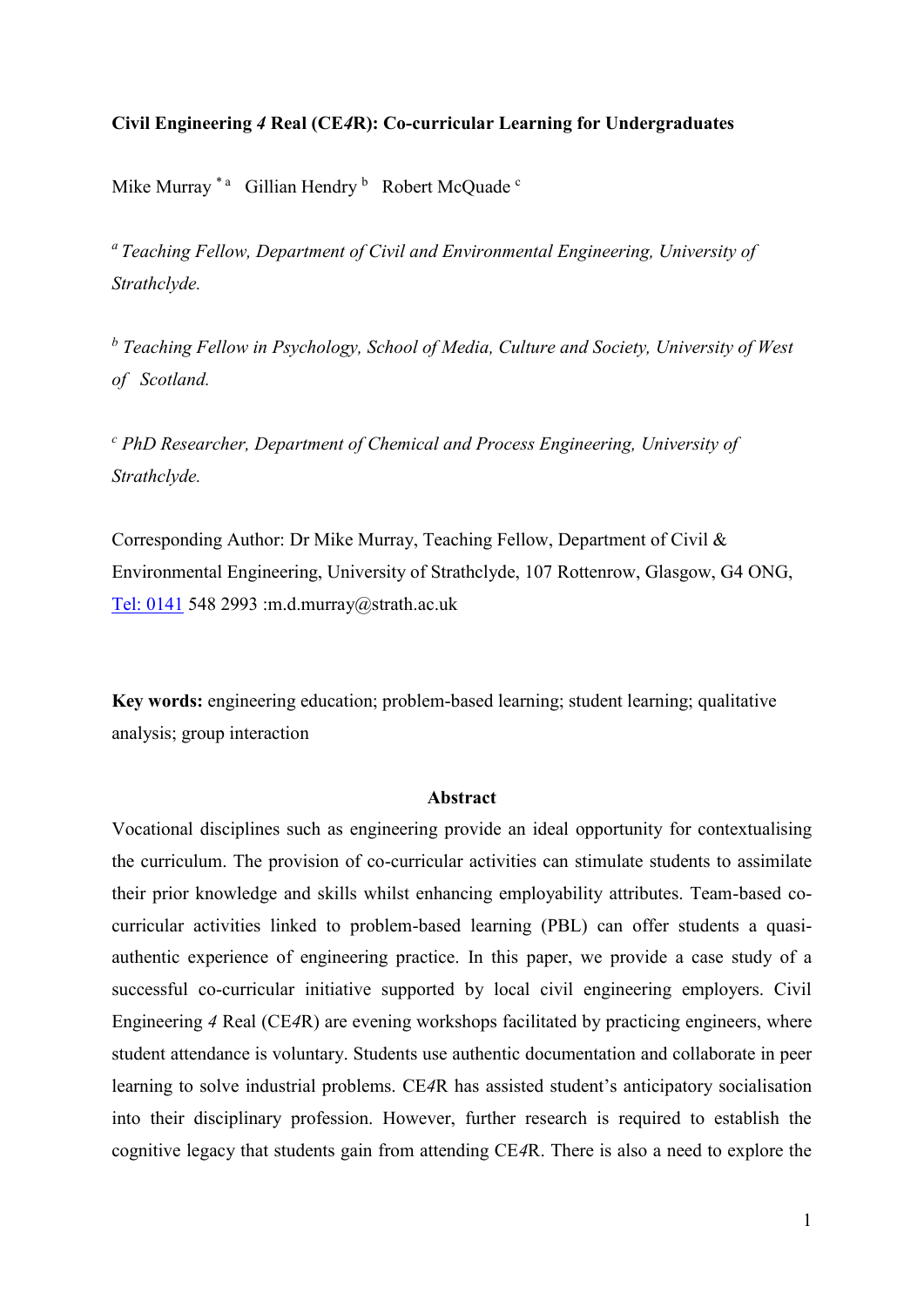synergy that could be prompted through understanding the boundaries between CE*4*R and the programme curriculum.

## **Introduction**

The Dearing (1997) report could be considered a catalyst for a growth in the adoption of constructivist pedagogy in higher education (HE) given its promotion of active learning and practical experiences linking theory to professional practice. Subsequent reports (e.g. Watts, 2006; Lowden, Hall, Elliot & Lewin, 2011; Pegg, Waldock, Hendy-Isaac & Lawton, 2012) called for an authentic curriculum in HE that would contextualise learning and assist students to develop a professional identity. Within the engineering sector, a number of commentators have argued that these professional skills are best nurtured through closer industry-academia collaboration (Broadbent & McCann, 2016; Edward & Middleton, 2001; Royal Academy of Engineering, 2007):

"It is vital to work with industry to frame the skills graduates need and highlight to students their relevance and importance. This is particularly important to encourage students to enhance their transferable and employability skills".

(Engineering Professors Council, 2018)

Indeed, for civil engineering courses, there should be "strong, viable and visible links between departments and the profession, [and] local practising engineers should become involved with the education of students" (Joint Board of Moderators, 2017, p.30). This idea is not novel: past civil engineering scholars spoke of students attending "special evening lectures, by men who have had large experience in one branch of engineering" (Dyer, 1880, p.17). This remains important today, given that some students have been known to misconceive a professional engineer's day-to-day dealings (Hargreaves & Liston, 1996; Holmegaard, Møller Madsen & Ulriksen, 2016), and so, such a provision of talks allows for the opportunity to converse with experienced others (Inglis, 1941). Furthermore, students would like academics to use real-world examples in their pedagogy (Bather, 2011; Collins & Davies, 2009; Frymier & Shulman, 1995) and for academics to have had relevant industrial exposure (Neves & Hillman, 2016): something which is now more prominent in some job descriptors for academic posts, whereby applications are invited from professional engineers with industrial design experience who are "required to develop and deliver industrially realistic curriculum material" (University of Nottingham, 2018). Nonetheless, there is a paucity of engineering academics with relevant industrial experience within the UK higher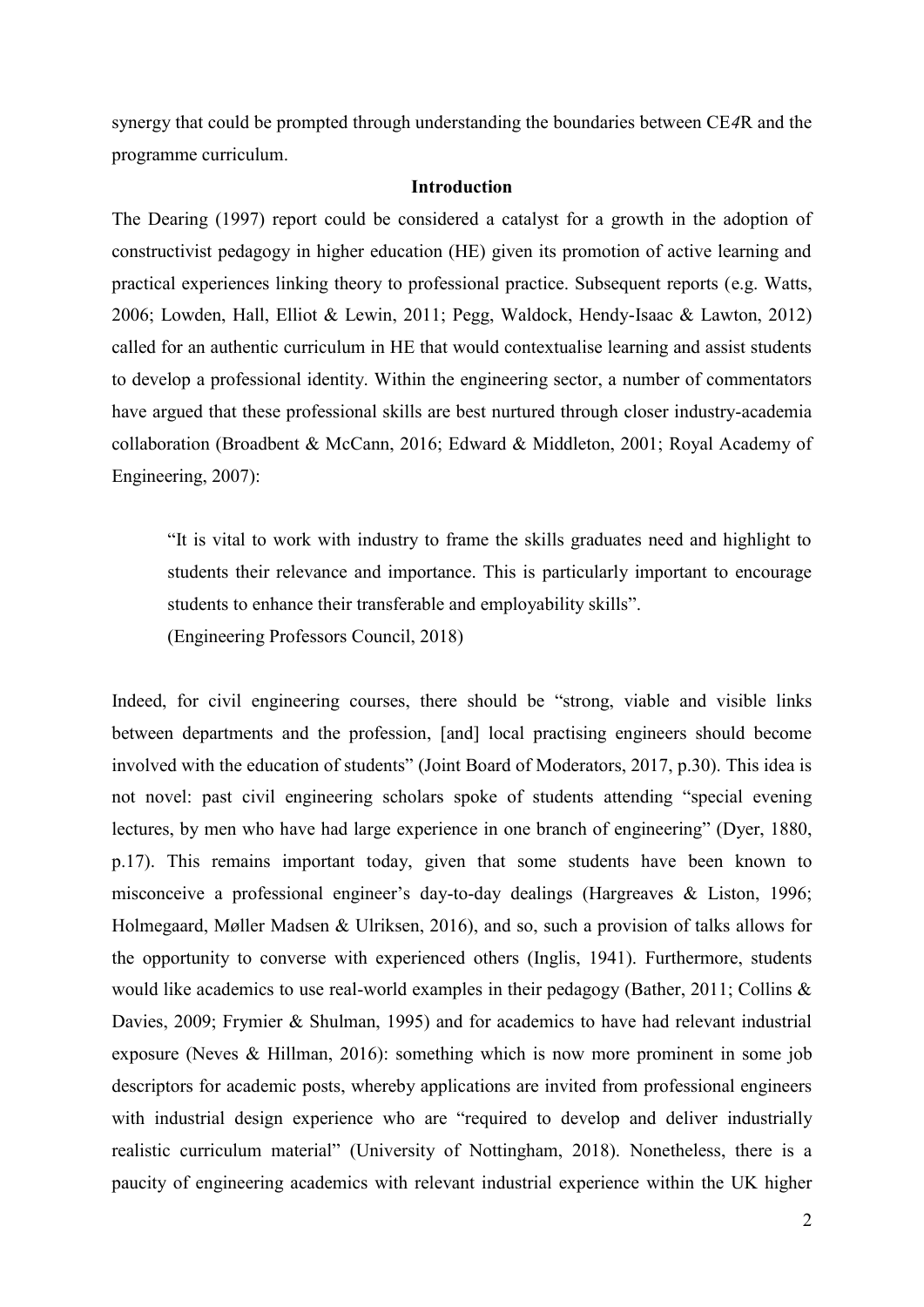education landscape (Tennant et al, 2015; Foster et al, 2017; Pilcher et al, 2017) and anecdotal evidence suggests that this can compromise the authenticity of the learning and assessment regime within an engineering curriculum. Academic role models tend to display research identities rather than the industrial disciplinary identities that would assist students to learn through mirroring "real-life situations and require the practising of the ways of thinking and problem solving employed by actual experts in relevant fields" (Kreber, 2013, p.19).

In light of these issues, the current paper is organised as follows. In the next section, we examine the call for HE to recognise the value of co-curricular/extra-curricular learning and the concept of hybrid problem-based learning (PBL). This is followed by an introduction to the Civil Engineering *4* Real (CE*4*R) initiative; a co-curricular series of evening workshops designed to combine prior curricular knowledge with real-life engineering problems and scenarios. The next section provides a justification for our research methodology whereupon we draw insights from selected student feedback. The following section provides a discussion of four key findings from our analysis (relevant learning; links (and gaps) identified between CE*4*R sessions and curriculum; importance/appreciation of problems being 'real'; value of team work) before we offer our overall conclusions to the research.

## *Co-curricular learning: a hybrid problem/project-based approach*

There has been a growth in the number of references made to what students do outside the formal curriculum. Whilst some researchers (Wankel & Wankel, 2016) view co-curricular and extra-curricular as having interchangeable meaning, when we refer to 'co-curricular' we mean extensions of the disciplinary learning experience whereby students are able to assimilate knowledge and skills related to their professional practice within an academic programme. 'Extra-curricular' refers to activities that may be coordinated by an education establishment (sports clubs) or not (non-disciplinary employment), but may not be explicitly connected to academic learning. Kettle (2013) argues that participation in co-curricular and extra-curricular activities help to encourage students to become confident individuals, whilst Stefani (2017) suggests that co-curricular learning experiences are required to allow development of graduates over and above their chosen discipline-specific knowledge. The Chief Executive of the Engineering Professors' Council has recommended that university engineering departments "should create co-curricular opportunities to develop transferable skills and character alongside a demanding programme of studies" Rich (2018, p.226); of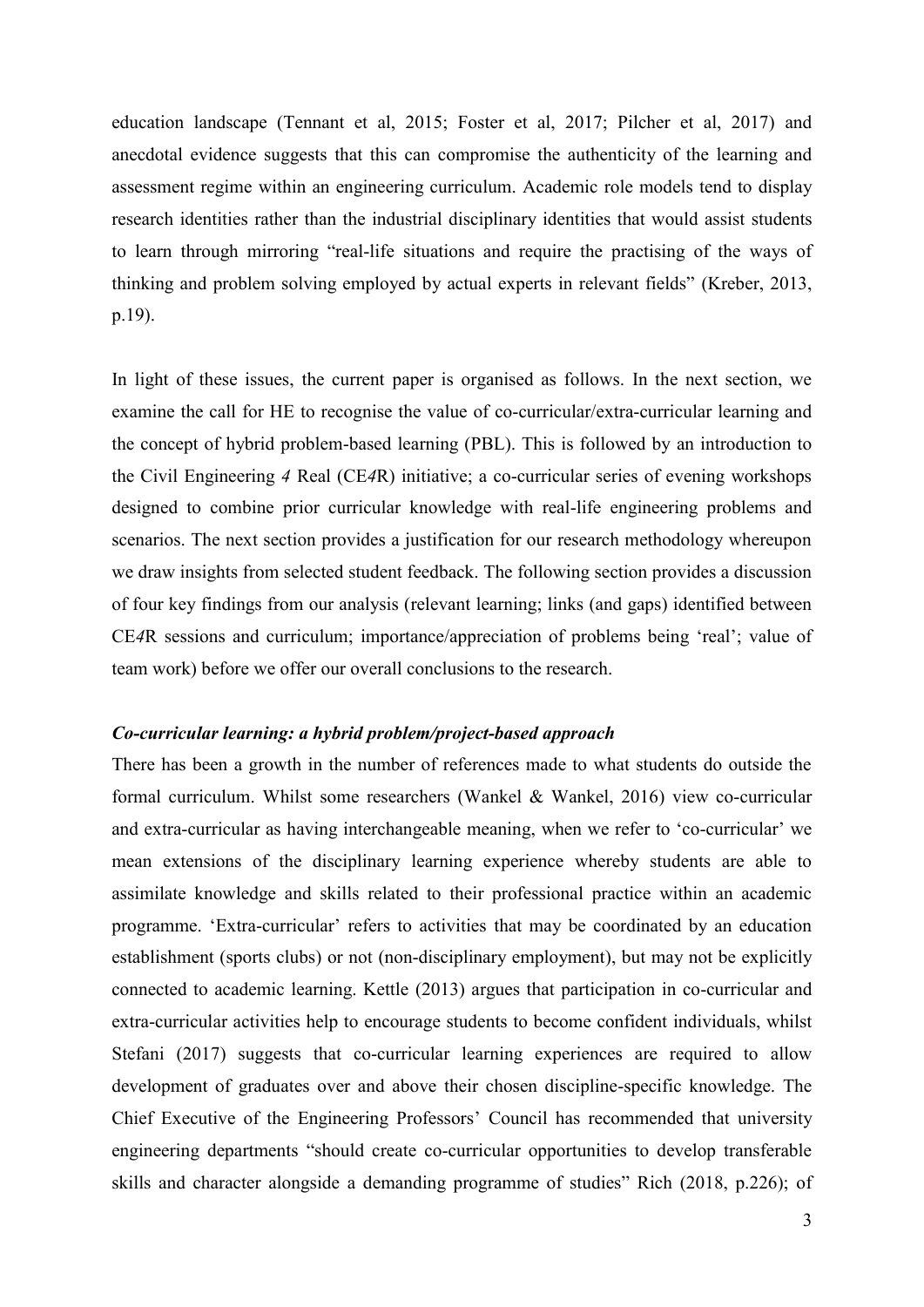course, these proposals come a decade after the Burgess (2007) Report called for UK universities to adopt Higher Education Achievement Reports (HEAR). HEAR provides a means for students to document a comprehensive record of their achievements in HE, including evidence of eligible co-curricular activities and achievements (Higher Education Academy, 2015a); something which can prove to be extremely valuable, which will be evidenced in this paper shortly.

The Higher Education Academy (2018) provide a definition of (PBL) as "a style of active learning, PBL refers to learning opportunities that use real-world issues or problems to increase knowledge and understanding". The seminal introduction of PBL in the medical school at McMaster University – by neurologist Howard Barrows in 1969 – spawned its use across higher education worldwide (Barrows & Tamblyn, 1980). In the UK, the Royal Academy of Engineering have recommended that engineering courses should adopt more experiential learning techniques including team-based problem-solving activities so that students balance engineering solutions with societal, economic and environmental constraints (Royal Academy of Engineering, 2012). Given that the signature pedagogy in engineering education has been to apply deductive reasoning, PBL may introduce epistemological and ontological dilemmas for some academics and students. Nonetheless, there appears to be recognition amongst engineering scholars that educational theories such as social constructivism can be employed to soften a dominant technocratic curriculum. This is essential if we are to convince prospective students that the engineering discipline demands more than equation solving; that it requires creativity, continual social interactions, and team problem solving, too (Vesikivi, Lakkala, Holvikivi & Muukkonen, 2018).

Prince and Felder's (2006) evaluation of inductive learning in engineering education included problem-based learning and project-based learning, with the former tending to be more single-subject and structured, and the latter being more inter-disciplinary and realistic of industry expectancies (Larmer, 2014). They argue that the inductive approach tends to be favoured over traditional deductive pedagogy, referring to the similarities between 'problem' and 'project' based learning, and the effectiveness of hybrid approaches, denoted by the PBL acronym (Prince & Felder, 2006). Such hybrid models of PBL have some heritage in civil engineering education; for instance, Gavin (2011) found that students exposed to this form of learning considered their team working, design and communication skills to have been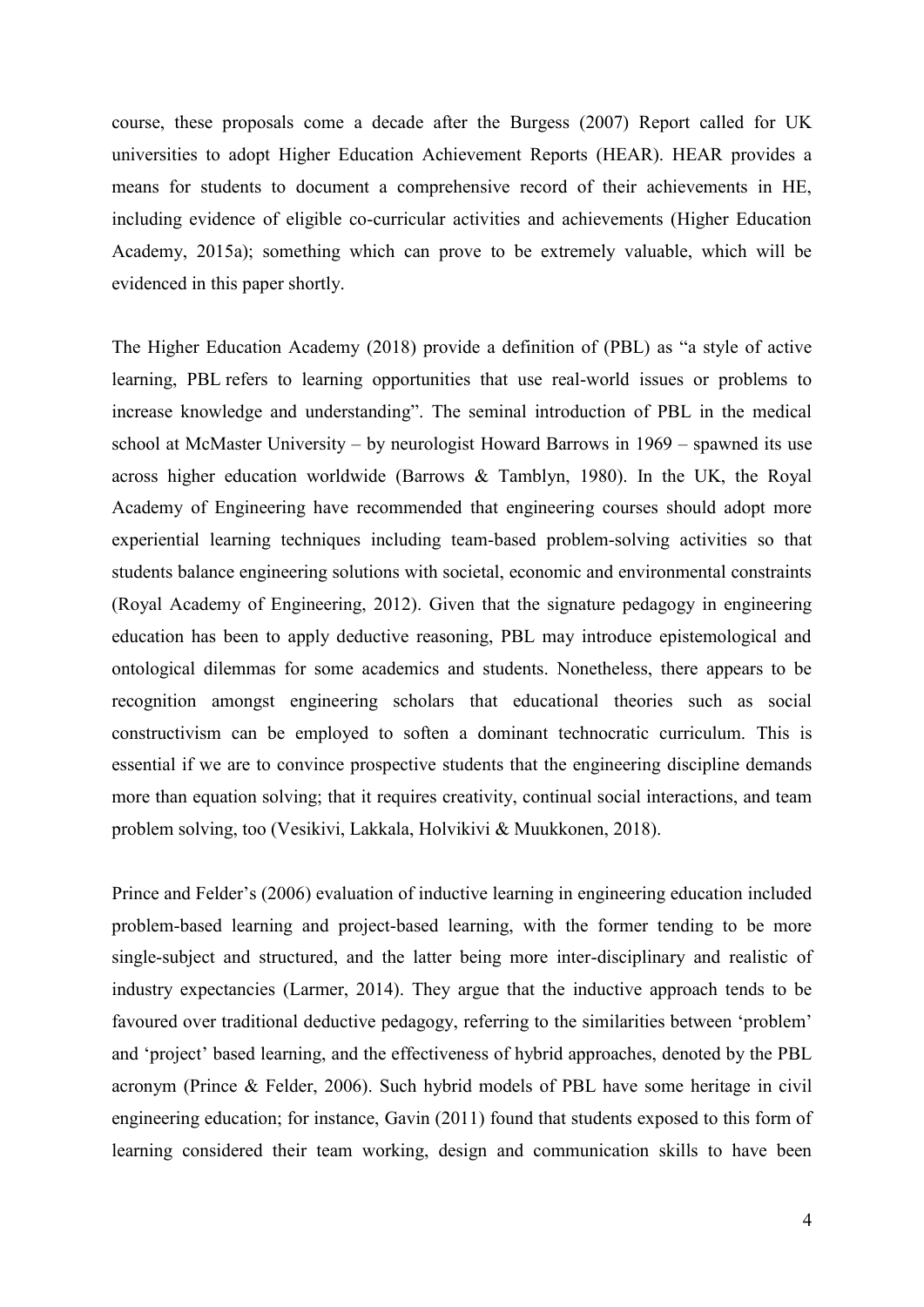improved. Moreover, participation in a PBL process also improved their learning during traditional lectures.

The emphasis that PBL places on team-based learning is aligned with the tenets of social constructivism, in that learners work collaboratively. Ashwin and McVitty (2015) have emphasised the importance of learning with others, and the necessity of doing so within higher education. Keenan (2014) suggests that peer-led learning sessions help students to acquire personal and professional skills with an enhanced sense of belonging, and that this agency can improve students' academic performance. Similarly, Mackh (2018, p.31) suggests that PBL "presents natural opportunities to form partnerships with local organizations, allowing students to gain first-hand experience in the world outside the classroom as they attempt to address genuine problems". Furthermore, Christiansen and Rump (2007, p.478) argued that "if engineering programmes should prepare students better for professional practice, they need to present students with authentic problems with complex problemsolving contexts". It would appear, then, that there is value in offering students the chance to work with their peers on real-world engineering problems, which is the backbone of the CE*4*R programme.

## *The Civil Engineering 4 Real (CE4R) programme*

CE*4*R is a co-curricular (evening) initiative that encourages students to utilise prior knowledge from university studies and continual professional development (CPD) by applying them to real-life engineering problem scenarios. Open to all civil engineering students across the undergraduate programme, guest speakers proffer a real-life engineering problem to student groups of mixed ability and experience, who have circa two hours to work together and provide a solution(s). Broadbent and McCann (2016) recommend creating classroom values that resemble workplace values through experience-led learning. As such, the senior year students act as role models to fresher-type students (vertical integration) within inter-year teams, whilst industrial workshop presenters help to connect the world of learning with the world of work through presenting the students with a problem to solve. Through the provision of real engineering documentation, students are encouraged to integrate theory with context to experience – as far as possible – working as an engineer and developing an engineering identity. Research has stressed the importance of the inclusion of real-life engineers in such initiatives (e.g. Ring & O'Leary, 2010; Wankat & Oreovicz, 2015), and so, was pivotal for the authenticity of the workshops.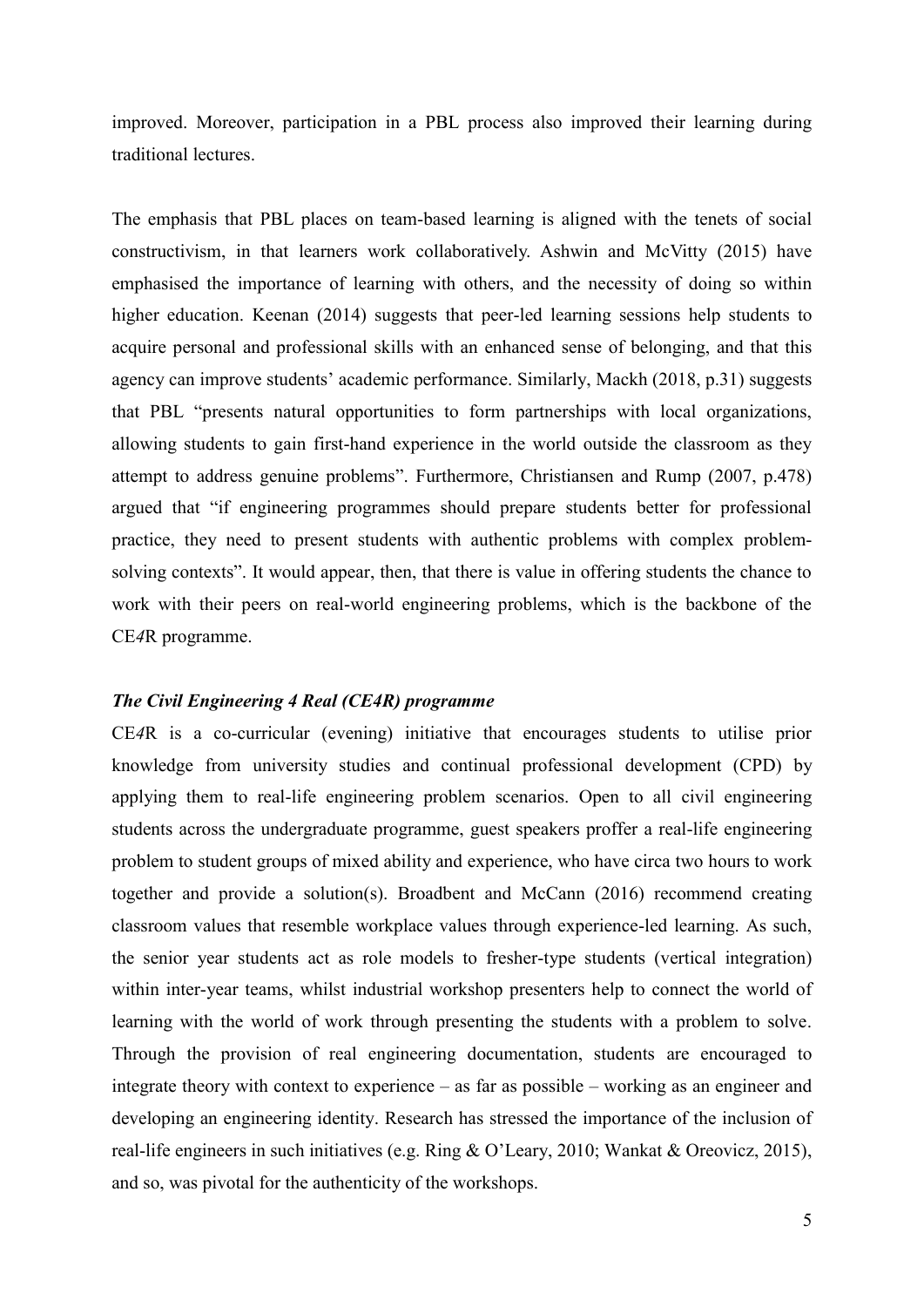The lead author's motive and inspiration to label the workshop series as CE*4*R arose from a mix of latent contemplation (as a desire to expose students to industrial practice) and emergent thinking encapsulated through involuntary daydreaming and an early morning awakening from sleep (an "epiphany") in 2012. Thus, the CE*4*R metaphor is perhaps the result of the unconscious-subconscious mind linking pedagogy and pleasure; the pleasure of recollecting the music of the Welsh rock band the Manic Street Preachers, but also a disturbing incident in 1991 when one band member self-harmed during an interview with a BBC journalist by cutting the words '4 REAL' into his arm (see Berry, 2015). This recollected image is analogous to the epistemological tensions within the engineering education regarding the importance accorded to a continuum of deductive-inductive pedagogy. Other experienced scholars have reported similar episodes – Tosey (2006, p.30) referred to his own "3 a.m. [awakening] to find the metaphor of change as drama in my awareness". Critics might argue that the scientification of the engineering curriculum has made learning "too theoretical" whilst others would berate a return to "rule of thumb". To "be real" in the academy, to oneself, peers and to students is a nuanced journey for all academics. Traversing the landscape requires faculty to mediate between rational and emotional states, informed by institutional, faculty and departmental cultures that will influence what is considered to be authentic pedagogy. Whilst this explanation may appear convoluted, it resonates with a virtuous and moral practice of professionalism (Fitzmuarice, 2008) and a desire to advocate authentic personal reflection through praxis (Gibbs, Angelides & Michaelides, 2004). As such, the conception of CE*4*R as both brand and logo are the result of an intertwining of an academic (in both an ontological and epistemological sense) and personal life – a counter culture pedagogy (Parkinson, 2017).

Since beginning in the 2012-2013 academic year, sixty-seven two-hour workshops have been held on Monday evenings (5-7pm), and at the time of writing, the programme is about to begin its seventh year of development. Table 1 shows a list of the workshop titles broken down into generic sub-disciplines of civil engineering practice. The workshop title and/or the perceived prestige of the company delivering a workshop has played a significant part in attracting students to register for particular workshops. The title and content of each workshop is decided by the guest engineers (albeit some consultation is often required with the lead author to fine tune the problem(s) to be presented on the night). Securing industry cooperation to deliver CE*4*R has not been problematic and a 'snowball' sampling type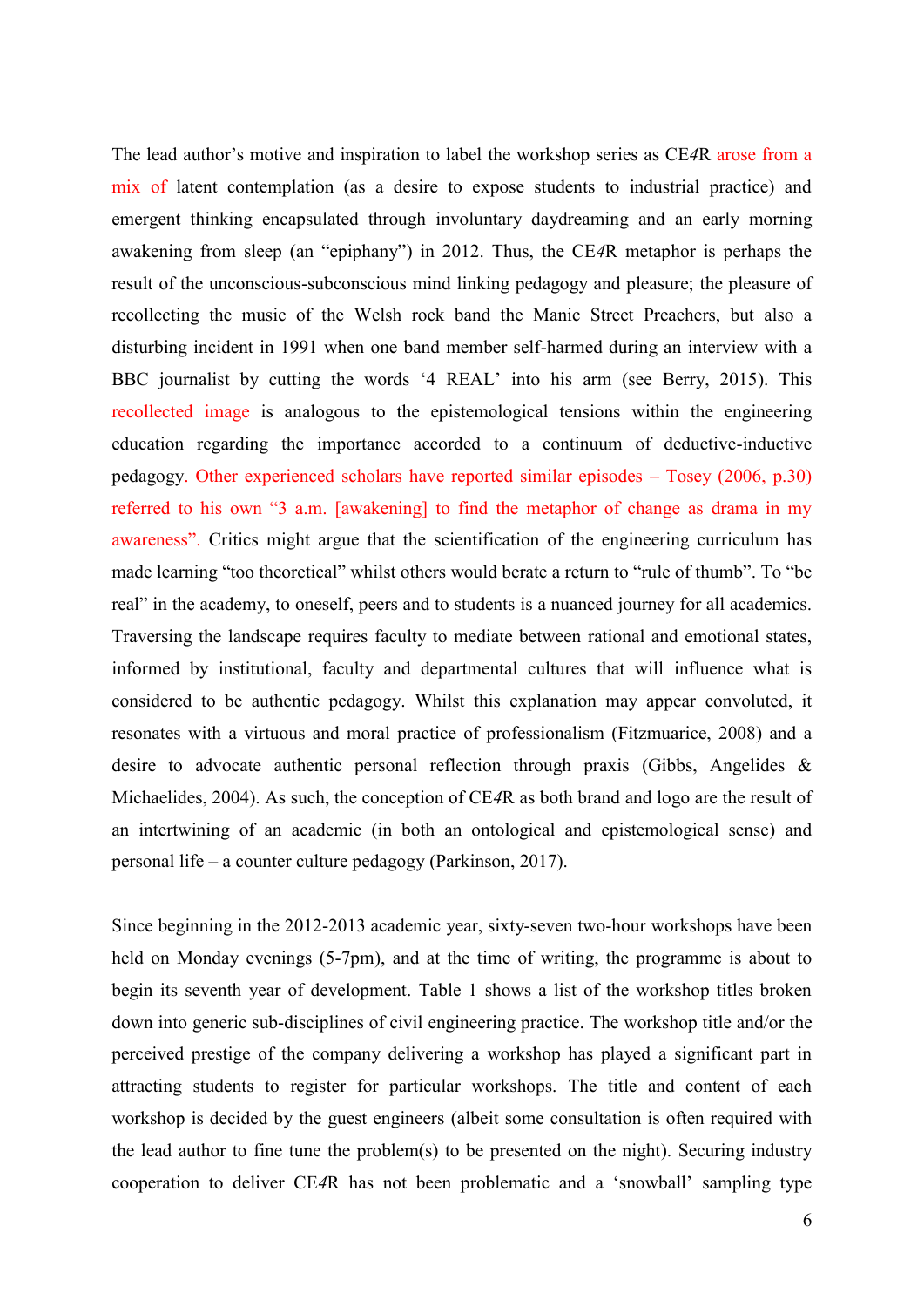procedure, using previous and existing industrial contacts from another initiative (industrial mentoring of 3rd year students) has ensured a willing supply of practising engineers who wish to participate. CE*4*R is also broadcast through the local community of employers through graduates taking their CE*4*R CPD certificates along to job interviews, and this has resulted in companies offering their engineers (including Alumni) as workshop presenters. This has an added win-win benefit for younger graduates as their participation in a workshop contributes evidence to their own initial professional development (IPD).

These workshops are optional and open to all undergraduates (circa *n=390* per annual academic session) including visiting European ERASMUS and international students who are enrolled on one of the department's two programmes (BEng (Hons)/MEng Civil Engineering & BEng (Hons)/MEng Civil & Environmental Engineering). In Scotland, the MEng course has a duration of five years. Whilst the undergraduate course curriculum provides students with number of authentic group work design challenges, CE4R offered further opportunities for real-world problem solving and offered an added advantage of vertically integrating students into groups with peers from all five years of the two programmes. As of May 2018, 357 students (86 female/271 male) attended one or more workshops over the six academic sessions resulting in 1571 student attendances (455 females/1116 males). Several students were stalwart supporters of the initiative with the top eight female attenders accumulating 181 attendances (12% of total attendances) and the top eleven male attenders accumulating 215 (14% of total attendances). In total, this created 3142 hours of student CPD whilst studying at university. Industry assistance is pivotal to CE*4*R and forty-five national/international civil engineering employers (21 consultants/19 contractors/5 clients) provided 132 workshop presenters to assist the students. Each workshop is based on a maximum of 35 students attending. The group composition (seven groups of five students) is arranged by the lead author prior to each workshop. A pragmatic approach is adopted based on a personal knowledge of the students registered on each attendance list. The intention is to ensure each group has a least one student who is known (based on prior observations) to be capable of promoting and managing interpersonal communication between peers (Peters, 2018) and to have a varied mix of students to promote diversity (gender/culture/experience), with an optimal group mix of all five years and no solo female student in any group (Beddoes, Panther, Cutler, & Kappers, 2016). The advantage of the evening attendance (albeit anecdotal evidence suggests the 5-7pm window excludes some students with part-time work or caring commitments) is that it requires a self-motive on the part of student to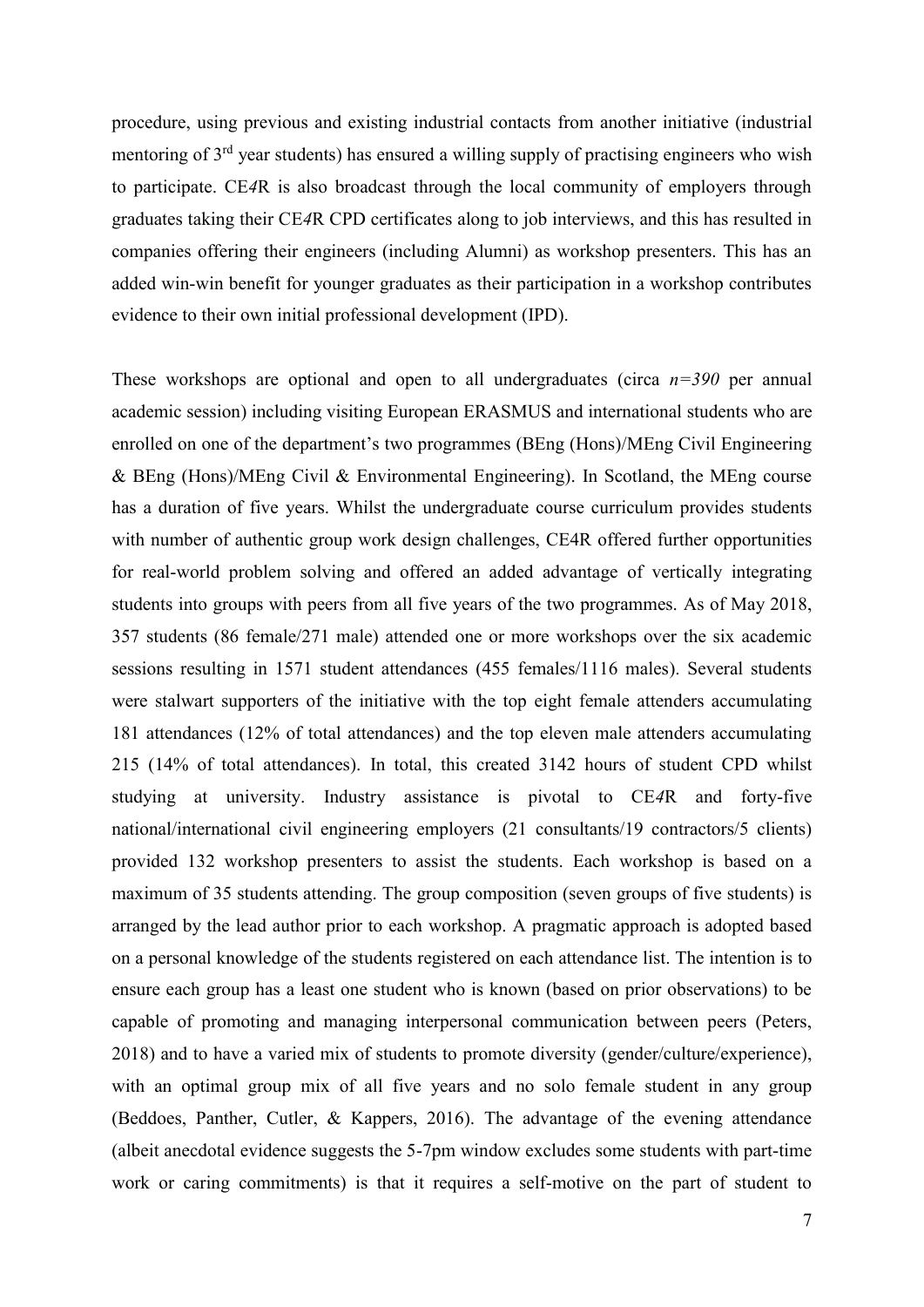register, attend, and be an active participant within a team of students tasked with solving a real engineering problem. Whilst this idea may not be new – and it continues today whereby some students will attend professional engineering institution's evening lectures – CE*4*R is notably different through its active workshop format, which provides three kinds of educationally significant experiences as discussed Case (2008):

(i) students were exposed to a quasi-version of an engineering community of practice through their exposure to an authentic learning experience delivered by practicing engineers;

(ii) whilst the location of the workshops in the university prevented wider exposure to this community, the students were able to develop a professional rather than academic identity as 'engineers in training'; and

(iii) exposure to an engineering discourse (language, mathematical formula, artefacts, non-verbal behaviour) through observing the practitioners and enacting their own discourse amongst peers during the workshop activities.

INSERT TABLE 1: CE*4*R Workshop Titles 2012-2018 (n=67)

### **Methodology**

Although the project has obtained both qualitative and quantitative data from participants, the current paper focuses solely on the qualitative aspect, where free-text verbatim feedback was analysed using thematic analysis (see Braun and Clarke (2006) for further detail). This approach allowed exploration of the students' personal experience of taking part in the CE*4*R programme.

Data for the current paper comes from the first five academic years'  $(2012/13 - 2016/17)$  of student feedback pertaining to fifty-five CE*4*R workshops. At the end of each workshop, students were asked to complete a feedback form containing a number of Likert-scale questionnaire items (not examined in this paper) and a free-text question: "please write a few lines about your experience participating in the workshop". Free-text responses can be susceptible to being completed quickly with a limited number of words, often lacking sentence structure (Rich, Chojenta & Loxton, 2013), and there is a paucity of guidance on why and how free-text responses are incorporated into a research questionnaire (Garcia, Evans & Reshaw, 2004) and whether they should be considered qualitative or quantitative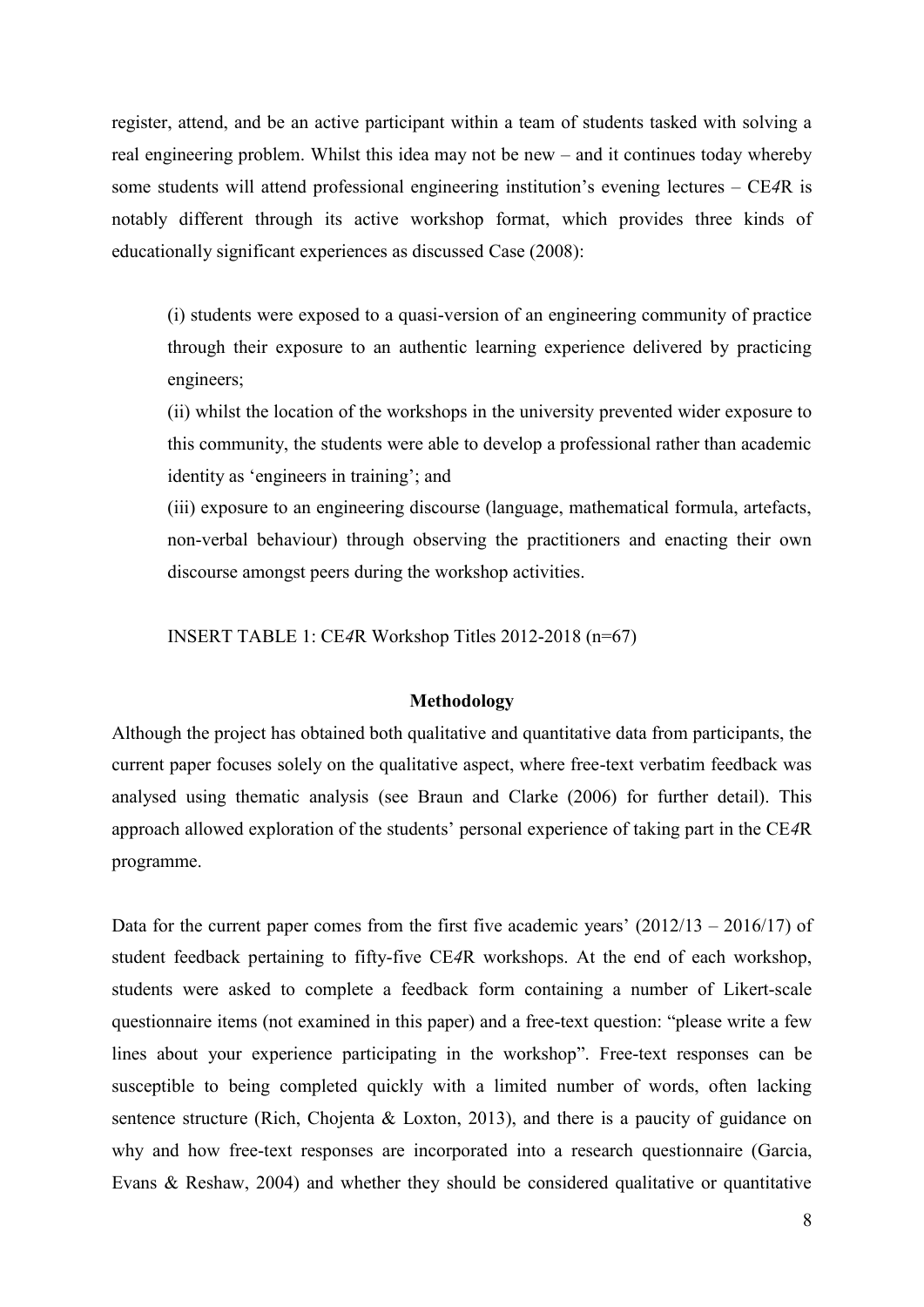data (O'Cathain & Thomas, 2004). However, Ellonen, Fagerlund and Poso (2016) highlight that free-text comments can provide insight not otherwise gleaned from research, and are used annually by the National Student Survey (NSS, 2018), so in the current study, we believe that the free-text responses from students are sufficiently rich in detail and worthy of evaluation and exposure.

There were 1302 student attendances across the five years, though these are not necessarily different students, as students could come to any session they liked over the course of their degree. 777 comments were received from 1183 returned questionnaires, and data has been kept on secure, password-protected devices that only the research team could access. Due to the longitudinal nature of the data – in that it has been collected over five years – it is not possible to compare data across year groups given that the same student may have attended workshops from their first through to their fifth year.

## *Data analysis*

The 777 comments received in answer to the survey question ("please write a few lines about your experience participating in the workshop") were thematically analysed using Braun and Clarke's (2006) six-stage approach; a method for "identifying, analysing and reporting patterns within data" (p.6). Themes have been defined as descriptions of a phenomenon that are important to the speaker (e.g. Daly, Kellehear  $\&$  Gliksman, 1997) and are identified across the data set following a process of (1) becoming familiar with the data, (2) coding, (3) searching for, (4) reviewing, (5) defining and (6) naming. Such a process is iterative, and in the current paper, followed the inductive approach of Boyatzis (1998). The application of thematic analysis to such free-text questionnaires has been explored previously (e.g. Garcia et al., 2004; Hilgart, Phelps, Bennett, Hood, Brain & Murray, 2010; Phelps, Wood, Bennett, Brain & Gray, 2007).

This process was undertaken individually by all three authors, who then combined the most salient results to produce the following end themes:

- General positivity
- Inspiration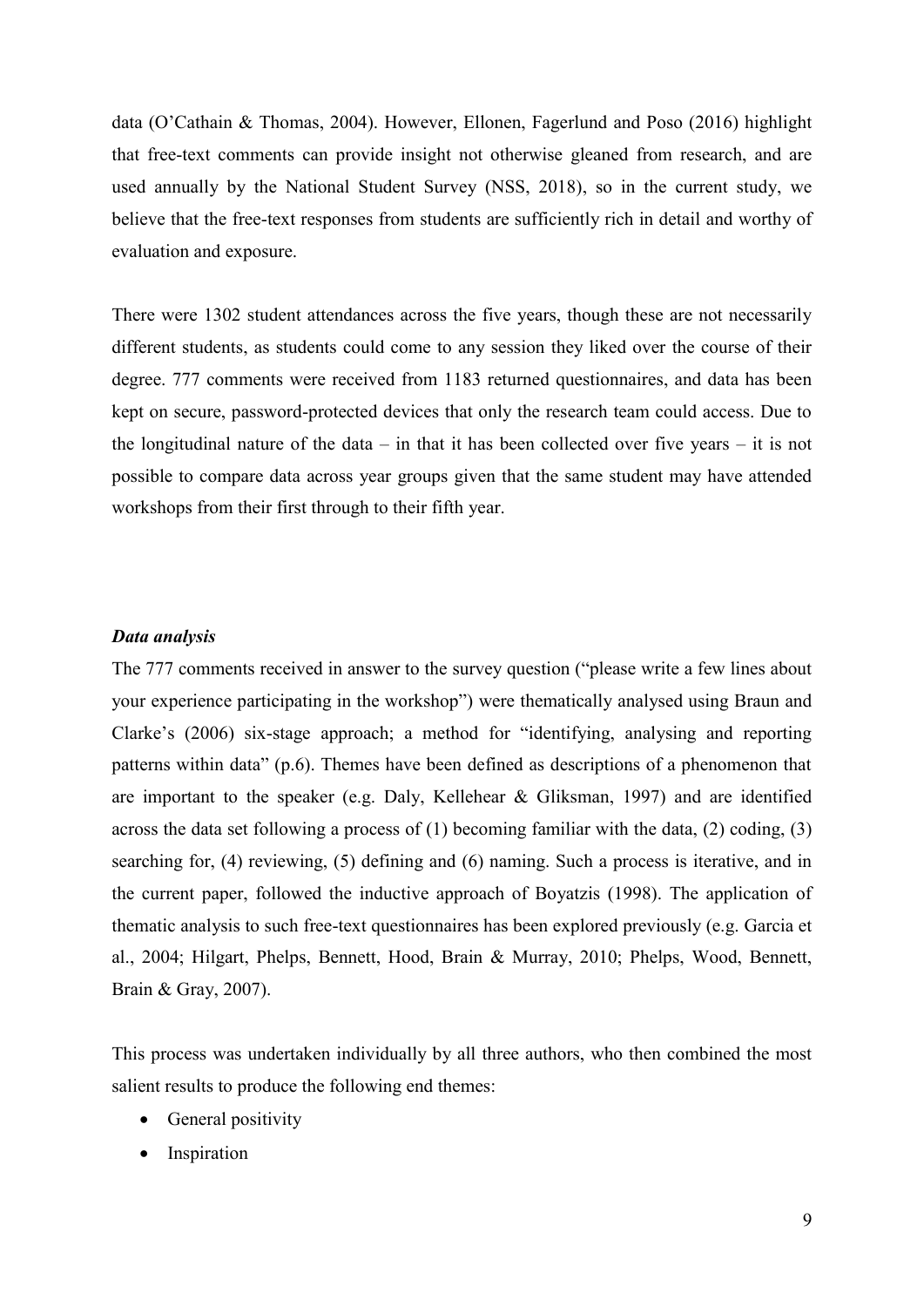- **Learning experiences**
- **Relationship with curriculum**
- **The real world**
- **Value of peer learning**

The first two themes listed above – general positivity and inspiration – pertained to students' inclinations towards the workshops, detailing enjoyment as a result of the stimulating and supportive work environment, in addition to inspiring their passions for working within the engineering industry in future. Whilst these issues are of large interest to the authors, for the sake of brevity and to allow sufficient elaboration of the remaining four themes (which required considerably more 'unpacking'), they are not examined directly within the current analyses. However, they quite clearly underpin the upcoming analytical discussions, and thus, remain prominent issues nonetheless.

# **Analysis**

The paper will now detail the themes of (1) learning experiences, (2) relationship with curriculum, (3) the real world, and (4) value of peer learning.

## **Theme 1: Learning experiences**

Research has shown that PBL can facilitate a greater understanding around a subject in comparison to more traditional methods of learning (e.g. Distlehorst, Dawson, Robbs & Barrows, 2005; Dochy, Segers, Van den Bossche & Gijbels, 2003; Mergendoller, Maxwell & Bellissimo, 2006; Roche, Adiga & Nayak, 2016). One of the aims of the CE*4*R programme is to deliver an authentic learning experience, and whilst there were numerous responses in the data corpus pertaining to learning occurring (e.g. "*I feel that I have come away with more knowledge*"), more insightful student answers detailed exactly *what* was learned. The analysis begins, therefore, with a focus on responses that clearly identified the learning experiences that had taken place through participating in the CE*4*R programme:

*"it provided new information on steel structures" "Expanded my civil engineering vocabulary"*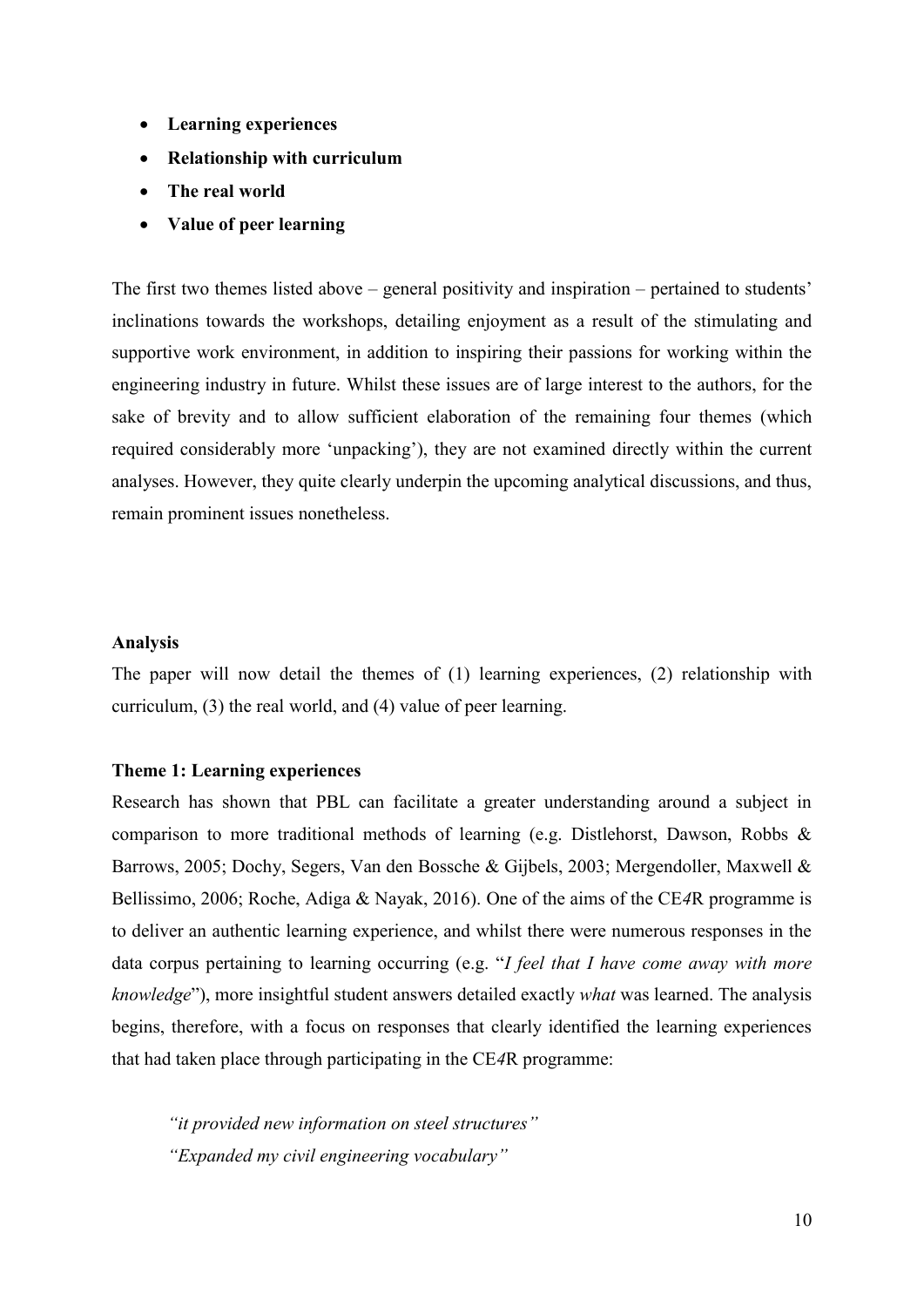# *"I picked up some new knowledge on geotechnical engineering"*

Williams (2005) discusses authentic learning in terms of students taking responsibility for their own learning and applying knowledge to practical problems. In the above quotes, we can see that students have identified specific knowledge they have gained from participating in the workshops and applied it to certain aspects of their degree course. Responses also pointed to more generic transferable skills that were obtained in the workshops, such as thinking skills (*"thinking through the problem improved my engineering skills"*; *"helped me understand the design process better"*) and team work skills (*"I felt like I gained understanding by being involved"*), though it is noted that these in isolation do not constitute learning (Dearing, 1997).

Demonstrating that learning has occurred is notoriously difficult; students can say that they have learned, but it can be difficult to demonstrate such knowledge and understanding. Scott and Yates (2002) detail a series of studies in Australia that point to students perceiving universities to be of higher quality when they provide learning content and experiences that are demonstrably relevant to subsequent professional practice, and indeed, data from the current corpus points at this too:

*"It was great to learn from professionals in the field about design and construction costs"*

*"It gave a great insight to what goes into being a structural engineer in a design office"*

*"It has given me a better idea of how civil engineering problems are addressed by industry professionals"*

This application of theory (university, current curriculum) to practice (industry, future careers) will be further discussed in the following themes, but it is encouraging that students appear to be making this link as, as reported by Dearing (1997), there is a consensus among educators that depth of understanding is encouraged through promotion of the links between theoretical and practical aspects of a subject, and by taking an active approach to learning. For instance, one student's reflection that the workshops provided *"a very good insight into how engineering principles are undertaken in practice"* suggests that they could see how class content (i.e. engineering principles) can be applied in industry.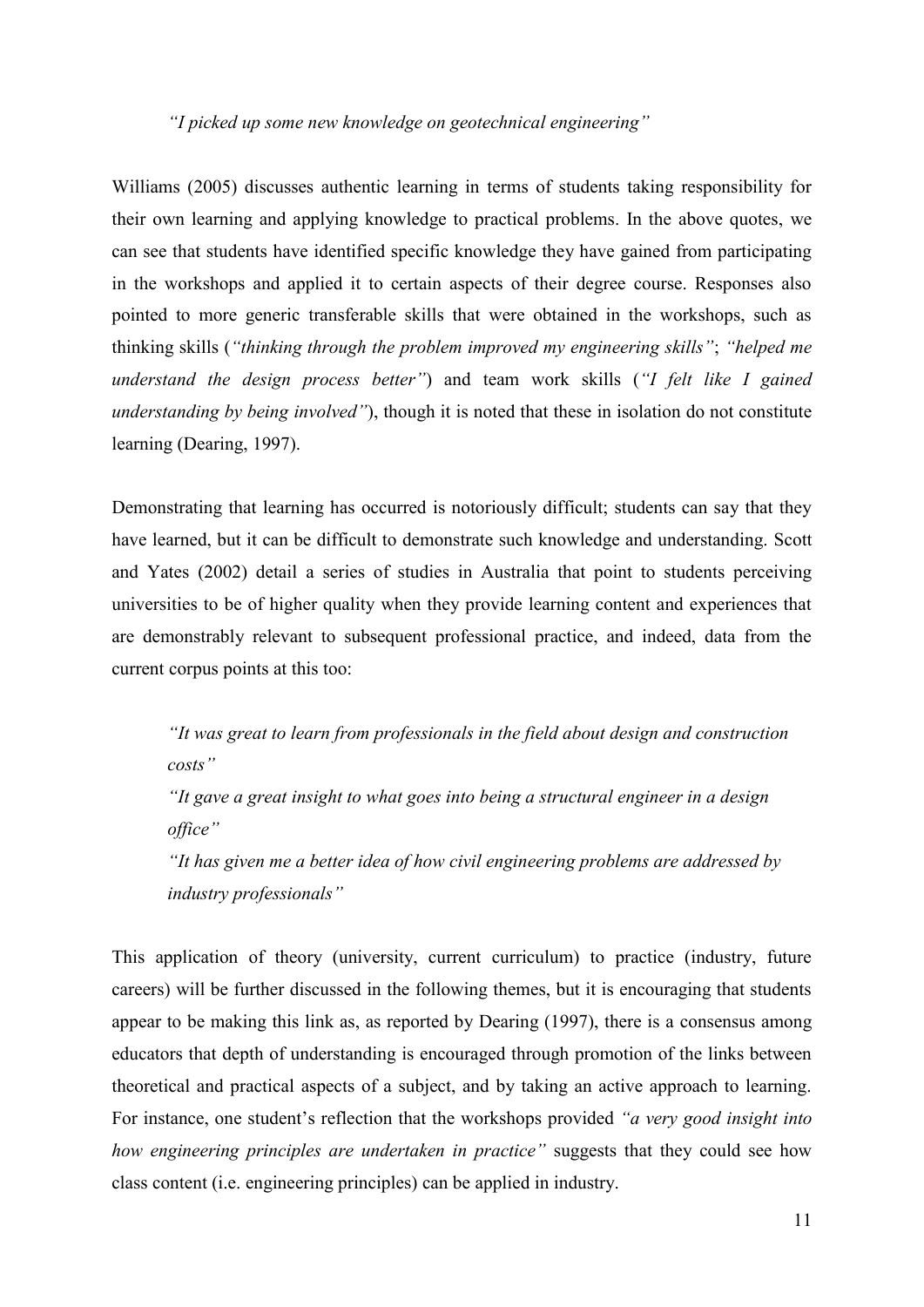In addition, students also commented on the relevance and value of what they were learning more generally:

*"the problems were complex and very relevant to the workplace" "Really interesting and relevant… applicable learning" "applicable and relevant to actual work"*

Noting such "relevance" of topics again suggests that students are making connections (anticipatory socialisation) between the academic content of their university curriculum, and the real-world industry that they will be entering upon completion of their degree. For students without prior industrial experience, this may be their first experience of an 'identity transition' to that of 'engineer in training'. CE*4*R could be considered to provide the attendees with a moderate form of legitimate peripheral participation (Lave and Wenger, 1991) through providing temporary access to the practising engineer's community of practice (Wenger, 1998). The utility of their theoretical knowledge being a symbolic artefact of the socialisation and identify transformation. This is particularly important, given that research has identified that the content of some higher education engineering programmes is not relevant, leading to students' expectations being poorly met by their study programmes, and resulting on students, on arriving in higher education, finding it hard to recognise the engineering they applied for (Holmegaard, Madsen & Ulriksen, 2016). This relationship between curriculum content and industry practice is the focus of the next theme.

### **Theme 2: Relationship with curriculum**

The provision of an authentic curriculum that contextualises learning and develops the generic skills and competences required by employers is seen as essential (Lowden et al., 2011; Pegg et al., 2012). It is encouraging, therefore, to see that students recognise the application of the CE*4*R workshops to their curriculum:

*"it helped to relate the coursework to an industry problem" "involved quite a bit about what I'm doing… in class" "it has enhanced my learning from class"*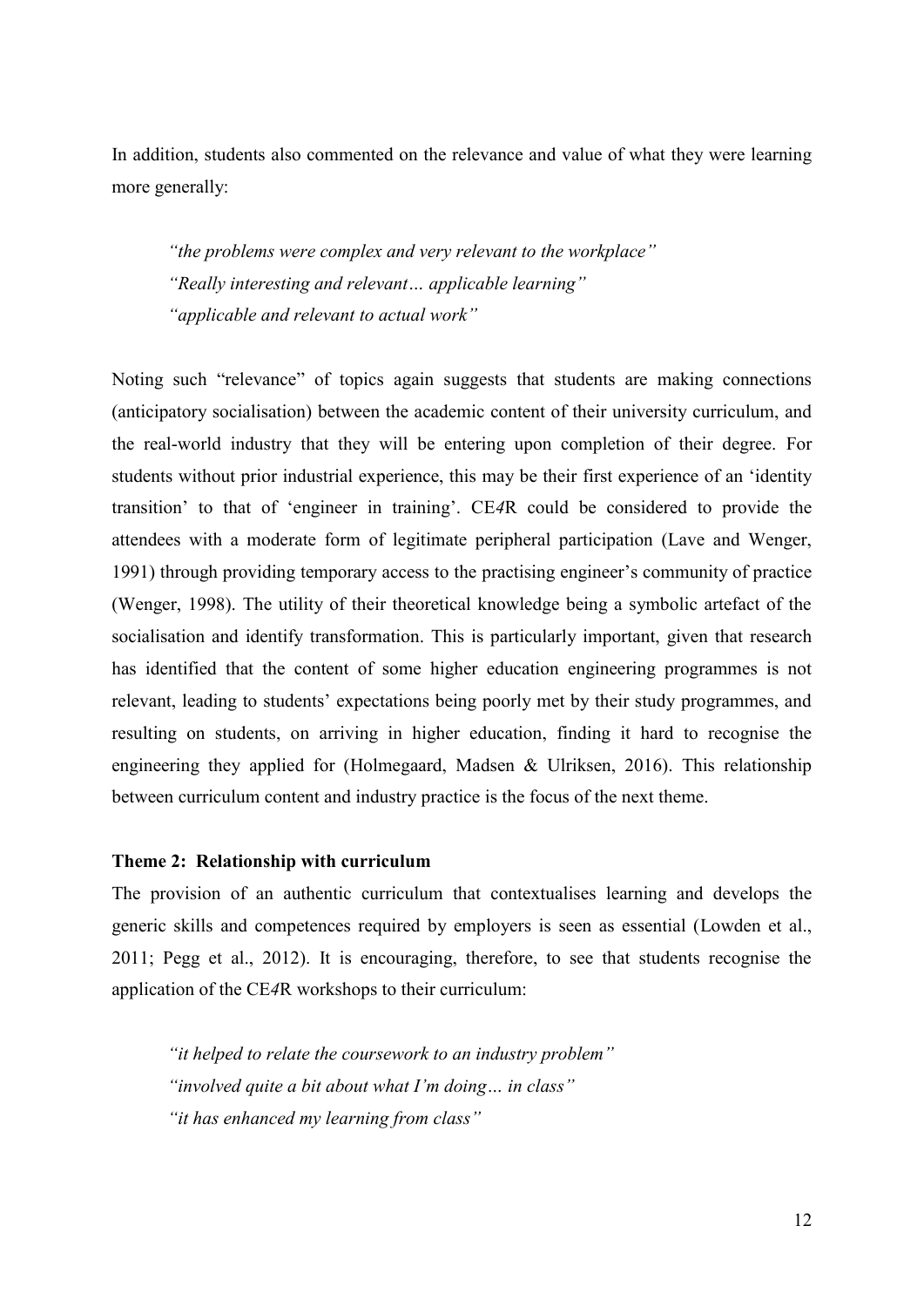Students also established explicit boundaries between their university experiences and the professional engineering world, orienting to the applicability of learned content *("good to see where knowledge from the course can be applied"*; *"well detailed problems and relatable to class"*), and highlighting the uniqueness of the workshops, in that they enabled their creativity (*"I enjoyed using knowledge gained from my course in a more creative way")* and opened them to the practicalities of industry-based engineering (*"informative and interesting due to the fact that it's different to normal examined curriculum"*). They also identified learning opportunities from CE*4*R that they had not experienced yet in class though suggested they would like to:

*"although I have yet to learn about piling and groundwork I found it interesting" "the topic has not yet been taught at university even though it is very important" "it would be nice to have something like this introduced into lectures"*

Such recognition of learning gaps maps entirely onto the ethos of PBL which encourages intrinsic motivation and independent learning (Dolmans & Schmidt, 2006), with such autonomous learning being deemed as a "vital requisite" to be able to function effectively in modern society (Boud, 1988; p.8). This highlights the realistic value of the workshops in that they are encouraging students to be actively involved in their learning which is another aim of PBL (Yew & Schmidt, 2009).

Despite this, responses also identified disparities between the workshops and the university curriculum; highlighting aspects that are missing from the latter:

*"Very informative and insightful using a topic otherwise largely ignored whilst learning about civil engineering" "Great insight into industry problems; an insight that is missing from university classes"*

Whilst it is encouraging to see further evidence of students' engagement with their studies – in that they can clearly elucidate what they are being taught – such comments highlight a need for perhaps more applied education in the classroom. Acknowledging that certain topics are "ignored" or "missing" suggests that these students are gaining something from the CE*4*R workshops that contribute to their education over and above their degree programme. Whilst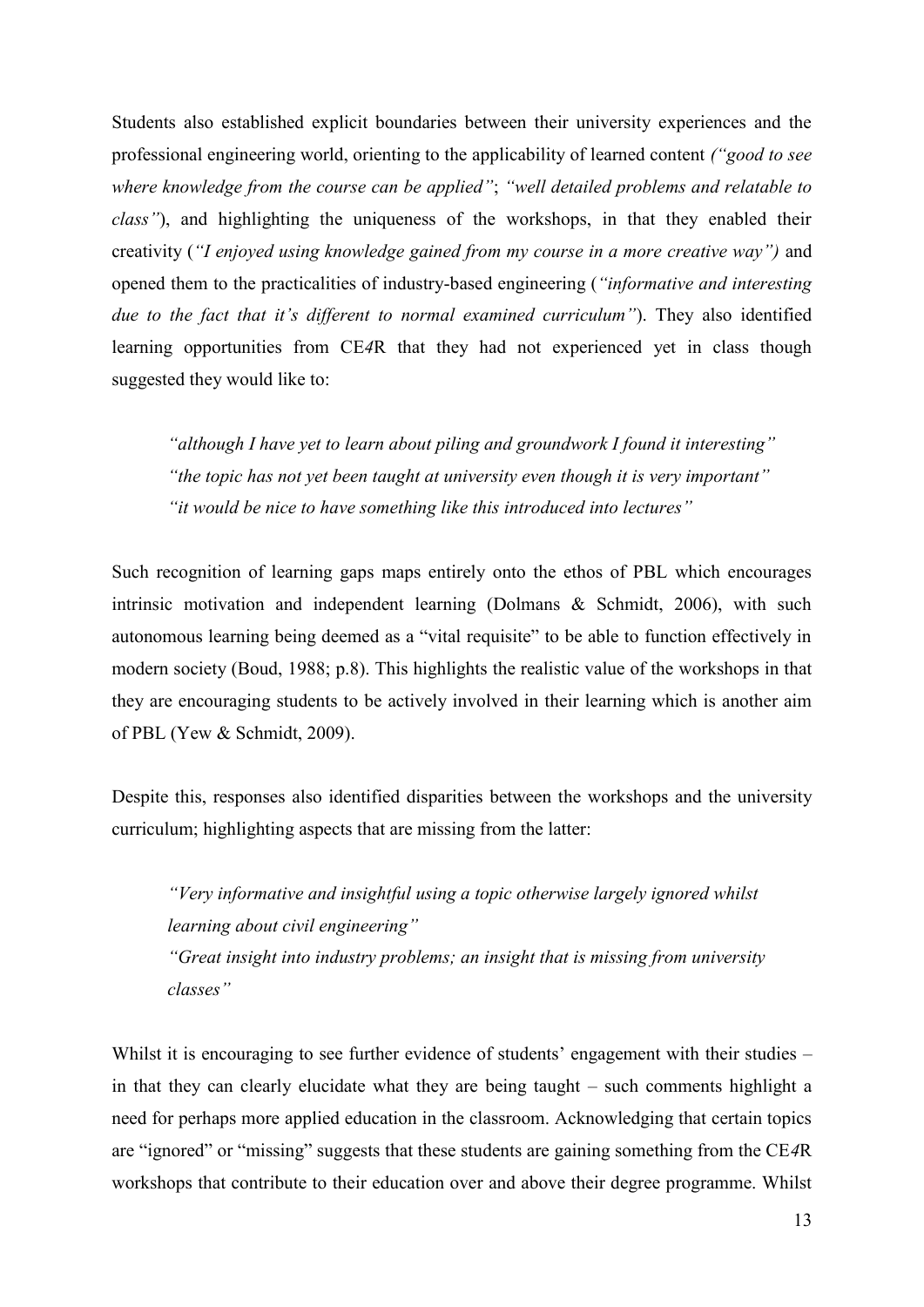this is encouraging for CE*4*R, it too highlights that the Engineering curriculum at hand – although renowned for its degree programme – still has improvements to be made to ensure they are delivering the best possible education to students, to make them employable upon leaving university (Markes, 2006). An abundance of research (e.g. Andrews & Higson, 2008; Helyer & Lee, 2014; Martin, West & Bill, 2008; Mills & Treagust, 2003; Stein, 2004) suggests that one way to enhance such employability is to ensure that students are receiving teaching and learning experiences that are as akin to real life as possible, as discussed in the next theme.

## **Theme 3: The real world**

The third identified theme – and the one which was most commonly found in analysis of the data corpus – related to the authenticity of the workshops. Students viewed these workshops as being reflective of what an engineering job *actually* entails; something which may suggest exposure to predominantly traditionalist teaching methods in their degree studies (Johnson & Ulseth, 2014). PBL research has often highlighted the importance – the criticalness – of the design of the 'problem' (see Hung [2016] for a discussion), and student feedback certainly valued the fact that CE*4*R workshops were based upon real industry scenarios:

*"this helped me get a look into real problems the industry face" "interesting to use real life examples: it made it more exciting" "it was good to see real engineers and hear what kind of problems they deal with" "chance to be taught by a practicing engineer gives a real edge to the situation"*

Such findings are perhaps not unexpected. Bather (2011, p.212) reports that the civil engineering students show "a strong preference for their learning to be directly related to the real world of civil engineering work". This concept of learning being put into context with real world scenarios can be traced as far back to the works of Dewey (1929) and the onus on learning in response to, and interaction with, real-life events. Taking note of such comments – and the fact that students, rightly or wrongly, appear to consider their degree programme as not 'real' engineering – suggests that the university curriculum may be able to do more to merge the barrier between theory and practice. Points like, *"it was a good way to understand real-life geotechnical problems"* and *"I learned a lot about real engineering"* suggests that the curriculum-taught approach to the topic is perhaps not as realistic as it could be.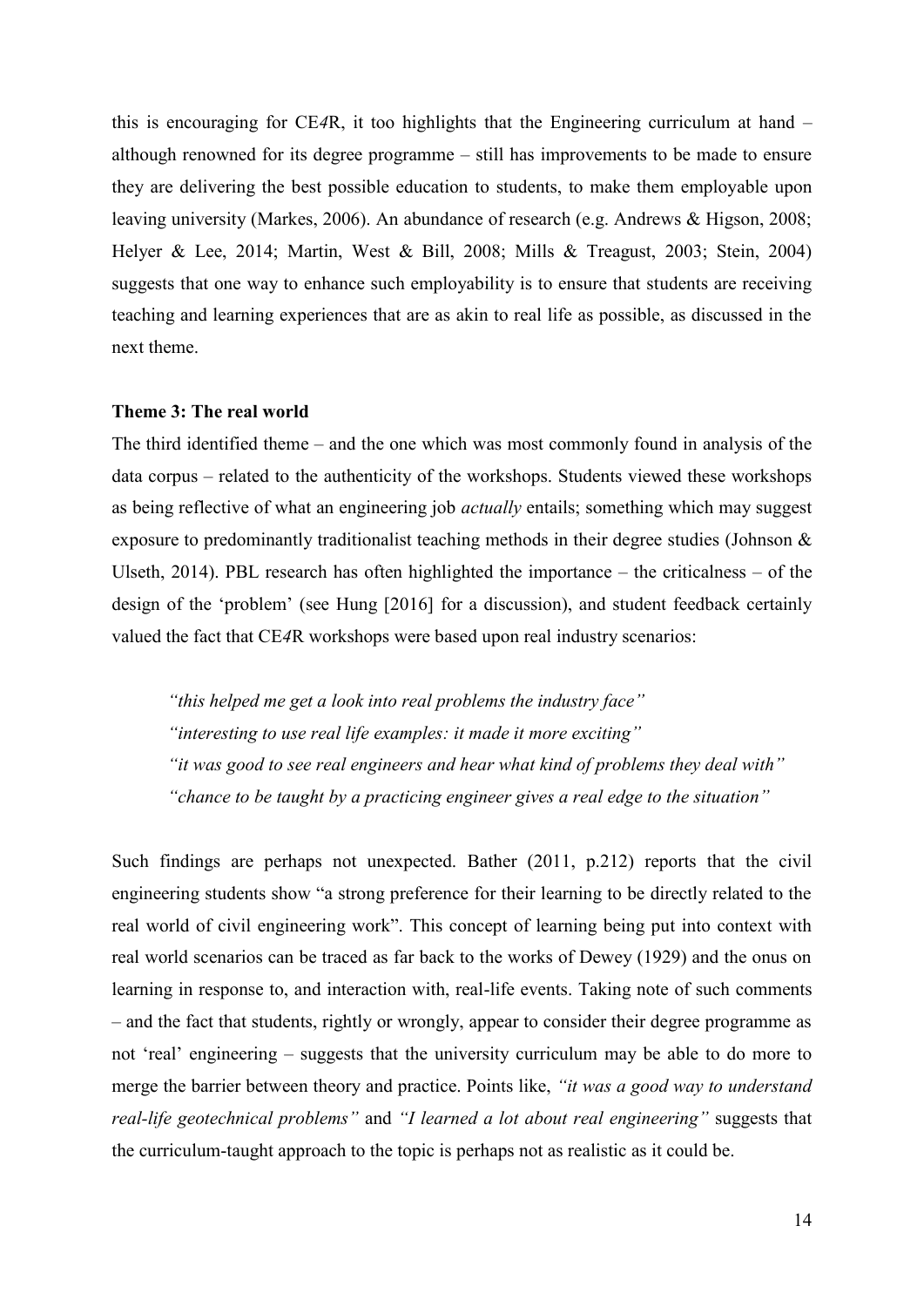In addition to emphasising the value of engaging with real-life problems in the workshops, students also made reference to post-university life, drawing upon the key role that the workshops play in preparing them for future career ambitions:

*"good to find out more information about what we can do in our future careers" "it helps to get a feel for what you are working towards in your degree" "good to have an overview of… civil engineering, particularly during my fifth year when I need to consider a career"*

Almost forty years ago, Brillhart and Debs (1980) observed that students who enrolled on a course of study towards a career in engineering tended to have very little knowledge of the various roles and responsibilities undertaken by engineers. Although more recent research is attempting to address such issues (e.g. Itani & Srour, 2016), such comments suggest that students are still not fully aware of what a career in the field will entail. Indeed, Hargreaves and Liston (1996) highlighted that the necessity for engineering students to possess strong abilities in mathematics and physics can lead to a "misconception of what a professional engineer deals with in a day-to day life" (p.169), so it is perhaps a little concerning that some students appear to be unsure as to what their career paths may be, as evidenced by one student: *"it did not help confirm that I wish to become a civil engineer".*

However, other responses recognised the challenges of industry, suggesting that they are prepared for the world of work upon completion of their degree:

*"this helped me give a view on how the industry works and seeing problems that I am likely to face after university" "a good view into industry and the problems we will all face" "I will definitely take this learning into the industry with me" "this was a real-life problem that I could encounter when I graduate"*

Research has highlighted the need to convince prospective engineering students that engineering involves problem solving (Mitchell, 2015; cited in Shaw, 2015), so it is encouraging to see that students are already applying the knowledge they are gaining whilst still at university to their prospective careers; focusing specifically on their problem-solving abilities. Again, this links closely with one of the fundamental principles of PBL; that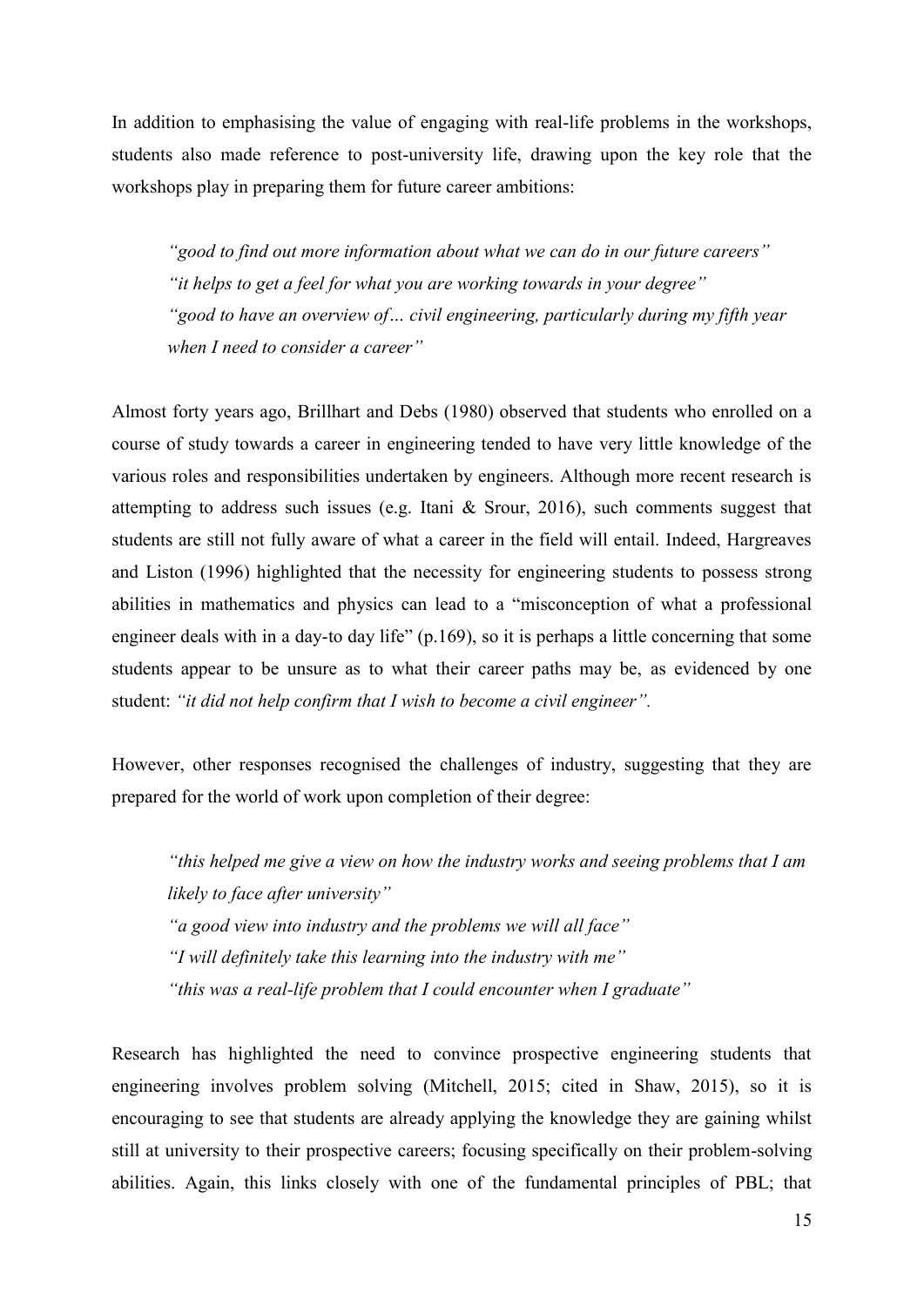problems should be as realistic as possible (Abrandt Dahlgren & Dahlgren, 2002; Wiggins & Burns, 2009).

# **Theme 4: Value of peer learning**

The final theme focuses on students' perceptions of working together in small groups in the workshops. After registering to attend CE*4*R, they are arranged in groups set by the CE*4*R programme leader (lead author on this paper) to ensure that each group comprises a mixture of students (with different levels of knowledge and experience; from first year to fifth-year MEng, where possible. The gender composition of each group is intended to ensure that there are no solo female students. Where senior female students are known to have undertaken several summer industrial placements, the intention has been for them to be paired with junior female students as role models. However, on occasion, a sole female student who is known to have secured significant industrial placement experience, is designated (by intent, rather than formal request) a quasi-leadership role within a group of males who have none/limited previous industrial experience. Anecdotal observations of group interactions during the workshops suggest that these solo female students have sufficient self-confidence to take on an emergent leadership role. The industrial experience appears to provide these students with 'expert power' (French & Raven, 1959) enacted through the deployment of explicit and tacit knowledge as an aid to promoting effective discussion during the problemsolving activities. This is at odds with research (Dasgupta, McManus-Scircle & Hunsinger, 2015, p.4992) that found that "women were more likely to speak up in group problem-solving if assigned to female-majority groups compared with female-minority groups".

Several students noted their initial apprehensions of peer learning, in that were expected to work with colleagues they had – potentially – never interacted with before. Furthermore, some students were anxious about working within different year groups, as they anticipated incompatibilities between their prior knowledge and senior year peers (e.g. year one as being 'inferior': "*I don't understand the technical words"; "I could not make much of an input due to lack of knowledge as a first-year student"*) and those in the latter phases of their degree (e.g. year five being 'too advanced'):

*"I was apprehensive about working with peers in a group" "Was very difficult with being from first year"*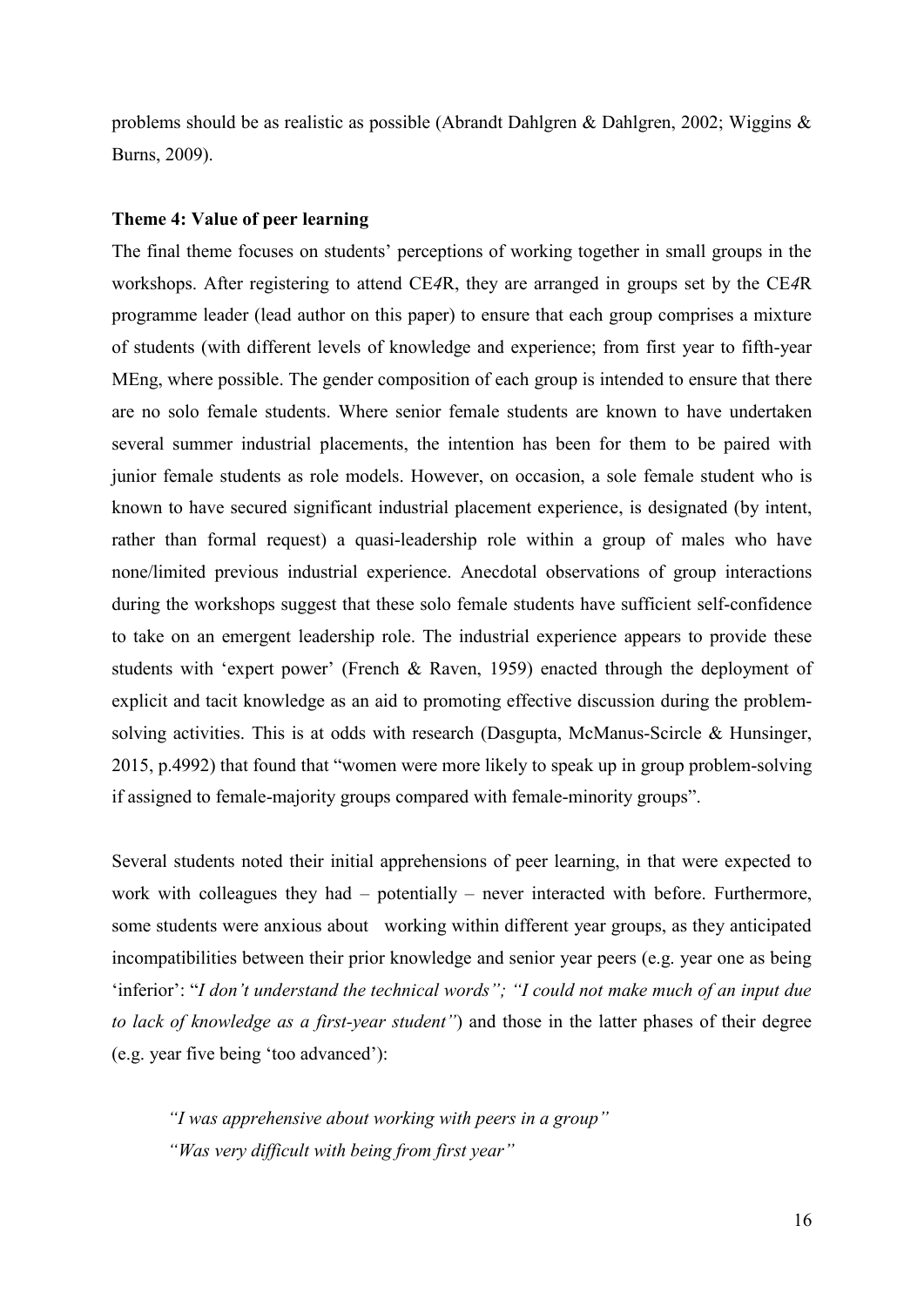*"I felt as a first year taking part in this workshop that naturally my knowledge was not as strong as the others"*

These criticisms relating to group formation align with previous findings in engineering research (Pinho-Lopes & Macedo, 2016), in that facilitators opt for heterogeneous groups as means of diversifying the group dynamics. Furthermore, they lend some credence to Kirschner, Sweller & Clark's (2006) criticism of constructivist pedagogy. By constructing groups of various skillsets and degree levels, a realistic insight into the expectations of reallife, professional engineering is made possible, but in doing so, these manipulations also come with some level of resistance from students at first. However, upon attendance at the workshops and being immersed in the problem cases, mixed year groups were eventually viewed as a highly positive dimension of their teamwork experiences. Students discussed the benefits of mixed year groups as enabling rich knowledge stances, encouraging meaningful learning, and as creating an interactive culture of peer-support:

*"Great to work… with students from different years to combine difference ideas and experience levels" "good to work with other students to give different viewpoints" "The older students were really good at explaining things to first year level"*

Many students also saw the workshops as a unique opportunity to engage with their peers; regardless of academic level. They drew upon the shared goal of advancing their grounding in civil engineering as a means through which they could work collectively. In this way, the initial concerns regarding academic seniority/power struggles were overridden (Warnock & Mohammadi-Aragh, 2016):

*"A good opportunity to meet other students from different years" "… first years and fifth years can think on the same wavelength, showing how we are all developing our civil engineering way of thinking"*

Finally, students too identified the personal benefits they had obtained from working in groups; developing attributes that they could transfer to other areas: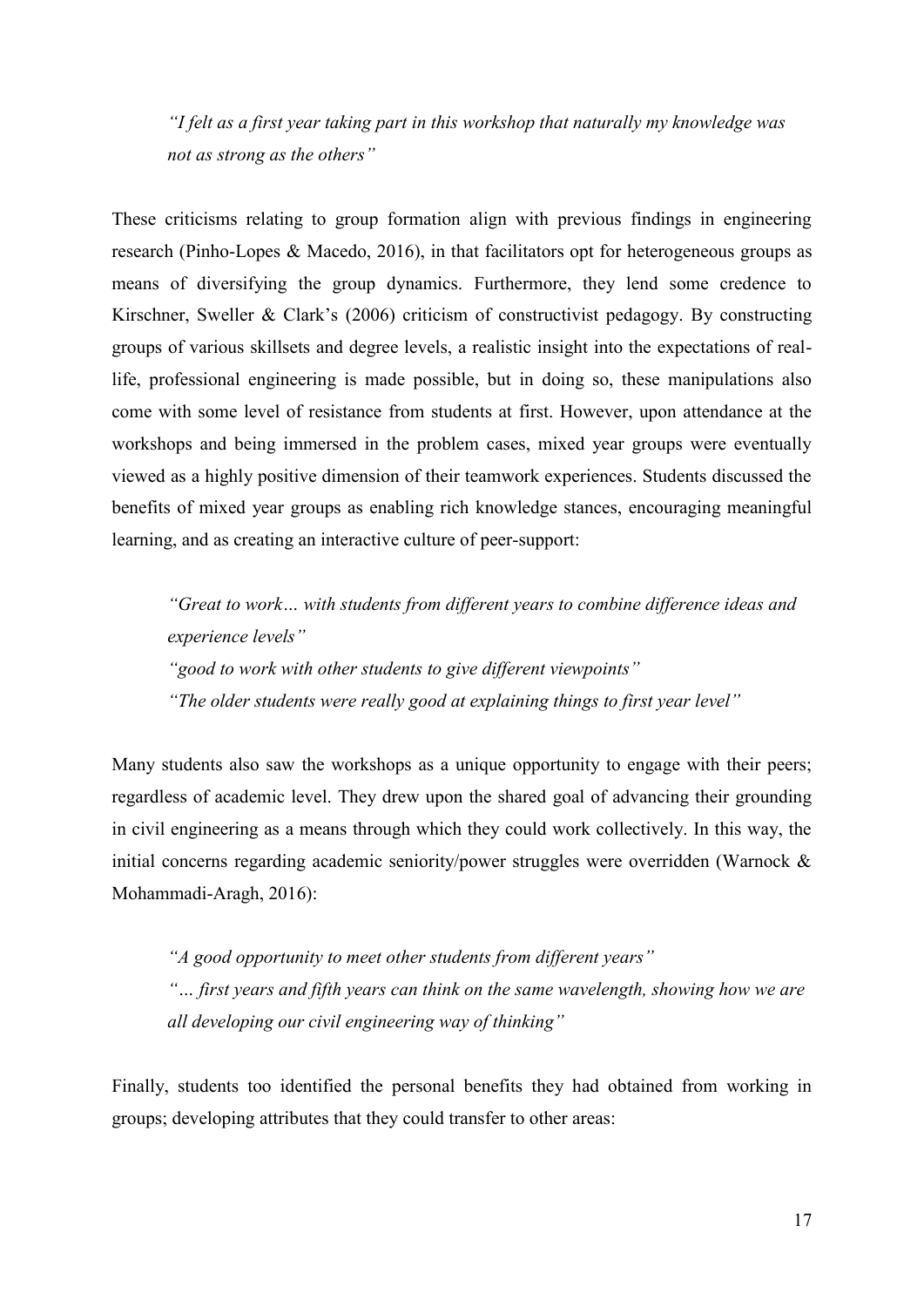*"Highly complicated for a first-year student but in the end I understood due to my team mates"*

*"I started thinking outside the box due to the combined thinking by the group" (Working with others) "Helps gain confidence in group tasks"*

This evidence of transferable skills (team work, developed thinking, confidence building) is encouraging, as a number of research outputs have argued that such skills are best nurtured through closer industry-academia collaboration to ensure that students are exposed to realindustry practice and graduate thinking like professionals (Alpay, Ahearn, Graham & Bull, 2008; Artess, Hooley & Mellors-Bourne, 2017; Confederation of British Industry, 2009; Dunsmore, Turns & Yellin, 2011; the Royal Academy of Engineering, 2007; Spinks, Silburn & Birchall, 2006). In addition, it has been noted that group collaboration/team work is a key factor is student learning and motivation (Hmelo-Silver, 2004) and so, again, it is reassuring to see that the group work aspect of the workshops is – on the whole – favoured by the students.

In summary of this analysis, then, we have highlighted four key findings that will be discussed in the final section of the paper:

- (i) Specific/ relevant learning has taken place
- (ii) Links (and gaps) have been identified between CE*4*R workshops and the curriculum
- (iii) Importance/ appreciation of problems being 'real'
- (iv) Great value is placed on the team work element

Before this, however, there will be a brief overview of feedback responses from CE*4*R industry collaborators.

## **CE***4***R industry collaborators**

Feedback from the industry speakers corroborated the positive student perceptions of CE*4*R and provided insightful comments regarding its future. More detailed analyses of this industry feedback will be conducted in future publications, but it is important to shed light on the responses of the involved partners pertaining to their perceptions of the CE*4*R workshops, albeit briefly: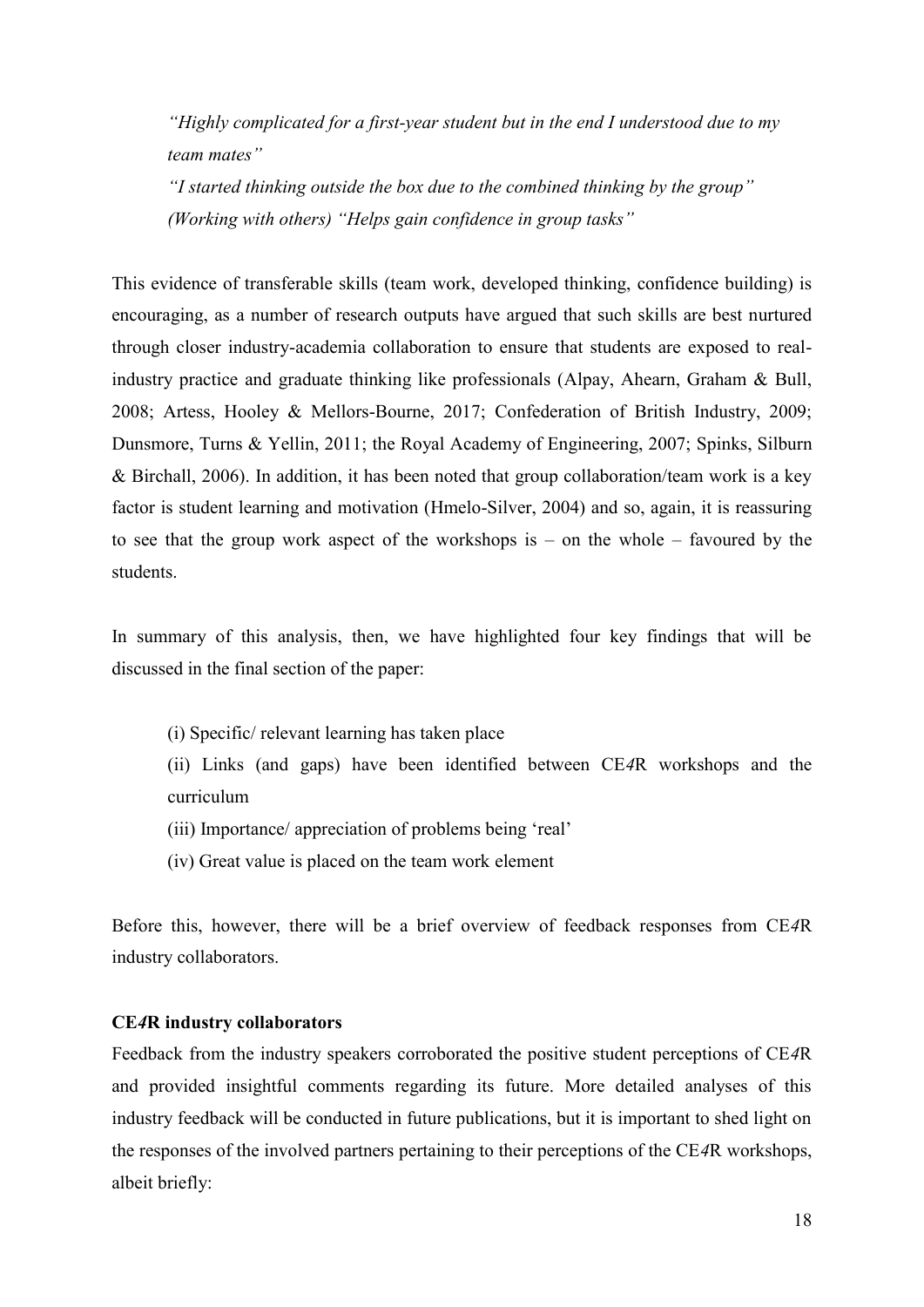CE*4*R predominantly involves university alumni as workshop facilitators, and not only did this provide a source of inspiration for the students, analyses of the industry feedback illuminated the sense of community (*"nice to be back in my old stomping ground"*) and the fulfilment (*"rewarding experience…to be involved in"*) attained by returning graduates in supporting new generations of future engineers. These industry collaborators commended the structure of the PBL groups (*"great idea to integrate the different year groups…to problem solve a real project"*) as well as the adaptability of the students (*"impressive to see how some of them quickly picked up on things"*), given the unfamiliarity of the workshop's social dynamics (*"considering it's a mix of all years, it is unlikely that they will have spoken much before"*; *"to see some of the tables really quickly behave as teams is a testament to the CE4R programme"*). Additionally, the industry collaborators noted that CE*4*R was a *"learning experience"* from their perspective also, and one speaker pointed to potential tweaks in the course as means of enhancing the student experience (*"it would be benefitted from perhaps a little more direction before they split into groups, as all the teams were a bit stuck as to where to start"*).

### **Discussion**

#### *Relevant Learning*

Students engage and are enthused by authentic and relevant engineering experiences (Engineering Professors Council, 2018). The topics covered in the workshops provided the students with a wide range of sub-disciplinary knowledge and exposed them to the professional identities associated with the civil engineering discipline (Mills, 2011). However, CE*4*R is not focussed on the transmission of explicit knowledge per se; the real learning gain is achieved through how students deploy and share their own prior learning and tacit knowledge during the problem-solving activity. As Kamp (2014, p.15) has argued, "the *how* we teach will become equally or more important than what and how much we teach". For students without previous industrial experience, the project documentation was mostly novel and sometimes confusing. Thus, it could be argued that these students were in a state of liminality and that the mechanics and customs of the engineering problem solving process is akin to what Meyer and Land (2005) refer to as a 'threshold concept'. The students apply their own cognitive abilities and are assisted by their peers – and the guest engineers – to make sense of this 'problematic' knowledge. In doing so, they take on a new engineering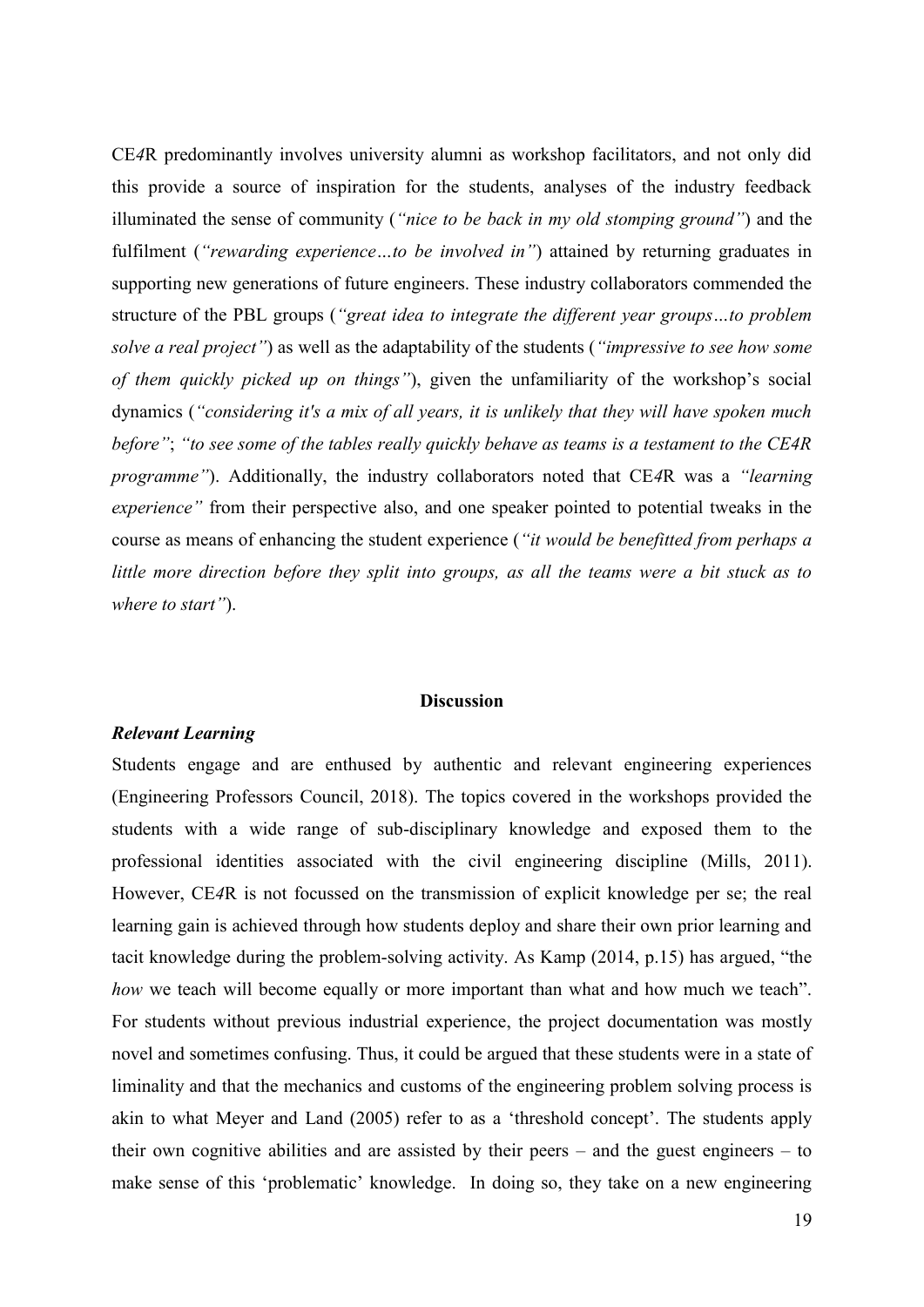identity through appreciating how different real industry problems are in comparison to the overtly theoretical constructs found within summative examination papers. Mackh (2018, p.238) contrasts this behaviourist approach to learning with a constructivist approach such as CE*4*R:

"When we link knowledge, information, and theory to practical examples and application, our students simply learn more effectively. And when these connections directly support our students' career preparations, the results are even more powerful".

The power noted by Mackh (2018) is played out in the way that CE*4*R has positively influenced the students' self-confidence and determination to succeed at university. Student responses suggest that the use of authentic documentation, combined with real engineering problems, delivered by practicing engineers, provided the students with the 'heart and soul' of the discipline. This has reputational prestige capital given that students are known to perceive value gain from universities that provide learning content and experiences that are demonstrably relevant to subsequent professional practice (Scott & Yates, 2002). Similar to the present analytical findings, Kirn and Benson (2018) also found that engineering students were most engaged in their learning when the content was perceived to be explicitly relevant to their future career; regardless of task complexity. Where the learning was deemed to be irrelevant to what they envisaged as beneficial to future career roles, they were considerably less motivated, and significantly more likely to withdraw from the problem tasks at hand.

# *Links (and gaps) identified between CE4R sessions and curriculum*

It is evident that formalising the student CE*4*R experience could be achieved through encouraging students to leverage the learning gain from their attendance and to link all of their curricular, co-curricular and extra-curricular learning through reflective practice. Indeed, one student who was a regular attender displayed his own agency through a series of blogs about his participation in the workshops; whilst the narrative is mostly descriptive, there are exerts that very clearly display metacognition (see McGarvie, 2018). Indeed, a study of engineering students (Kilgore, Sattler & Turns, 2013) has demonstrated the usefulness of employing reflective portfolios to enable students to capture the learning from extracurricular activities, and to enable them to construct their own engineering identities.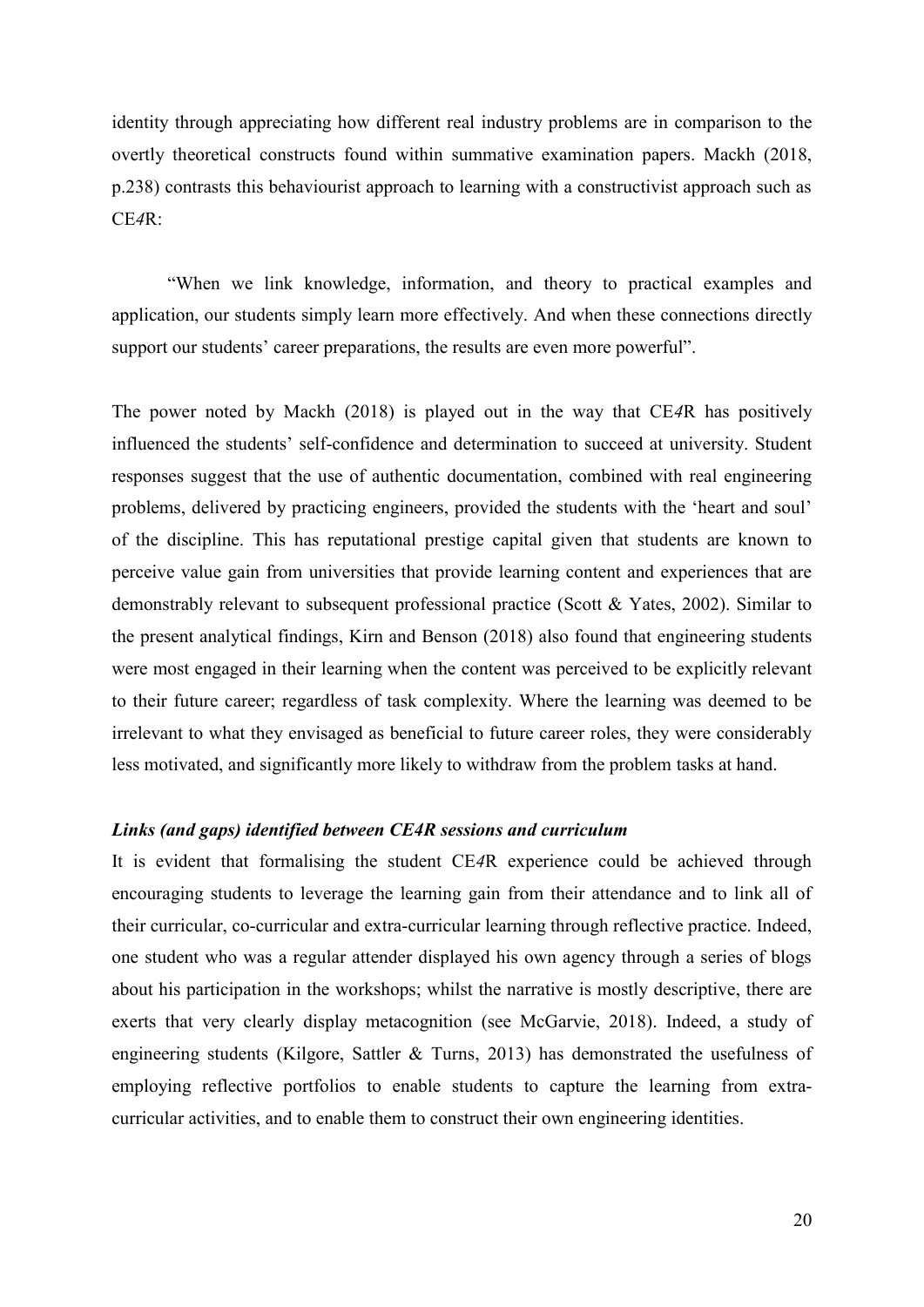Clegg and Bradley (2006) have suggested that personal development planning (PDP) is easier to introduce into courses where the curricula are subject to external influence linked to the professions. Currently, the department does not provide students attending CE*4*R with a formal (credit bearing) opportunity to document and link such PDP to their upcoming graduate initial professional development (IPD) through this and other examples of continuing professional development (CPD) whilst studying at university (see for example Houghton and Maddocks, 2005). Whilst this is regrettable, it reflects a tension between the time available for assessing the disciplinary knowledge within the formal curriculum, and the competing values that different academics (and indeed course validation committees) place on the assessment and/or evaluation of experiential learning undertaken by the students. Moreover, the university – like others in the  $UK$  – has not adopted the recommendation made by Burgess (2007) for a HEAR that would require students to adopt a PDP mind-set to disclose to employers the richness of their experiences and achievements during their university studies.

# *Importance/appreciation of problems being 'real'*

The problem(s) presented to the students were as authentic as possible, where they incorporated real documentation (i.e. drawings, specifications, photographs, reports) from current or historic projects. The verbatim presented previously demonstrates that this authenticity has enhanced the students' anticipatory professional socialisation (Edward & Middleton, 2001; [Garavan](https://www.emeraldinsight.com/author/Garavan%2C+Thomas+N) & [Murphy,](https://www.emeraldinsight.com/author/Murphy%2C+Claire) 2001; Keltikangas & Martinsuo, 2009) about their future career. Additional feedback indicates further evidence of legacy regarding employability capital:

*The CE4R workshops were invaluable at my assessment centre yesterday with WSP, as the group exercise was very similar to how I solve problems during CE4R. I received a phone call this afternoon saying that they wanted to hire me and they particularly liked how I worked within the group to solve the exercise. They positively praised how I presented knowledge to other potential candidates during the task without forcing ideas upon everyone and how I tried to get the whole group involved. Without CE4R workshops I feel I would have struggled with the group exercise".*  (Unsolicited email from MEng graduating student, 2015).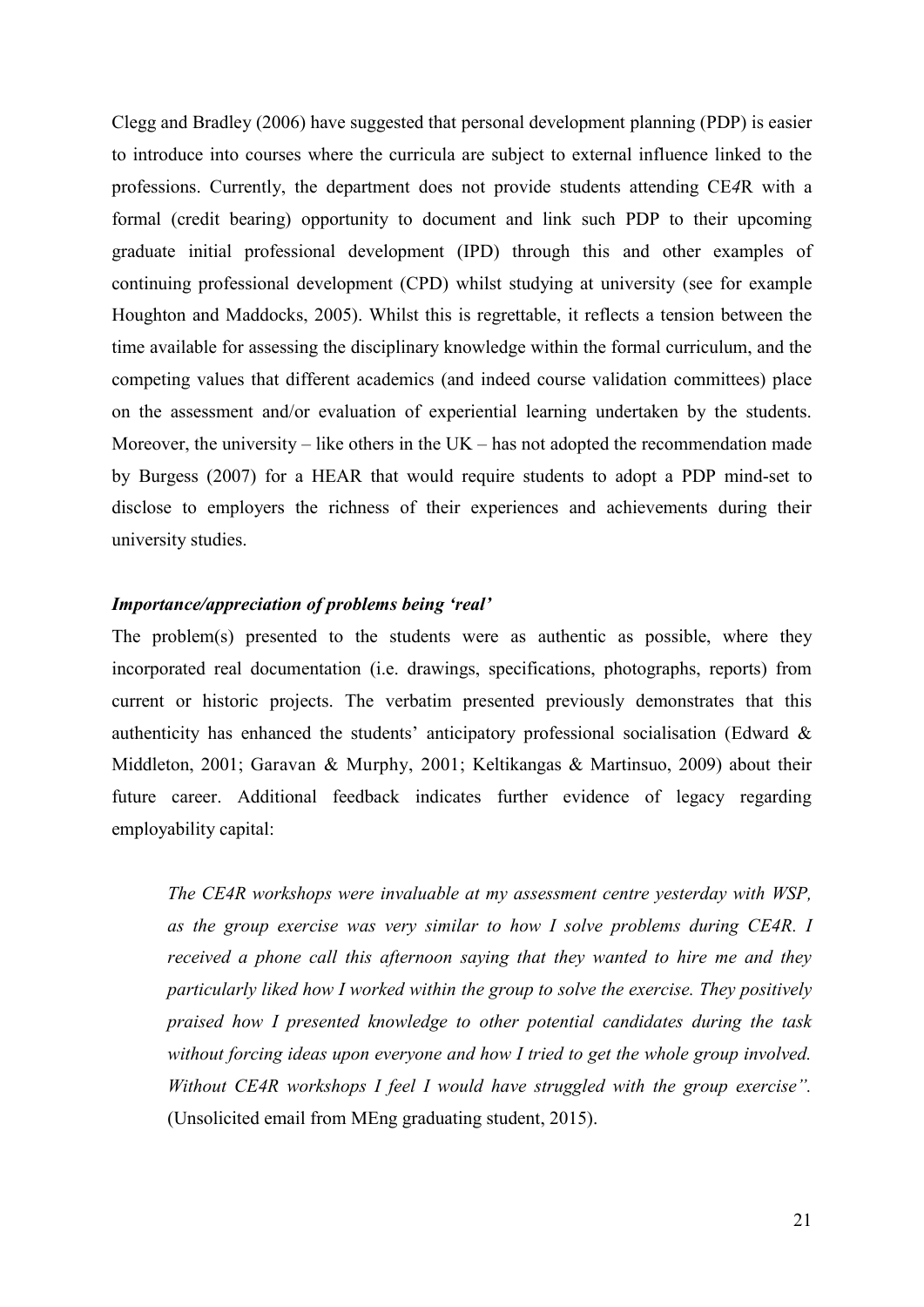The students self-reporting of their own and group problem solving behaviour during the workshops suggested that they had undertaken elements of analysis and synthesis, and that they had engaged in creative thinking. Although our analytical approach did not capture/measure the dynamics of the communication and cognition within the CE*4*R groups, the lead author's role in facilitating the workshops (as a participant observer) provides anecdotal evidence that the outcomes of the problem-solving process were sometimes novel, innovative and indeed useful guidance for the industrialists. That the students were developing 'real habits of mind' and 'real ways of thinking' like an engineer appeared to be evident, which align with a growing body of knowledge in this area (Atman, Adams, Cardella, Turns, Mosborg & Saleem, 2007; Yildirim, Shuman & Besterfield-Sacre, 2010).

### *Value of team work*

The CE*4*R workshops provided students with a surrogate version (role play) of an engineering workplace, requiring them to cooperate as a cohesive team engaged in a timebound problem-solving activity. This appeared to engender a feeling amongst the students that they were collaborating as "student engineers, rather than [as] engineering students" (Lindsay, 2008, p.35), aligning with related research where engineering students noted their appreciation of the realism offered by enhanced team spaces within the campus [\(Grulke,](https://onlinelibrary.wiley.com/action/doSearch?ContribAuthorStored=Grulke%2C+Eric+A) Beert & Lane, 2001). In contrast to these findings, Koro-Ljungberg, Douglas, McNeill, Therriault, Lee, and Malcolm (2017) found that – despite the authenticity of the problemsolving tasks – within the university environment, students tended to maintain their *student* identity, rather than transitioning towards that of the 'emerging engineer'. However, previous research has shed light on the intricacies of student identity management, whereby students negotiated displays of power (e.g. professional identities/terminology) in subtle – and often conflicting – ways as means of encouraging equal group status, and thus, team harmony (see Benwell and Stokoe, 2002); a possible explanation for the aforementioned findings.

It must also be noted that the nuanced organizational culture and social dynamics played out in professional engineer teams (i.e. issues relating to trust, commercial risk, legal contracts and conflict) are impossible to truly authenticate in student teams. However, CE*4*R promoted collaborative practice and collegiate behaviour within the student groups, albeit a sanitized version of a real interdisciplinary and interorganisational project engineering team environment. Nonetheless, given that CE*4*R takes place in the evening, and attendance is voluntary and non-credit bearing, it could be hypothesised that the informal climate prevalent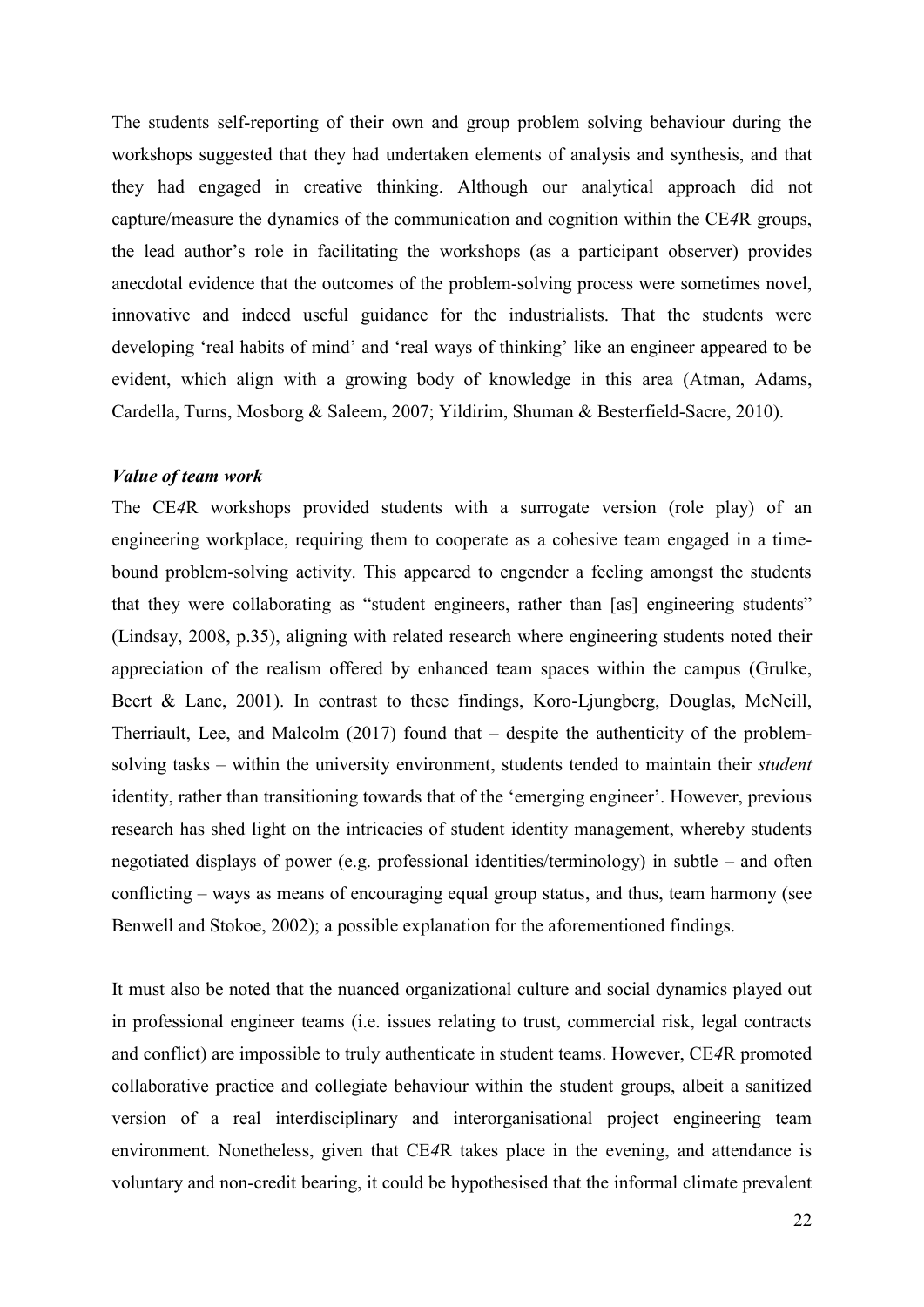during workshops helped to de-risk some of the traditional problems that are known to result in engineering student team projects becoming dysfunctional (Aman, Poole, Dunbar, Maijer, Hall, Taghipour, & Berube, 2007; Shen, Prior, White & Karamanoglu, 2007). Indeed, Hockings, Thomas, Ottaway and Jones' (2018) study of independent learning undertaken by students revealed that peer learning was highly effective for non-assessed work, and so suggest that it should be implemented into the student learning experience.

## **Conclusion**

In addition to the highly encouraging student feedback examined in this paper, CE*4*R has received plaudits from course validation and accreditation panels, and has been specifically named and commended in the free-text comments section of the annual National Student Survey (NSS). Furthermore, we suggest that CE*4*R is aligned with some aspects of globally leading pedagogy in engineering education identified in a report commissioned by the Massachusetts Institute of Technology (MIT). CE*4*R has provided students with "a wide range of technology-based extra-curricular activities and experiences" based on "experiential learning" in association with "longstanding partnerships with industry that inform the engineering curriculum" (Graham, 2018, p.30), and as a result, the aim is now to expand the use of CE*4*R within daytime curriculum, albeit, in very limited manner compared to the successful cross-faculty Integrated Engineering Programme (Roach, Tilley & Mitchell, 2018) initiative at the University College London (UCL). Nonetheless, there does appear to be valid reasons for maintaining co-curricular studies given they can encourage student dispositions to stay and succeed at university. Research undertaken in the USA found that "participating in co-curricular activities that are major-specific may be linked to increased academic emotional engagement through pathways of self-efficacy" (Wilson, Jones, Kim, Allendoerfer, Bates, Crawford, Floyd-Smith, Plett & Veilleux, 2014, p.645). Moreover, through their exposure to a professional network of engineers, the students who attended CE*4*R were able to develop their career management competencies in relation to their intended occupation (Jackson and Wilton, 2017). After every workshop, each student is awarded a CPD certificate bearing the logo of the presenter's employer. Anecdotal evidence has revealed that some students are taking these to placement and graduate job interviews so as to provide evidence of their commitment to their learning and the profession. As such, the certificates are a symbolic representation of a bridge spanning between the novice student and professional engineering communities.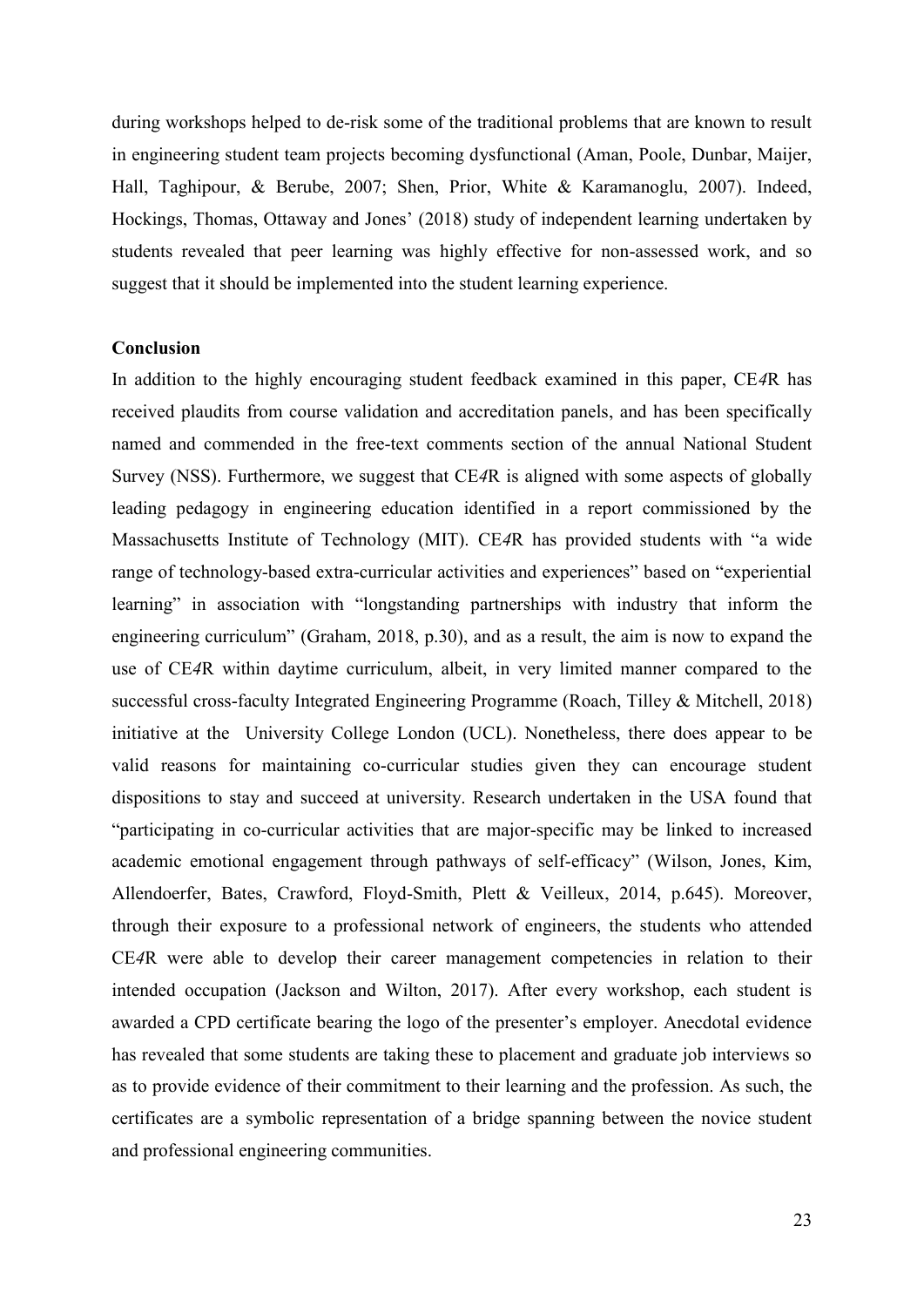However, if we are to enhance future implementations of PBL in our civil engineering curriculum and co-curriculum, it is necessary to acknowledge the challenges experienced here by the student groups. For instance, some students raised the difficulty of the cases and documentation presented by the industry contributors as hindering their overall experience. It may well be the case that students require more support (scaffolding) in terms of understanding the content and real-life knowledge complexities of the workshops. The discomfort associated with the unfamiliarity of PBL is a common pedagogical issue (see Warnock & Mohammadi-Aragh, 2016). In regard to CE*4*R, this could be due to a divergence between the guest engineers' epistemic beliefs and those of students, given that their exposure to problem solving within a research-intensive university tends to be dominated by 'high summative assessment loads and examinations' (Tomas and Jessop, 2018, p.8) employing closed-ended problem solving.

Similarly, the novelty of PBL (i.e. the newfound learner autonomy it places upon its students) may raise some discomfort among novice PBL tutors (e.g. the fear that students will become distracted from their group work as a result of engaging in irrelevant or off-topic discussions during the PBL sessions) amongst academics who are more accustomed to didactic methods (Hendry, Wiggins & Anderson, 2016). This can lead to premature or overly direct interventions made by inexperienced PBL tutors, which can be highly detrimental to students' *own* collaborative efforts (Aarnio, Lindblom-Ylänne, Nieminen & Pyörälä, 2013). For example, if meaningful learning is to occur in PBL, students must experience some degree of cognitive conflict (i.e. the misalignment between what they already know, and the requirements of the problem to be solved) (De Grave, Boshuizen & Schmidt, 1996), and it is through their debates with one another that rich knowledge stances are acquired, and deeper learning occurs in arriving at successful solutions (Aarnio et al., 2013). Recent interactional research involving PBL in engineering has shown how students – even in the absence of the tutor – exhibit effective self-management strategies during knowledge disagreements (McQuade, Wiggins, Ventura-Medina & Anderson, 2018), which reaffirms the point that students must be given the educational freedom to negotiate these critical discussions themselves. Therefore, if the open-ended nature of PBL is to be sustained, new PBL tutors must be sufficiently supported in making the transition towards facilitator of student-centred learning (Azer, 2005).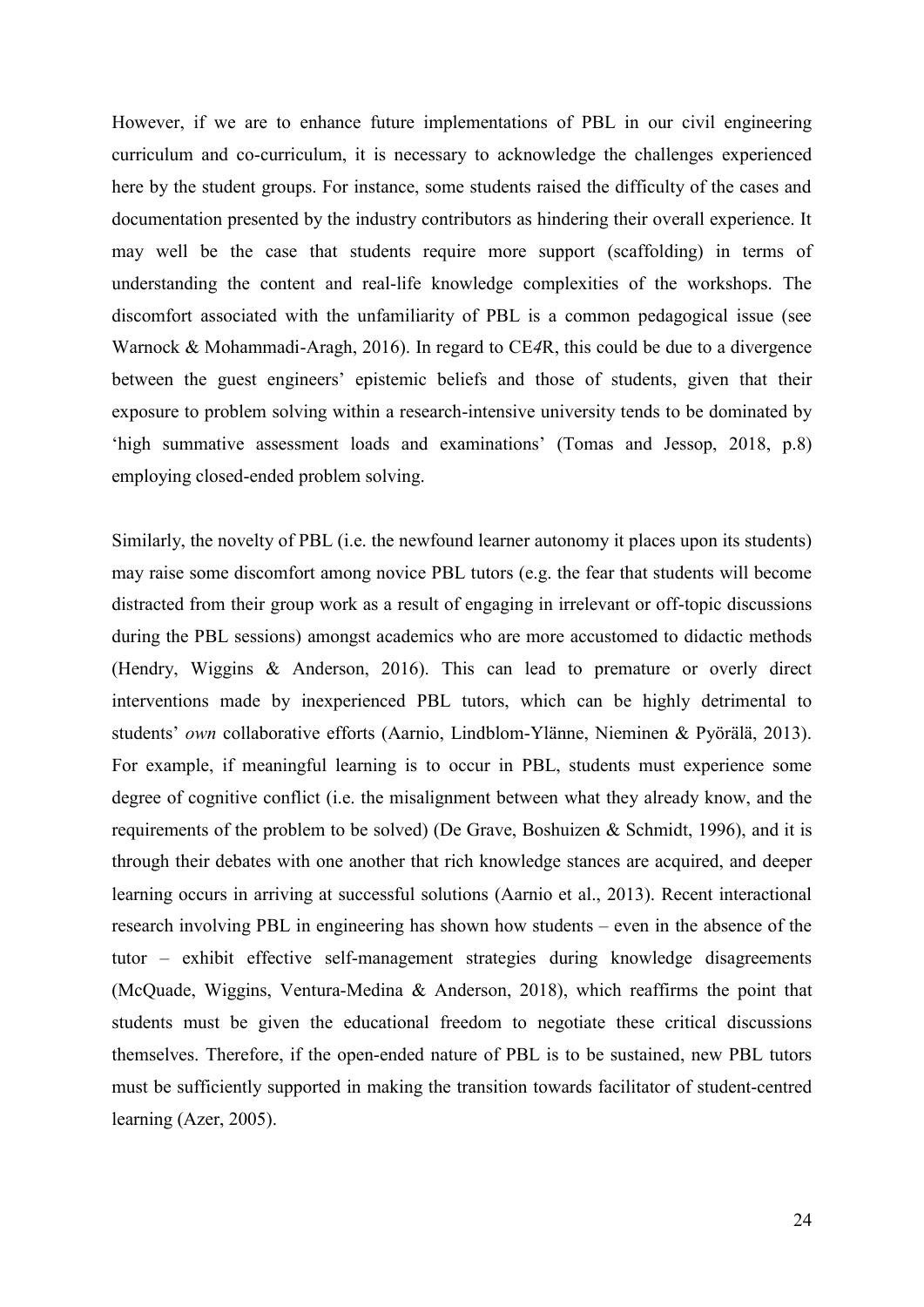Rehearsal for closed-ended problem solving exam questions typically fits with the "plug and chug; cram and flush" behaviour identified by Bella (2003, p.33). Students engage in rote learning and 'hedge their bets' based on revising past exam papers. Despite any potential gains of this instrumental behaviour, it leads to a distortion of how students conceptualise their own knowledge construction, and short-circuits the propensity for students to undertake metacognition. Thankfully, there has been a growing interested in how students (Fryne, Montford, Brown & Adesope, 2012; Faber & Benson, 2017) – supported by engineering faculty [\(Montford, Brown](file:///C:/Users/Mike/Desktop/26.%20Mike) & Shinew, 2014) – establish and develop their personal epistemic assumptions, and in particular, how this influences the efficacy of open-ended problemsolving tasks undertaken by students (Douglas, Koro-Ljungberg, McNeill, Malcolm & Therriault, 2012; McNeil, Douglas, Koro-Ljungberg, Therriault & Krause, 2016).

## **Future research**

Given the push towards collaborative learning in engineering (e.g. PBL), it is important to examine the social processes (i.e. what the students are actually 'doing' in their learning) involved in student group work (Imafuku & Bridges, 2016). For instance, self-reported data holds clear limitations in terms of bias; that is, students providing what they believe to be the correct answer, and thus, deflecting from their *actual* practices (Winne & Jamieson-Noel, 2002; Kirn & Benson, 2018). Instead, by focusing on naturalistic group interactions 'in action', capturing student communication and cognition during the CE*4*R problem solving process would be a valuable addition to this research (i.e. what arises from the PBL interactions themselves). Benchmarking previous studies employing theoretical constructs of group interaction behaviour (Firestien & McCowan, 1988; Cooke & Szumal, 1994) and "industrial and organizational psychology research" [\(Borrego,](https://onlinelibrary.wiley.com/action/doSearch?ContribAuthorStored=Borrego%2C+Maura) Karlin, McNair & Beddoes, 2013, p.497) would help inform our understanding of how the students perceived their 'teamness'. Furthermore, establishing how the students interacted their conceptual knowledge (knowing what) and procedural knowledge (knowing how) to resolve the problem(s), as an aid to develop their engineering skills (McCormick, 1997; Taraban, Definis, Brown, Anderson & Sharma, 2007; Leppävirta, Kettunen & Sihvola, 2011) would help to advance our pedagogy practice. However, it has been argued that 'theoretical knowledge does not in and by itself lead to improved authentic problem-solving skill' (Christiansen & Rump, 2007 p.478). Whatever the case, it is evident that for any of the proposals noted, the researcher(s) should be cognizant of the implications of gender composition in group work (Dasgupta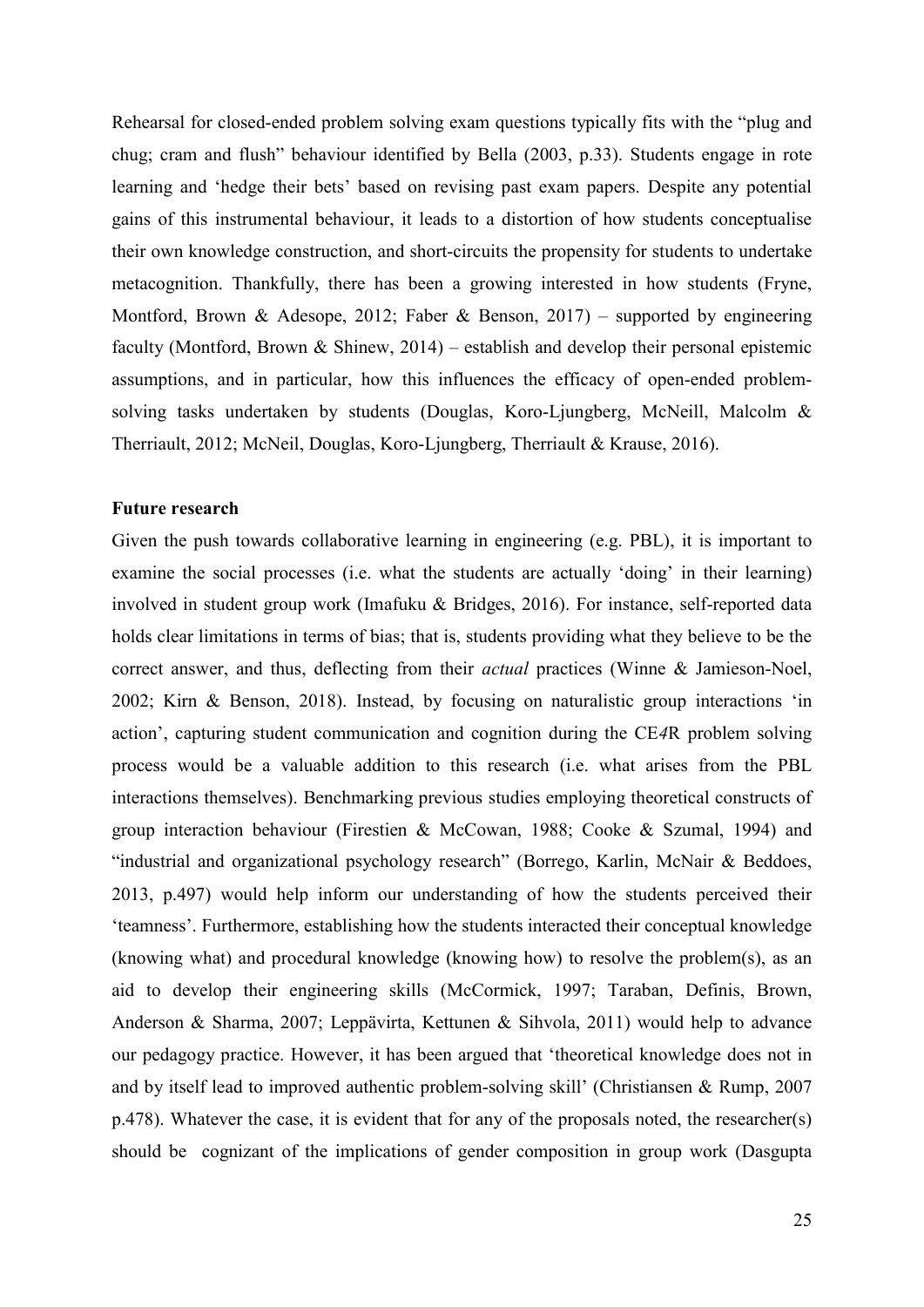McManus Scircle & Hunsinger, 2015; Beddoes & Panther, 2018) and a need to promote inclusion and diversity within engineering education (Peters, 2018).

An alternative lens to view the problem-solving activity would be through social constructivism; in particular, situated learning, whereby the novice students engage in a light form of legitimate peripheral participation (Lave & Wenger, 1991) with peers and industrialists who have advanced experience and knowledge. This behaviour is also aligned to Vygotsky's (1978) zone of proximal development (ZPD) in that that students who have industrial experience (see Davies & Rutherford, 2012) and industrialists, provided scaffolding to support the less able learners (Harland, 2003). Furthermore, given that CE*4*R bridges the boundary between the communities of student engineers in training and practising engineers, there would appear to be worth in examining the workshops through a 'community of practice' lens (Wenger, 1998). Whilst the feedback from students does not explicitly mention a transition in their identities, it is clear that CE*4*R is contributory to the students 'becoming' more engineering like through a gradual indoctrination to engineering language, artefacts and ways of thinking and reflecting. Thus, CE*4*R supports Watts (2006, p.21) assertion that 'the need for realism in relation to the world of work provides a compelling rationale for the active involvement of practising engineers in the design and delivery of programmes'. These 'pracademics' (Pilcher, Forster, Tennant, Murray & Craig, 2017) are typically employed as teaching fellows and have become more ubiquitous within higher education in the UK following the introduction of a Teaching Excellence and Student Outcomes Framework (Office for Students, 2018).

Exposing the students to real engineering through mentoring by graduate engineers is one way to enhance the students' industrial experience (Murray, Ross, Blaney & Adamson, 2015). Industrial placements provide an optimum combination of education, training and experience (Engineering Professors Council, 2018). However, despite a call for the academy (Peters, 2018, p.42) to encourage and support all (and as a means to raise the number of "underrepresented students" securing placements) of our students to seek work experience, in the UK, there is evidence of an undersupply of disciplinary placements (Lamb et al, 2010; Perkins, 2013). Moreover, recent research (Tennant, Murray, Gilmour & Brown, 2018) found a significant gap between the demand and supply of disciplinary placements available to civil engineering students across four universities in Scotland.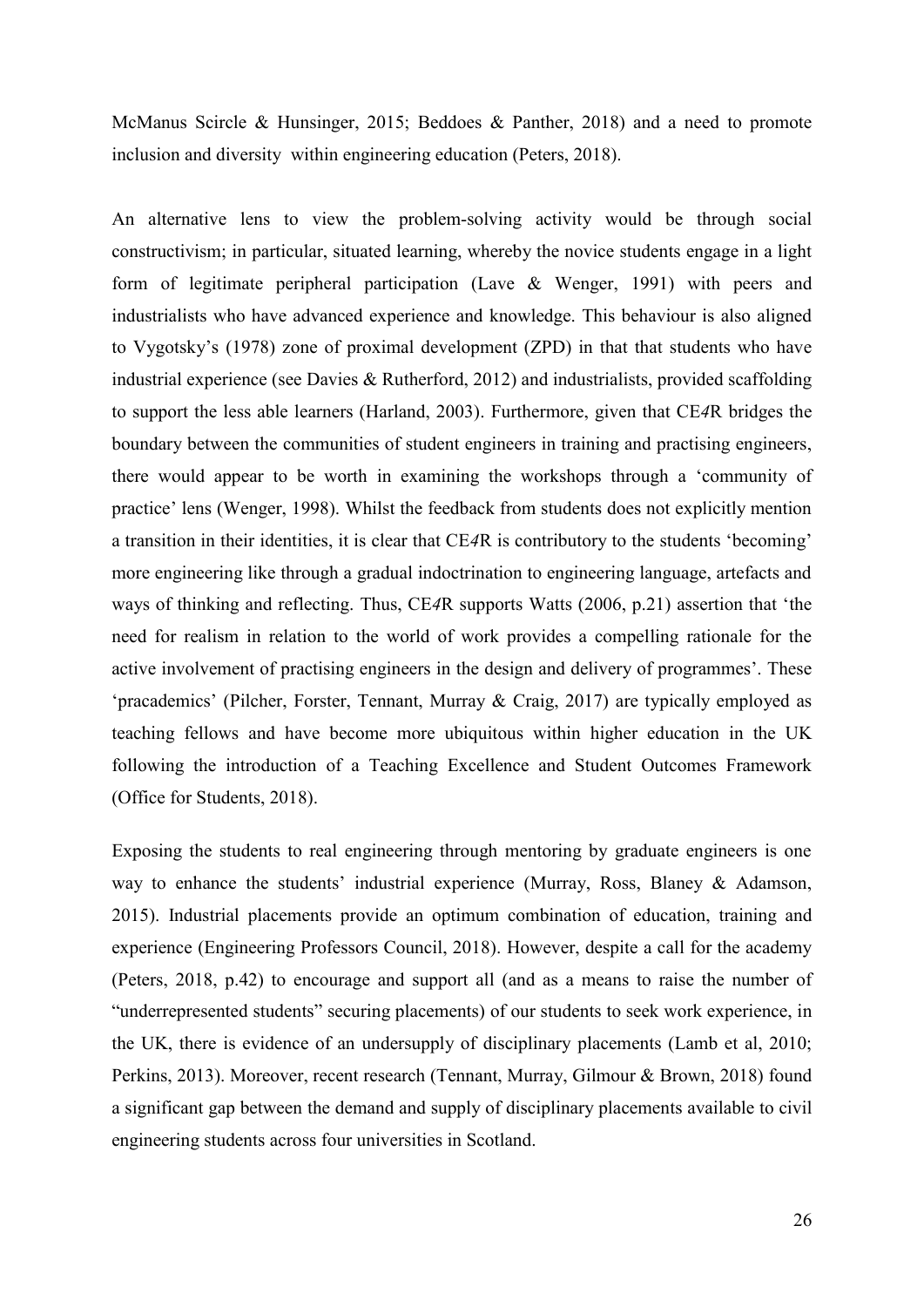In the UK, the recent introduction of degree apprenticeships ('graduate apprenticeships' in Scotland) combines situated learning and training with university study (Engineering Professors Council, 2017) and affords the student employee a high degree of agency through their participation in identifying and negotiating work-based learning and assessment tasks as part of their learning plan. For HE institutions, offering degree apprenticeships there is an opportunity to capitalise on the industrial problem-solving experiences (domain-specific procedural knowledge) of the apprentices to inspire, motivate and excite their peers enrolled on the traditional full-time course. This could take the form of mini-CE*4*R type workshops whereby the apprentice engineers become more akin to students as partners (Higher Education Academy, 2015b) in their own learning, their peers learning, and indeed, their tutors learning about Civil Engineering *4* Real.

## Acknowledgement

The authors would like to express our sincere gratitude to the three referees for their suggestions on how to improve the scholarship in the paper.

#### **References**

- Aarnio, M., Lindblom-Ylänne, S., Nieminen, J., & Pyörälä, E. (2014). How do tutors intervene when conflicts on knowledge arise in tutorial groups?. *Advances in Health Sciences Education*, *19*(3), 329-345.
- Abrandt Dahlgren, M. & Dahlgren, L.O. (2002). Portraits of PBL: Students' experiences of the characteristics of PBL in physiotherapy, computer engineering and psychology. *Instructional Science, 30*, 111-127.
- Alpay, E., Ahearn, A.L., Graham, R.H. & Bull, A. M.J. (2008). Student enthusiasm for engineering: charting changes in student aspirations and motivation. *European Journal of Engineering Education, 33*(5-6), 573-585.
- Aman, C., Poole, G., Dunbar, S., Maijer, D., Hall, R., Taghipour, F. & Berube, P. (2007). Student learning teams: viewpoints of team members, teachers and an observer. *Engineering Education, 2*(1), 2-12.
- Andrews, J. & Higson, H. (2008). Graduate employability, 'soft skills' versus 'hard' business knowledge: A European study. *Higher Education in Europe, 33*(4), 411-422.
- Artess, J., Hooley, T. & Mellors-Bourne, R. (2017). *Employability: A review of the literature*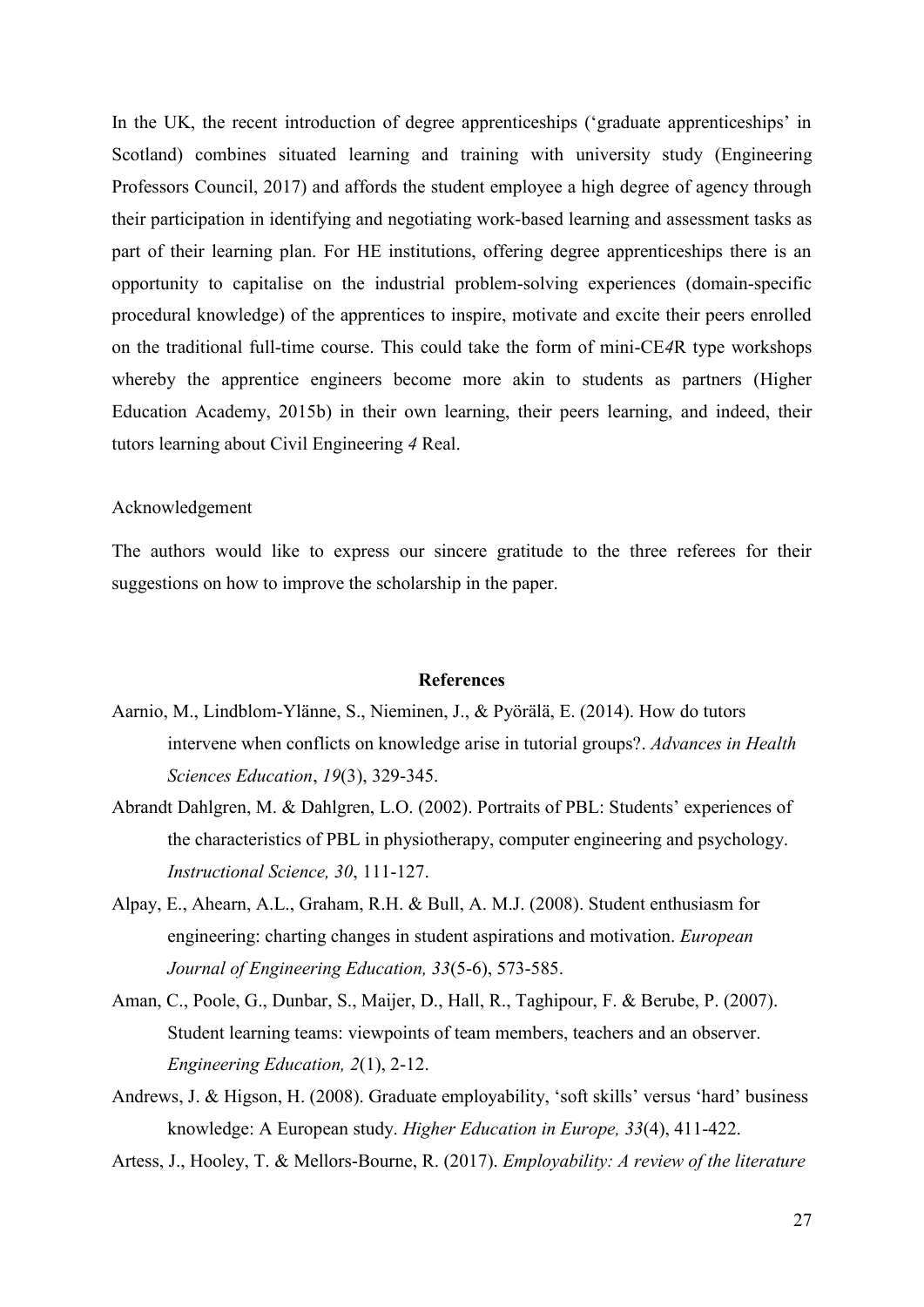*2012-2016.* Higher Education Academy. Retrieved 27th February 2017, from: [https://www.heacademy.ac.uk/knowledge-hub/employability-review-literature-2012-](https://www.heacademy.ac.uk/knowledge-hub/employability-review-literature-2012-2016) [2016.](https://www.heacademy.ac.uk/knowledge-hub/employability-review-literature-2012-2016)

- Ashwin, P. & McVitty, D. (2015). The meanings of student engagement: implications for policies and practices. In A. Curaj, L. Matei, R. Pricopie, J. Salmi, & P. Scott (eds.) *The European higher education area: between critical reflections and future policies*. Cham: Springer.
- Atman, C.J., Adams, R.S., Cardella, M.E., Turns, J., Mosborg, S. & Saleem, J. (2007). Engineering design processes: A comparison of students and expert practitioners. *Journal of Engineering Education, 96*(4), 359-379.
- Azer, S. A. (2005). Challenges facing PBL tutors: 12 tips for successful group facilitation. *Medical teacher*, *27*(8), 676-681.
- Barrows, H.S. & Tamblyn, R. (1980). *Problem-based learning: An approach to medical education.* New York, NY: Springer.
- Bather, M. (2011). Students' views on their education and the future. *Proceedings of the Institution of Civil Engineers, Municipal Engineer, 164*(4), 209–219.
- Beddoes, K. & Panther, G. (2018). Gender and teamwork: an analysis of professors' perspectives and practices, *European Journal of Engineering Education, 43*(3), 330-343.
- Beddoes, K., Panther, G., Cutler, S., and Kappers, W. (2016). Training and Resources for Gender Inclusive Teamwork (TARGIT). http://library.erau.edu/target
- Bella, D. A. (2003). Plug and chug, cram and flush. *Journal of Professional Issues in Engineering Education and Practice*, *129*(1), 32-39.
- Benwell, B., & Stokoe, E. H. (2002). Constructing discussion tasks in university tutorials: shifting dynamics and identities. *Discourse Studies*, *4*(4), 429-453.
- Berry, C.R. (2015). *Manic Street Preachers' missing guitarist – did he jump or was he pushed?* Wordpress. Retrieved 5th July 2018, from: [https://crberryauthor.wordpress.com/2015/04/16/manic-street-preachers-missing](https://crberryauthor.wordpress.com/2015/04/16/manic-street-preachers-missing-guitarist-did-he-jump-or-was-he-pushed/)[guitarist-did-he-jump-or-was-he-pushed/](https://crberryauthor.wordpress.com/2015/04/16/manic-street-preachers-missing-guitarist-did-he-jump-or-was-he-pushed/)
- [Borrego,](https://onlinelibrary.wiley.com/action/doSearch?ContribAuthorStored=Borrego%2C+Maura) M., Karlin, J., McNair, L.D. & Beddoes, K. (2013). Team effectiveness theory from industrial and organizational psychology applied to engineering student project teams: a research review. *Journal of Engineering Education*, *102*(4), 472-512.
- Boud, D. (1988). *Developing student autonomy in learning.* New York, NY: Taylor & Francis.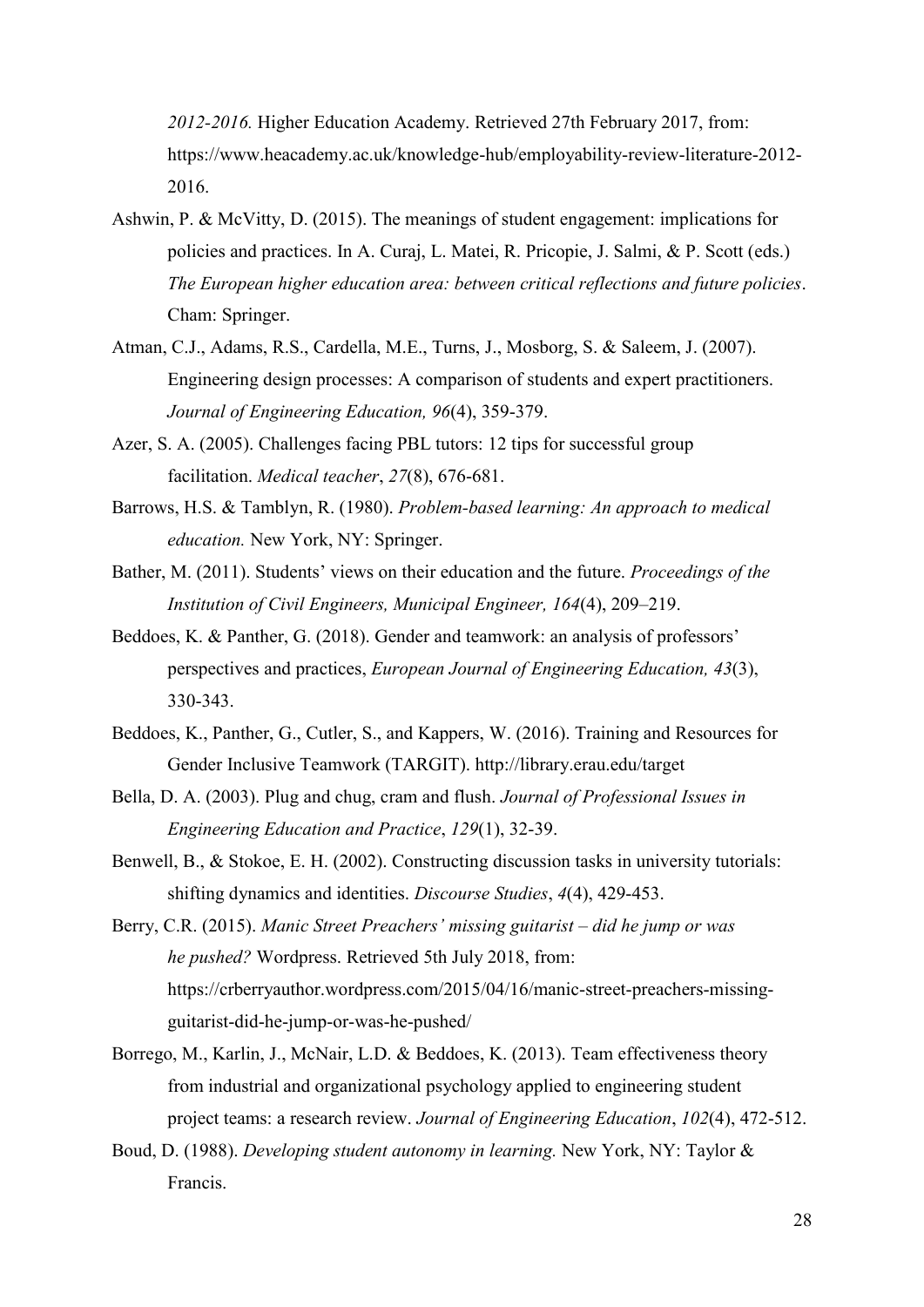Boyatzis, R.E. (1998). *Transforming qualitative information.* Cleveland, OH: Sage.

- Braun, V. & Clarke, V. (2006). Using thematic analysis in psychology. *Qualitative Research in Psychology, 3*(2), 77-101.
- Brillhart, L.V. & Debs, M.B. (1980). Early interaction: Freshman engineering student and industry. *European Journal of Engineering Education*, *5*(1), 295-299.
- Broadbent, O. & McCann, E. (2016). *Experience-led learning for engineers: A good practice guide.* Royal Academy of Engineering. Retrieved 19<sup>th</sup> June 2018, from: [http://www.raeng.org.uk/publications/reports/experience-led-learning-for-engineers.](http://www.raeng.org.uk/publications/reports/experience-led-learning-for-engineers)
- Burgess, R. (2007). *Beyond the honours degree classification: The Burgess group final report.* Universities UK. Retrieved 16<sup>th</sup> March 2018, from: https://www.universitiesuk.ac.uk/policy-and-analysis/reports/Pages/beyond-thehonours-degree-classification-burgess-group.aspx
- Case, J. (2008). *Education theories on learning: an informal guide for the engineering scholar*. The Higher Education Academy Engineering Subject Centre. Retrieved 18<sup>th</sup> September 2017, from: [https://dspace.lboro.ac.uk/dspace](https://dspace.lboro.ac.uk/dspace-jspui/bitstream/2134/9730/8/A4-Education%20theories-COMPLETE-lowres.pdf)[jspui/bitstream/2134/9730/8/A4-Education%20theories-COMPLETE-lowres.pdf.](https://dspace.lboro.ac.uk/dspace-jspui/bitstream/2134/9730/8/A4-Education%20theories-COMPLETE-lowres.pdf)
- Christiansen, F.V. & Rump, C. (2007) Getting it right: conceptual development from student to experienced engineer, *European Journal of Engineering Education*, *32*(4), 467-479.
- Clegg, S. & Bradley, S. (2006). Models of personal development planning: practice and processes. *British Educational Research Journal*, *32*(1), 57-76.
- Collins, K. & Davies, J. (2009). Feedback through student essay competitions: what makes a good engineering lecturer? *Engineering Education, 4*(1), 8-15.
- Confederation of British Industry. (2009). *Stronger together: Businesses and universities in turbulent times: A report from the CBI Higher Education Task Force.* Retrieved 9<sup>th</sup> December 2017, from:

[http://195.88.100.72/resource/files/2010/01/11/CBI\\_HE\\_taskforce\\_report.pdf](http://195.88.100.72/resource/files/2010/01/11/CBI_HE_taskforce_report.pdf)

- Cooke, R.A. & Suzmal, J.L. (1994). The impact of group interaction styles on problem solving effectiveness. *Journal of Applied Behavioural Science, 30*(4), 415-437.
- Daly, J., Kellehear, A. & Gliksman, M. (1997). *The public health researcher: A methodological approach.* Melbourne: Oxford University Press.
- Dasgupta, N., McManus Scircle, M. & Hunsinger, M. (2015). Female peers in small work groups enhance women's motivation, verbal participation, and career aspirations in engineering. *[Proceedings of the National Academy of Sciences,](https://www.researchgate.net/journal/1091-6490_Proceedings_of_the_National_Academy_of_Sciences) 112*(16), 4988–4993.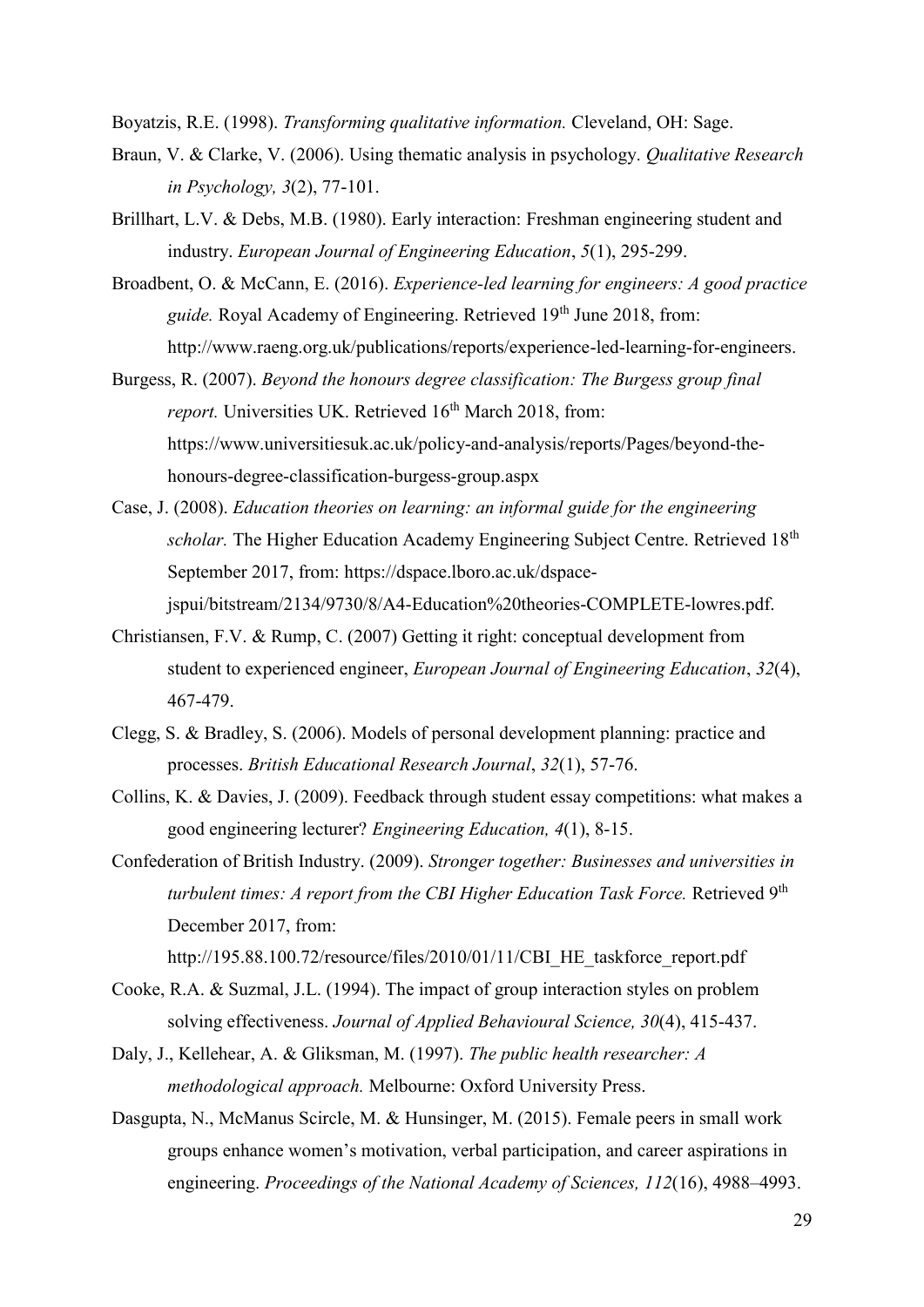- Davies, J.W. & Rutherford, U. (2012). Learning from fellow engineering students who have current professional experience. *European Journal of Engineering Education*, *37*(4), 354-365.
- Dearing, R. (1997). *The National Committee of Inquiry into Higher Education*. Retrieved 27<sup>th</sup> March 2018, from: [http://www.leeds.ac.uk/educol/ncihe.](http://www.leeds.ac.uk/educol/ncihe/)
- De Grave, W. S., Boshuizen, H. P. A., & Schmidt, H. G. (1996). Problem based learning: Cognitive and metacognitive processes during problem analysis. *Instructional Science*, *24*(5), 321-341.
- Dewey, J. (1929). *The Quest for Certainty.* New York, NY: Minton Balch and Company.
- Distlehorst, L.H., Dawson, E., Robbs, R.S. & Barrows, H.S. (2005). Problem-based learning outcomes: The glass half-full. *Academic Medicine, 80*(3), 294-299.
- Dochy, F., Segers, M., Van den Bossche, P. & Gijbels, D. (2003). Effects of problem-based learning: A meta-analysis. *Learning and Instruction, 13*, 533-568.
- Dolmans, D.H.J.M. & Schmidt, H.G. (2006). What do we know about cognitive and motivational effects of small group tutorials in problem-based learning? *Advances in Health Sciences Education, 11*, 321-336.
- Douglas, E.P., Koro-Ljungberg, M., McNeill, N.J., Malcolm, Z.T. & Therriault, D.J. (2012). Moving beyond formulas and fixations: solving open-ended engineering problems. *European Journal of Engineering Education, 37*(6), 627-651.
- Dunsmore, K., Turns, J. & Yellin, J.M. (2011). Looking toward the real world: Student conceptions of engineering. *Journal of Engineering Education, 100*(2), 329-348.
- Dyer, H. (1880). *The Education of Civil and Mechanical Engineers*. London: Spon Press.
- Edward, N.S. & Middleton, C.R. (2001). *Occupational socialisation: a new model of the engineer's formation.* Paper presented at 2001 International Conference on Engineering Education, Oslo, Norway. Available at: <http://www.ineer.org/Events/ICEE2001/Proceedings/papers/257.pdf>
- Ellonen, N., Fagerlund, M. & Poso, T. (2016). Free-text comments as a tool for developing the self-report method: Parents' responses to a survey on violence against children. *Australian & New Zealand Journal of Criminology, 0*(0), 1–18.
- Engineering Professors Council. (2018). *New Approaches to Engineering HE: The Six Facets.* Retrieved 1<sup>st</sup> July 2018, from: [http://epc.ac.uk/new-approaches-to](http://epc.ac.uk/new-approaches-to-engineering-he-the-six-facets/)[engineering-he-the-six-facets/](http://epc.ac.uk/new-approaches-to-engineering-he-the-six-facets/)
- Faber, C. & Benson, L.C. (2017). Engineering students' epsitemic cognition in the context of problem solving. *Journal of Engineering Education, 106*(4), 677-709.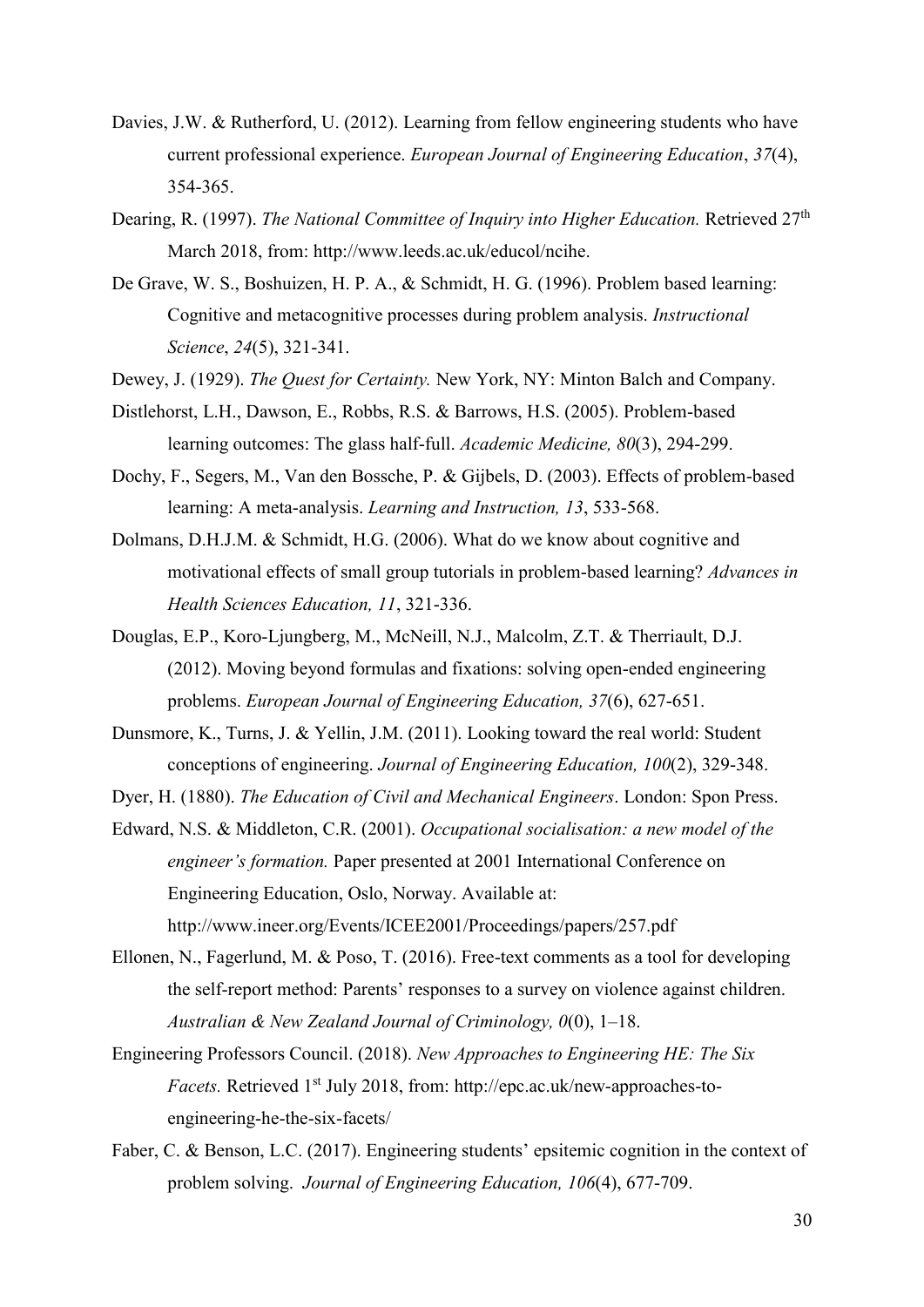- Firestien, R.L. & McCowan, R.J. (1988). Creative problem solving and communication behaviour in small groups. *Creativity Research Journal*, *1*(1), 106-114.
- Fitzmaurice, M. (2008). Voices from within: teaching in higher education as a moral practice. *Teaching in Higher Education*, *13*(3), 341-352.
- Forster, A., Pilcher, N., Tennant, S., Murray, M. & Craig, N. (2017). The fall & rise of experiential construction and engineering education: decoupling & recoupling practice & theory. *Higher Education Pedagogies, 2*(1), 79-100.
- French, J.P.R. & Raven, B. (1959). The bases of social power. In D.Cartwight (ed.), *Studies in social power* (pp. 150-165). Ann Arbor, MI: University of Michigan Press.
- Frymier, A.B. & Shulman, G.M. (1995). "What's in it for me?": Increasing content relevance to enhance students' motivation. *Communication Education, 44*(1), 40-50.
- Fryne, N., Montford, D., Brown, S. & Adesope, O. (2012). *I'm absolutely certain that's probably true: Exploring epistemologies of sophomore engineering students*. Paper presented at Institute of Electrical and Electronics Engineers (IEEE) 2012 Frontiers in Education Conference, Seattle, USA. Available at: https://ieeexplore.ieee.org/document/6462356/
- [Garavan,](https://www.emeraldinsight.com/author/Garavan%2C+Thomas+N) T.N. [& Murphy,](https://www.emeraldinsight.com/author/Murphy%2C+Claire) C. (2001). The co-operative education process and organisational socialisation: a qualitative study of student perceptions of its effectiveness. *Education & Training*, *43*(6), 281-302.
- Garcia, J., Evans, J. & Reshaw, M. (2004). "Is there anything else you would like to tell us" Methodological issues in the use of free-text comments from postal surveys. *Quality & Quantity, 38*, 113-125.
- Gavin, K. (2011). Case study of a project-based learning course in civil engineering design. *European Journal of Engineering Education, 36*(6), 547-558.
- Gibbs, P., Angelides, P. & Michaelides, P. (2004). Preliminary thoughts on a praxis of higher education teaching. *Teaching in Higher Education*, *9*(2), 183-194.
- Graham, R. (2018). The Global state of the Art in Engineering Education Massachusetts Institute of Technology. Retrieved 1st July 2018, from: [http://neet.mit.edu/wp](http://neet.mit.edu/wp-content/uploads/2018/03/MIT_NEET_GlobalStateEngineeringEducation2018.pdf)[content/uploads/2018/03/MIT\\_NEET\\_GlobalStateEngineeringEducation2018.pdf](http://neet.mit.edu/wp-content/uploads/2018/03/MIT_NEET_GlobalStateEngineeringEducation2018.pdf)
- [Grulke,](https://onlinelibrary.wiley.com/action/doSearch?ContribAuthorStored=Grulke%2C+Eric+A) E.A., Beert, D.C. & Lane, D.R. (2001). The effects of physical environment on engineering team performance: A case study. *Journal of Engineering Education*, *90*(3), 319-330.
- Hargreaves, D.J. & Liston, J.W. (1996). *Motivating first year students by mentoring and by*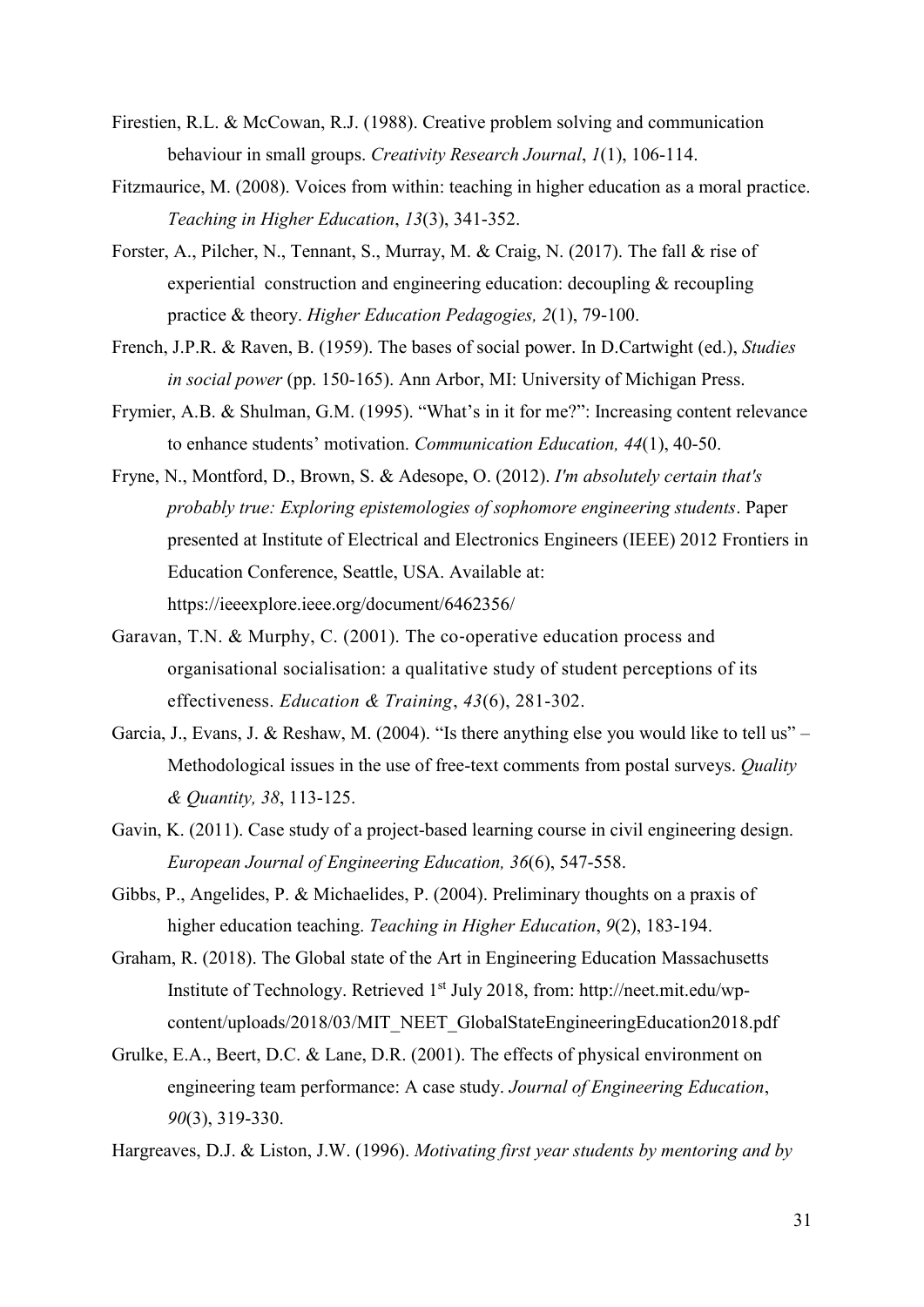*raising awareness of societal pressures on engineers.* Paper presented at European Society for Engineering Education (SEFI) 1996 Annual Conference, Vienna, Austria. Available at: http://info.tuwien.ac.at/hsk/sefi/papers/hargrea1.htm.

- Harland, T. (2003). Vygotsky's zone of proximal development and problem-based learning: linking a theoretical concept with practice through action research. *Teaching in Higher Education, 8*(2), 263-272.
- Helyer, R. & Lee, D. (2014). The role of work experience in the future employability of higher education graduates. *Higher Education Quarterly, 68*(3), 348-372.
- Hendry, G., Wiggins, S., & Anderson, T. (2016). The Discursive Construction of Group Cohesion in Problem-based Learning Tutorials. *Psychology Learning & Teaching*, *15*(2), 180-194.
- Higher Education Academy. (2015a). *How the HEAR benefits you as a student.* HEA. Retrieved 19th June 2018, from: [http://www.hear.ac.uk/sites/default/files/how-the-](http://www.hear.ac.uk/sites/default/files/how-the-HEAR-benefits-you-as-a-student.pdf)[HEAR-benefits-you-as-a-student.pdf.](http://www.hear.ac.uk/sites/default/files/how-the-HEAR-benefits-you-as-a-student.pdf)
- Higher Education Academy. (2015b). *Framework for student engagement through partnership.* Retrieved 1<sup>st</sup> July 2018, from: [https://www.heacademy.ac.uk/system/files/downloads/student-enagagement-through](https://www.heacademy.ac.uk/system/files/downloads/student-enagagement-through-)partnership-new.pdf.
- Higher Education Academy. (2018). Problem Based Learning. Retrieved 2<sup>nd</sup> July 2018, from: [https://www.heacademy.ac.uk/knowledge-hub/problem-based-learning-pbl.](https://www.heacademy.ac.uk/knowledge-hub/problem-based-learning-pbl)
- Hilgart, J., Phelps, C., Bennett, P., Hood, K., Brain, K. & Murray, A. (2010). "I have always believed I was at high risk…" The role of expectation in emotional responses to the receipt of an average, moderate or high risk cancer genetic risk assessment result: a thematic analysis of free-text questionnaire comments. *Familial Cancer, 9*, 469-477.
- Hmelo-Silver, C.E. (2004). Problem-based learning: What and how do students learn? *Educational Psychology Review, 16*(3), 235-266.
- Hockings, C., Thomas, L., Ottaway, J. & Jones, R. (2018). Independent learning what we do when you're not there. *Teaching in Higher Education*, *23*(2), 145-161.
- Holmegaard, H.T., Madsen, L.M. & Ulriksen, L. (2016). Where is the engineering I applied for? A longitudinal study of students' transition into higher education engineering, and their considerations of staying or leaving. *European Journal of Engineering Education, 41*(2), 154-171.
- Houghton, W. & Maddocks, A. (2005). *Engineering subject centre guide: Personal development planning for engineering students.* The Higher Education Academy.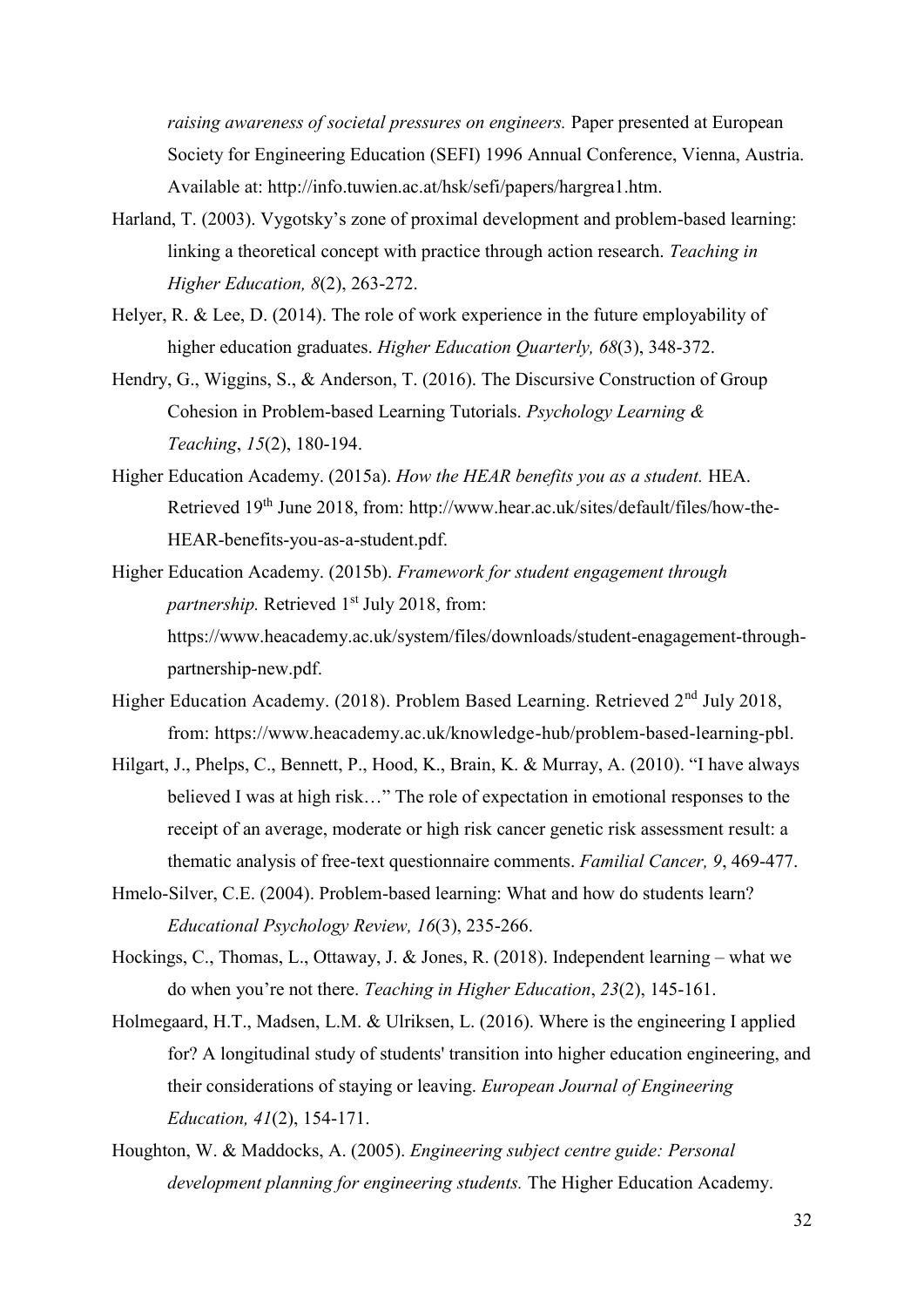Retrieved 21<sup>st</sup> October 2017, from:

[http://www.heacademy.ac.uk/resources/detail/subjects/engineering/guide-](http://www.heacademy.ac.uk/resources/detail/subjects/engineering/guide-personal-development-planning) personal[development-planning](http://www.heacademy.ac.uk/resources/detail/subjects/engineering/guide-personal-development-planning)

- Hung, W. (2016). All PBL starts here: The problem. *Interdisciplinary Journal of Problem-Based Learning, 10*(2), Article 2.
- Imafuku, R., & Bridges, S. (2016). Guest Editors' Introduction: Special Issue on Analyzing Interactions in PBL – Where to Go From Here?. *Interdisciplinary Journal of Problem-Based Learning*, *10*(2), 6.
- Inglis, C.E. (1941). Presidential address of Prof Charles Edward Inglis, President 1941–1942. *Journal of the Institution of Civil Engineers 17*(1), 1–18.
- Itani, M. & Srour, I. (2016). Engineering students' perceptions of soft skills, industry expectations, and career aspirations. *Journal of Professional Issues in Engineering Education and Practice, 142*(1), 04015005.
- Jackson, D. & Wilton, N. (2017). Career choice status among undergraduates and the influence of career management competencies and perceived employability, *Journal of Education and Work, 30*(1), 552-569.
- Johnson, B. & Ulseth, R. (2014). *Professional competency attainment in a project based learning curriculum: A comparison of project based learning to traditional engineering education*. Paper presented at 2014 Frontiers in Education Conference (FIE), Madrid, Spain. Available at:

https://www.computer.org/csdl/proceedings/fie/2014/3922/00/07044124-abs.html

Joint Board of Moderators. (2017). *Guidelines for developing degree programmes*. Retrieved  $28<sup>th</sup>$  July 2018, from:

https://www.jbm.org.uk/ancillary\_files/JBM117degreeguidelines\_jan18.aspx.

Kamp, A. (2016). *Engineering education in the rapidly changing world: Rethinking the vision for higher engineering education.* Delft University of Technology. Retrieved 3<sup>rd</sup> July 2018, from:

https://pure.tudelft.nl/portal/files/10113369/Vision\_engineering\_education\_2nd\_Rev [Ed.pdf.](https://pure.tudelft.nl/portal/files/10113369/Vision_engineering_education_2nd_Rev_Ed.pdf)

Keenan, C. (2014). *Mapping student-led peer learning in the UK.* The Higher Education Academy. Retrieved 6<sup>th</sup> March 2018, from:

https://www.heacademy.ac.uk/system/files/resources/peer\_led\_learning\_keenan\_nov 14-final.pdf.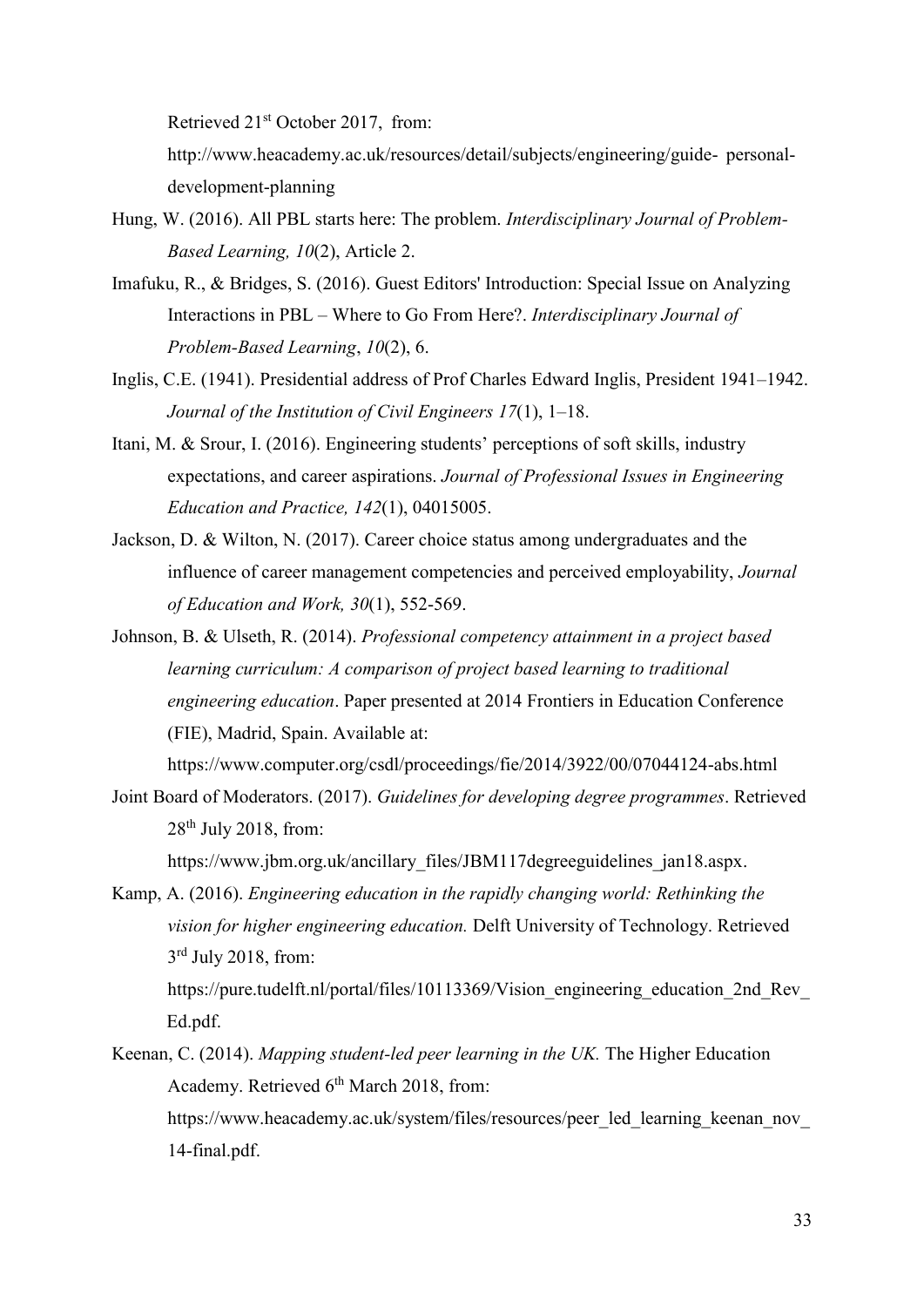- Keltikangas, K. & Martinsuo, M. (2009). Professional socialization of electrical engineers in university education. *European Journal of Engineering Education, 34*(1), 87-95.
- Kettle, J. (2013). *Flexible pedagogies: employer engagement and work-based learning.* The Higher Education Academy. Retrieved 6<sup>th</sup> August 2017, from: https://www.heacademy.ac.uk/system/files/resources/ee\_wbl\_report.pdf.
- Kilgore, D., Sattler, B. & Turns, J. (2013). From fragmentation to continuity: engineering students making sense of experience through the development of a professional portfolio. *Studies in Higher Education*, *38*(6), 807-826.
- Kirn, A. & Benson, L. (2018). Engineering Students' Perceptions of Problem Solving and their Future. *Journal of Engineering Education*, *107*(1), 87-112.
- Kirschner, P.A, Sweller, J. & Clark, R.E. (2006). Why minimal guidance during instruction does not work: An analysis of the failure of constructivist, discovery, problem-based, experiential, and inquiry-based teaching. *Educational Psychologist*, *41*(2), 75-86.
- Koro-Ljungberg, M., Douglas, E., McNeill, N., Therriault, D., Lee, C. & Malcolm, Z. (2017). Academic Problem-Solving and Students' identities as engineers. *The Qualitative Report*, *22*(2), 456-478.
- Kreber, C. (2013). *Authenticity in and through Teaching in Higher Education.* Oxon: Routledge.
- Lamb, F., Arlett, C., Dales, R., Ditchfield, R., Parkin, B. & Wakeham, W. (2010). Engineering Graduates for Industry. *The Royal Academy of Engineering.* Retrieved 28th November 2018, from: [https://www.raeng.org.uk/publications/reports/engineering-graduates-for-industry](https://www.raeng.org.uk/publications/reports/engineering-graduates-for-industry-)report.
- Larmer, J. (2014). *Project-based learning vs. problem-based learning vs. X-BL.* Edutopia. Retrieved 30<sup>th</sup> July 2018, from: http://www.edutopia.org/blog/pbl-vs-pbl-vs-xbl-johnlarmer.
- Lave, J. & Wenger, E. (1991). *Situated learning: Legitimate peripheral participation*. Cambridge: Cambridge University Press.
- Leppävirta, J., Kettunen, H. & Sihvola, A. (2011). Complex Problem Exercises in Developing Engineering Students' Conceptual and Procedural Knowledge of Electromagnetics*. ISEE Transactions on Education, 54*(1), 63-66.
- Lindsay, E., Munt, R., Rogers, H., Scott, D. & Sullivan, K. (2008). Making students engineers. *Engineering Education, 3*(2), 28-36.
- Lowden, K., Hall, S., Elliot, D. & Lewin, J. (2011). *Employers' Perceptions of the*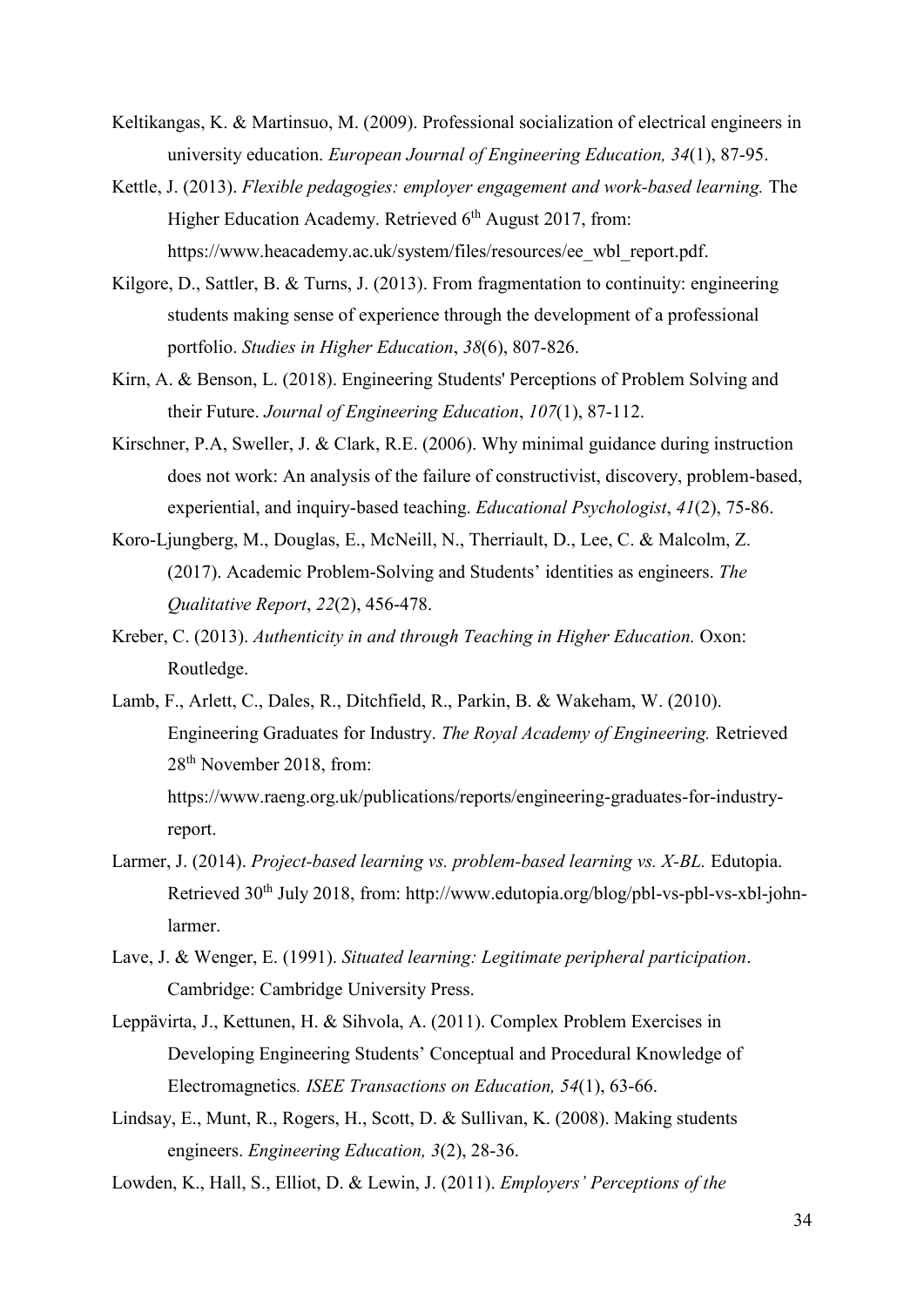*Employability of New Graduates.* London: Edge Foundation. Retrieved 19<sup>th</sup> April 2018, from: [http://www.edge.co.uk/media/63412/employability\\_skills\\_as\\_pdf\\_](http://www.edge.co.uk/media/63412/employability_skills_as_pdf_-) final online version.pdf.

- Mackh, B.M. (2018). *Higher education by design: Best practices for curricular planning and instruction*. New York, NY: Routledge.
- Markes, I. (2006). A review of literature on employability skill needs in engineering. *European Journal of Engineering Education, 31*(6), 637-650.
- Martin, L., West, J. & Bill, K. (2008). Incorporating problem-based learning strategies to develop learner autonomy and employability skills in sports science undergraduates. *Journal of Hospitality, Leisure, Sport and Tourism Education, 7*(1), 18-30.
- McCormick, R. (1997). Conceptual and procedural knowledge, *International Journal of Technology and Design Education, 7,* 141-159.
- McGarvie, E. (2018). *I have created this site to act as several things on my behalf*. Euan McGarvie. Retrieved 25<sup>th</sup> July 2018, from: [http://euanmcgarvie.com.](http://euanmcgarvie.com/)
- McNeill, N.J., Douglas, E.P., Koro-Ljungberg, M., Therriault, D.J. & Krause, I. (2016). Undergraduate Students' Beliefs about Engineering Problem Solving*. Journal of Engineering Education 105*(4), 560-584.
- McQuade, R., Wiggins, S., Ventura-Medina, E., & Anderson, T. (2018). Knowledge disagreement formulations in problem-based learning tutorials: balancing pedagogical demands with 'saving face'. *Classroom Discourse*, *9*(3), 227-243.
- Mergendoller, J.R., Maxwell, N.L. & Bellissimo, Y. (2006). The effectiveness of problembased interaction: A comparative study of instructional method and student characteristics. *Interdisciplinary Journal of Problem-based Learning, 1,* 49-69.
- Meyer, J.H.F. & Land, R. (2005). Threshold concepts and troublesome knowledge (2): Epistemological considerations and a conceptual framework for teaching and learning. *Higher Education, 49*, 373–388.
- Mills, P. J. (2011). Civil engineering degrees: fit for the future*? Proceedings of the Institution of Civil Engineers, Municipal Enginee*r, *164*(4), 221-228.
- Mills, J.E. & Treagust, D.F. (2003). Engineering education Is problem-based or projectbased learning the answer. *Australasian Journal of Engineering Education, 3*(2), 2- 16.
- Montford, D., Brown, S. & Shinew, D. (2014). The Personal Epistemologies of Civil Engineering Faculty. *Journal of Engineering Education, 103*(3), 388–416.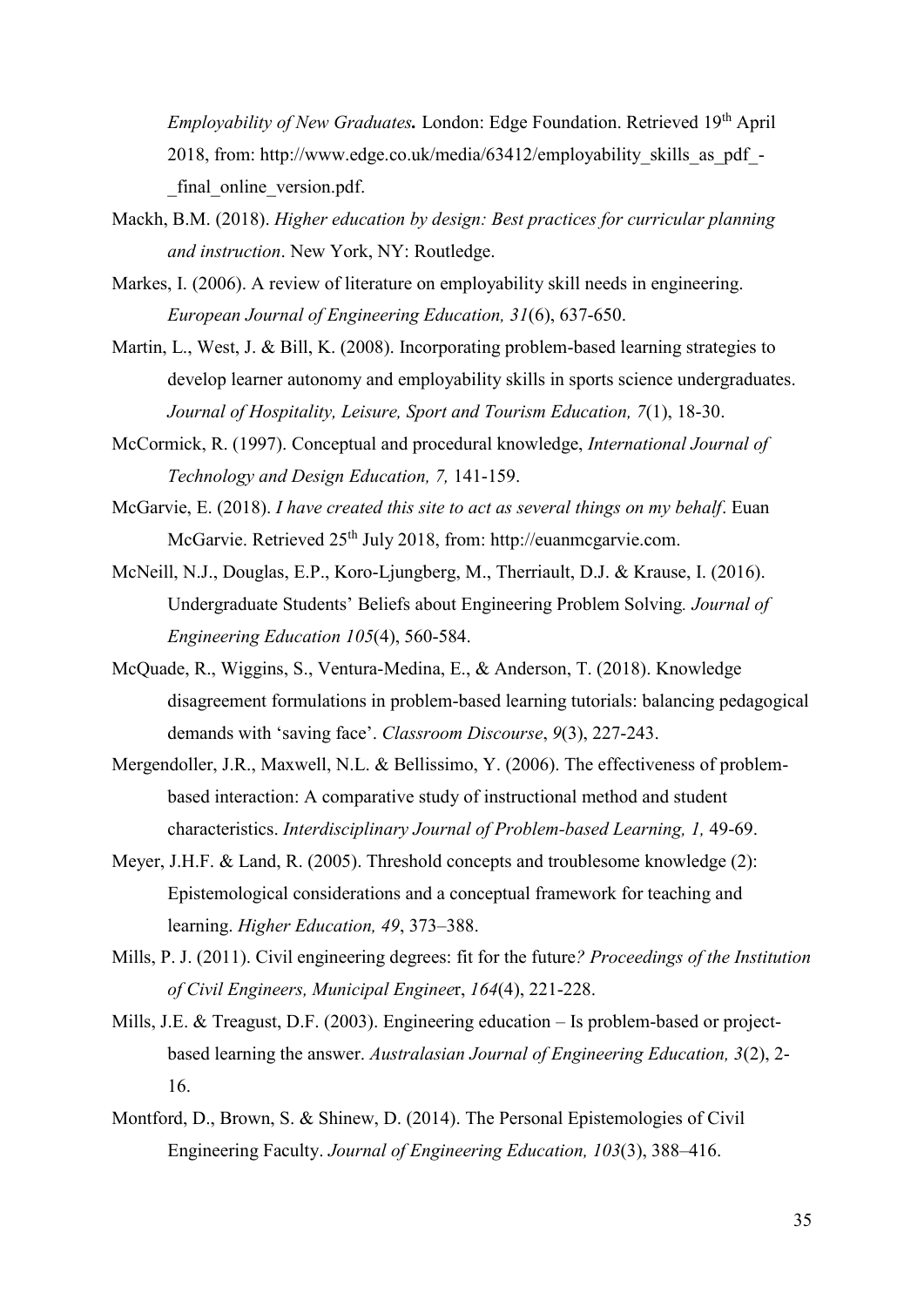- Murray, M., Ross, A., Blaney, N. & Adamson, L. (2015). Mentoring Undergraduate Civil Engineering Students. *Proceedings of the ICE-Management, Procurement & Law, 168* (4), 189–198.
- Neves, J. & Hillman, N. (2016). *The 2016 Student Academic Experience Survey.* Higher Education Policy Institute. Retrieved 18<sup>th</sup> March 2018, from: https://www.hepi.ac.uk/wp-content/uploads/2016/06/Student-Academic-Experience-Survey-2016.pdf.
- NSS. (2018). *The National Student Survey*. Retrieved 30<sup>th</sup> July 2018, from: [https://www.thestudentsurvey.com/about.php.](https://www.thestudentsurvey.com/about.php)
- O'Cathain, A., & Thomas, K.J. (2004). "Any other comments?" Open questions on questionnaires – a bane or a bonus to research? *BMC Medical Research Methodology, 4*(25).
- Office for Students,  $(2018)$ . What is the TEF? Retrieved  $20<sup>th</sup>$  November, 2018, from: https://www.officeforstudents.org.uk/advice-and-guidance/teaching/what-is-the-tef.
- Parkinson, T. (2017). Being punk in higher education: subcultural strategies for academic practice, *Teaching in Higher Education, 22*(2), 143-157.
- Pegg, A., Waldock, J., Hendy-Isaac, S. & Lawton, R. (2012). *Pedagogy for employability.*  The Higher Education Academy. Retrieved 8<sup>th</sup> October 2017, from: [https://www.heacademy.ac.uk/sites/default/files/pedagogy\\_for\\_employability\\_update](https://www.heacademy.ac.uk/sites/default/files/pedagogy_for_employability_update_2012.pdf) [\\_2012.pdf.](https://www.heacademy.ac.uk/sites/default/files/pedagogy_for_employability_update_2012.pdf)
- Perkins, J (2013) Review of Engineering Skills, Department for Business Innovation and Skills. Retrieved  $28<sup>th</sup>$  November 2018, from: [https://www.raeng.org.uk/publications/other/perkins-review-of-engineering-skills.](https://www.raeng.org.uk/publications/other/perkins-review-of-engineering-skills)
- Peters, J. (2018). Designing inclusion into engineering: A fresh, practical look at how diversity impacts on engineering and strategies for change. *Royal Academy of Engineering*. Retrieved 28<sup>th</sup> November 2018, from: [https://www.raeng.org.uk/publications/reports/designing-inclusion-into](https://www.raeng.org.uk/publications/reports/designing-inclusion-into-%09engineering-education)[engineering-education.](https://www.raeng.org.uk/publications/reports/designing-inclusion-into-%09engineering-education)
- Pilcher, N., Forster, A., Tennant, S., Murray, M. & Craig, N. (2017). Problematising the 'Career Academic' in UK construction and engineering education: does the system want what the system gets? *European Journal of Engineering Education, 42*(6), 1477- 1495.
- Phelps, C., Wood, F., Bennett, P., Brain, K. & Gray, J. (2007). Knowledge and expectations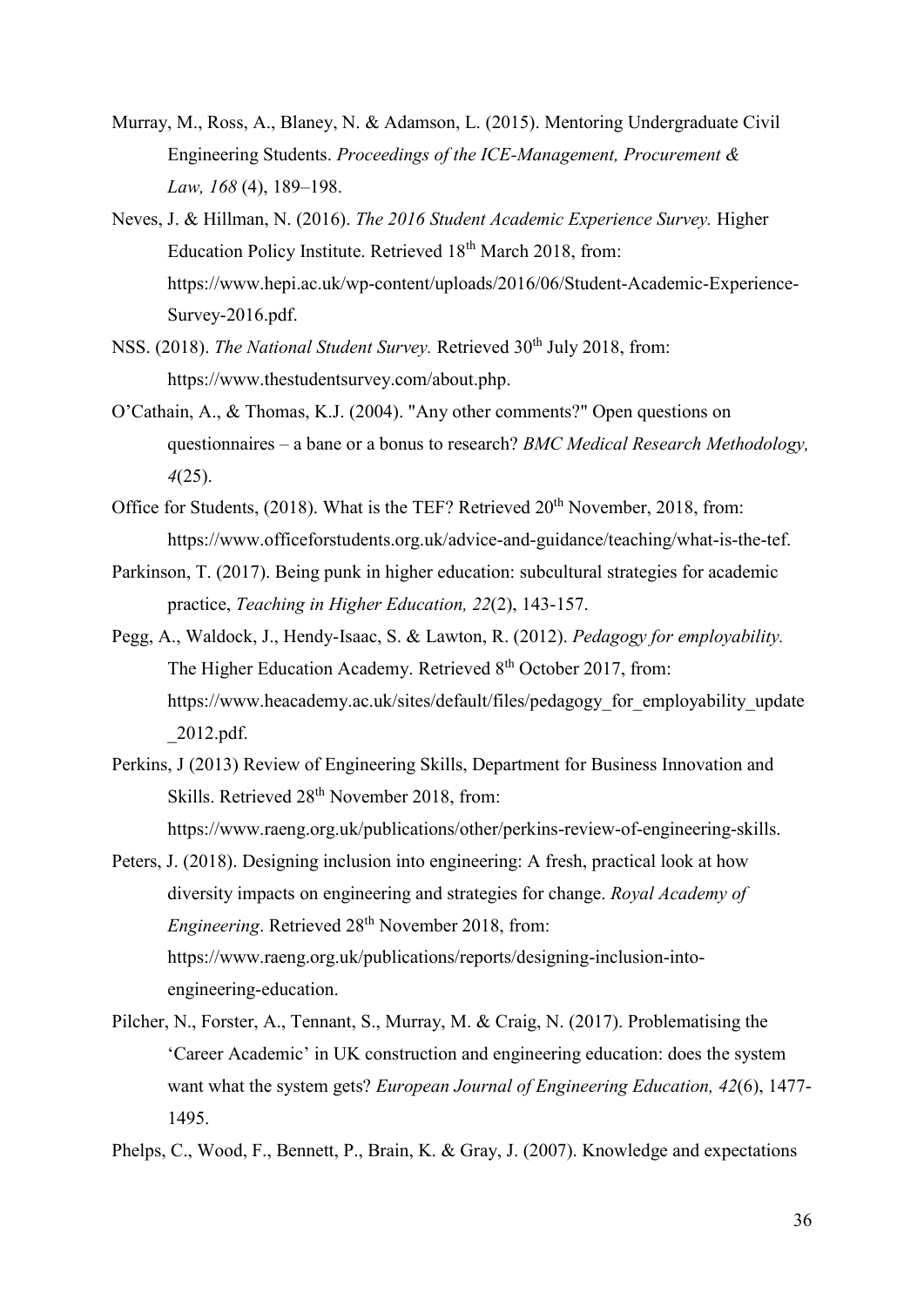of women undergoing cancer genetic risk assessment: A qualitative analysis of freetext questionnaire comments. *Journal of Genetic Counseling, 16*(4), 505-514.

- Pinho-Lopes, M. & Macedo, J. (2016). Project-based learning in Geotechnics: Cooperative versus collaborative teamwork. *European Journal of Engineering Education, 41*(1), 70-90.
- Plett, M. & Veilleux, N. (2014). The link between cocurricular activities and academic engagement in engineering education. *Journal of Engineering Education*, *103*(4), 625–651.
- Prince, M.J. & Felder, R.M. (2006). Inductive teaching and learning methods: definitions, comparisons, and research bases. *Journal of Engineering Education, 95*(2), 123-138.
- Rich, J.L., Chojenta, C. & Loxton, D. (2013). Quality, rigour and usefulness of free-text comments collected by a large population based longitudinal study – ALSWH. *PLoS ONE 8*(7).
- Rich, J. (2018). Engineering: why higher education must deliver employability not employment. Retrieved  $8<sup>th</sup>$  August 2018, from: [https://www.engineeringuk.com/research/engineeringuk-report.](https://www.engineeringuk.com/research/engineeringuk-report/)
- Ring, D. & O'Leary, R. (2010). *The role of industry guiding the pedagogy of chemical engineering design.* Paper presented at 3rd International Symposium for Engineering Education, Cork, Ireland. Available at: https://cora.ucc.ie/handle/10468/379.
- Roach, K., Tilley, E & Mitchell, J. (2018). How authentic does learning have to be*? Higher Education Pedagogies, 3*(1), 495-509.
- Roche, M., Adigae, I.K. & Nayak, A.G. (2016). PBL trigger design by medical students: An effective active learning strategy outside the classroom. *Journal of Clinical and Diagnostic Research, 10*(12), JC06-JC08.
- Royal Academy of Engineering. (2007). *Educating Engineers for the 21st Century.* Royal Academy of Engineering, London. Retrieved 11<sup>th</sup> January 2018, from: [http://www.raeng.org.uk/news/publications/list/reports/Educating\\_Engineers\\_21st\\_Ce](http://www.raeng.org.uk/news/publications/list/reports/Educating_Engineers_21st_Century.pdf) [ntury.pdf.](http://www.raeng.org.uk/news/publications/list/reports/Educating_Engineers_21st_Century.pdf)
- Royal Academy of Engineering. (2012). *Achieving excellence in engineering education: the ingredients of successful change.* Royal Academy of Engineering, London. Retrieved  $30<sup>th</sup>$  July 2018, from:

https://www.raeng.org.uk/publications/reports/achieving-excellence-in-engineeringeducation.

Scott, G. & Yates, K.W. (2002). Using successful graduates to improve the quality of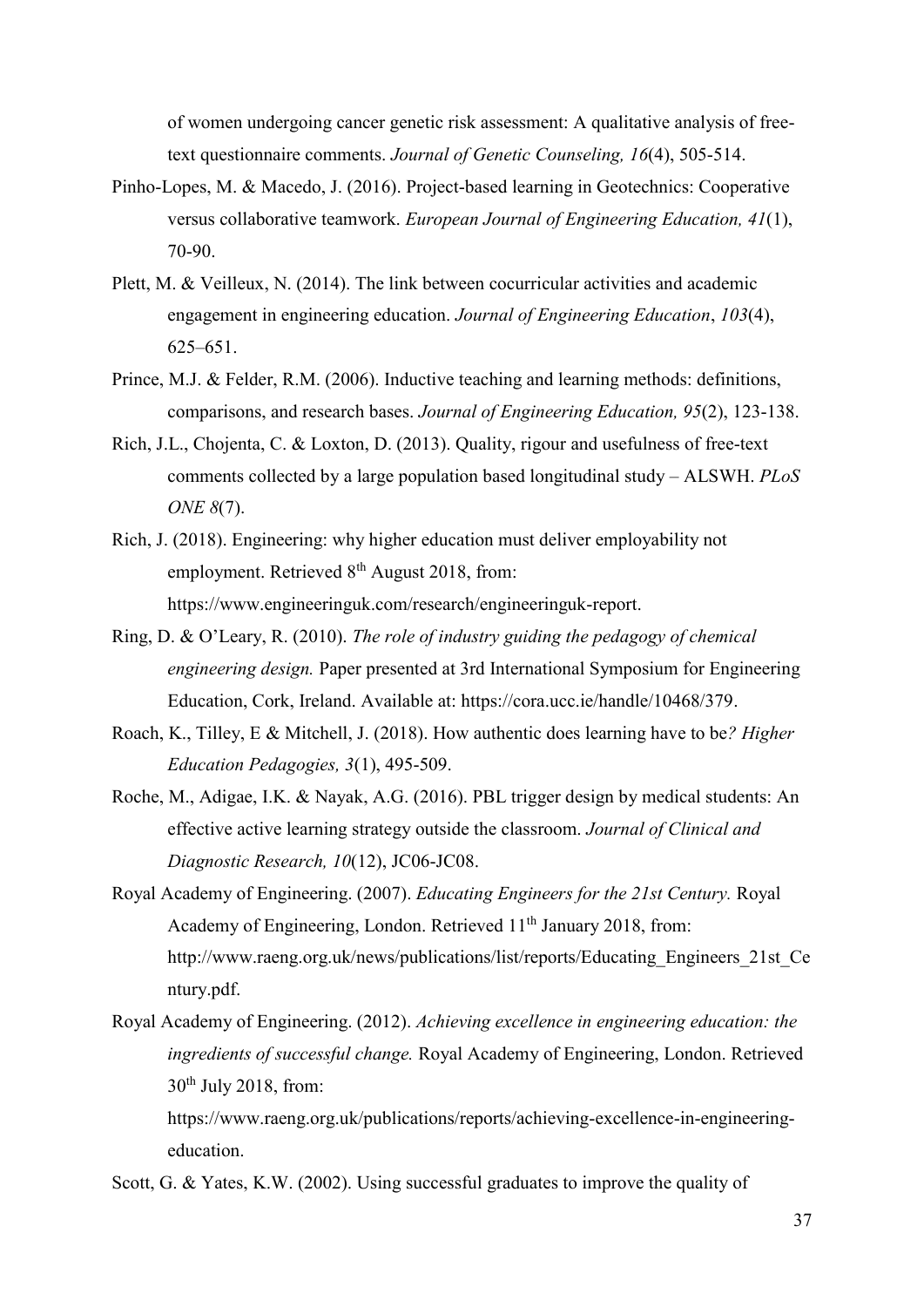undergraduate engineering programmes. *European Journal of Engineering Education, 27*(4), 363-378.

- Shen, S.T., Prior, S.D., White, A.S. & Karamanoglu, M. (2007). Using personality type differences to form engineering design teams. *Engineering Education, 2*(2), 54-66.
- Spinks, N., Silburn, N. & Birchall, D. (2006). *Educating Engineers for the 21st Century: The Industry View.* Royal Academy of Engineering, London. Retrieved 5<sup>th</sup> June 2018, from:

[http://www.raeng.org.uk/RAE/media/General/News/Documents/20060329-Henley-](http://www.raeng.org.uk/RAE/media/General/News/Documents/20060329-Henley-Report.pdf)[Report.pdf.](http://www.raeng.org.uk/RAE/media/General/News/Documents/20060329-Henley-Report.pdf)

- Stefani, L. (2017). Realizing the potential for creativity in teaching and learning. In L.S. Watts & P. Blessinger (eds.), *Creative Learning in Higher Education: International Perspectives and Approaches.* New York, NY: Routledge.
- Stein, S.J. (2004). Incorporating authentic learning experiences within a university course. *Studies in Higher Education, 29*(2), 239-258.
- Taraban, R., Definis, A., Brown, A.G., Anderson, E.E. & Sharma, M.P. (2007). A paradigm for assessing conceptual and procedural knowledge in engineering students. *Journal of Engineering Education, 96*(4), 335-345.
- Tennant, S., Murray, M., Forster, A., & Pilcher, N. (2015). Hunt the Shadow not the Substance: The rise of the career academic in construction education and some implications for teaching standards and student learning. *Teaching in Higher Education*, *20*(7), 723 -737.
- Tennant, S., Murray, M., Gilmour, B. & Brown, L. (2018). Industrial work placement in Higher Education: a study of civil engineering student engagement. *Industry & Higher Education, 32*(2), 108-118.
- Tomas, C. & Jessop, T. (2018). Struggling and juggling: a comparison of student assessment loads across research and teaching-intensive universities. *Assessment & Evaluation in Higher Education.* DOI: 10.1080/02602938.2018.1463355.
- Tosey, P. (2006). Interfering with the Interference: An emergent perspective on creativity in higher education, In: N. Jackson, M. Oliver, M. Shaw & J. Wisdom (eds.), *Developing Creativity in Higher Education: An imaginative curriculum.* Oxon: Routledge.
- University of Nottingham. (2018). *Current jobs*. University of Nottingham. Retrieved 30<sup>th</sup> July 2018, from:<https://www.nottingham.ac.uk/jobs/currentvacancies/index.aspx>
- Vesikivi, P., Lakkala, M., Holvikivi, J., & Muukkonen, H. (2018). Team teaching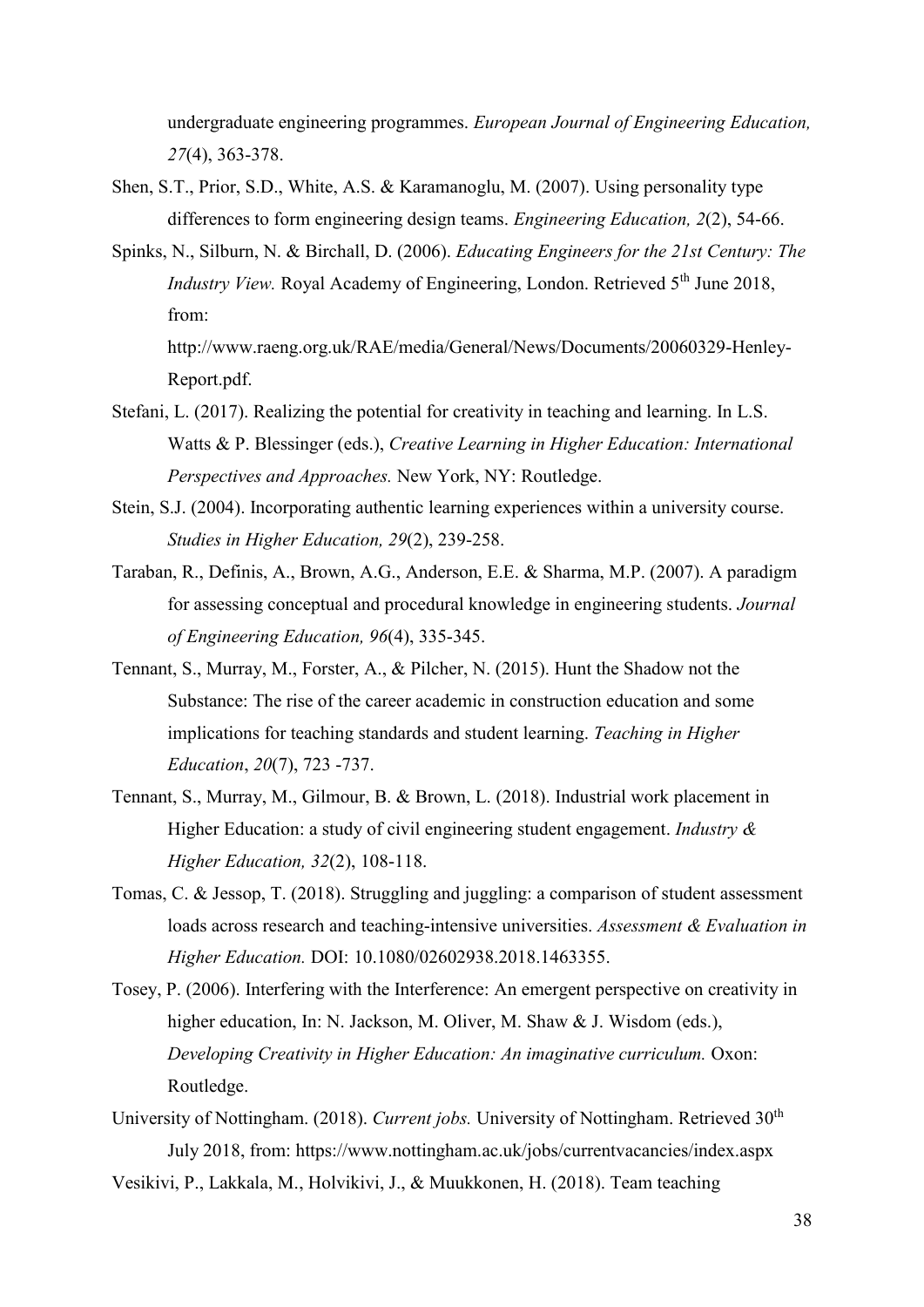implementation in engineering education: teacher perceptions and experiences. *European Journal of Engineering Education*, 1-16.

- Vygotsky, L. S. (1978). *Mind in society: The development of higher psychological processes*. Cambridge, MA: Harvard University Press.
- Wankat, P.C. & Oreovicz, F.S. (2015). *Teaching Engineering* (2nd Edition). West Lafayett, IN: Purdue University Press.
- Wankel, L.A & Wankel, C. (2016). An overview of Integrating Curricular and Co-Curricular Endeavours to Enhance Student Outcomes. In C. Wankel & L.A. Wankel (eds.), *Integrating Curricular and Co-Curricular Endeavors to Enhance Student Outcomes.* Bingley: Emerald Group Publishing Limited.
- Warnock, J.N. & Mohammadi-Aragh, M.J. (2016). Case study: Use of problem-based learning to develop students' technical and professional skills. *European Journal of Engineering Education, 41*(2), 142-153.

Watts, A. (2006) *Career Development learning and Employability.* Higher Education Academy.https://www.heacademy.ac.uk/system/files/esect\_career\_development\_learn ing and employability.pdf.

- Wenger, E. (1998). *Communities of practice: Learning, meaning, and identity*, Cambridge: Cambridge University Press.
- Wiggins, S. & Burns, V. (2009). Research methods in practice: The development of problembased learning materials for teaching qualitative research methods to undergraduate students. *Psychology Learning and Teaching, 8*(1), 29-33.
- Williams, A. (2005). Guest Editorial, Industry Engagement in the Built Environment, *CEBE Transactions, 2*(1), 1-5.
- Wilson, D., Jones, D., Kim, M. J., Allendoerfer, C., Bates, R., Crawford, J., . . . Veilleux, N. (2014). The link between cocurricular activities and academic engagement in engineering education. *Journal of Engineering Education*, *103*(4), 625-651.
- Winne, P.H. & Jamieson-Noel, D. (2002). Exploring students calibration of self reports about study tactics and achievement. *Contemporary Educational Psychology, 27,* 551- 572.
- Yew, E.H.J. & Schmidt, H.G. (2009). Evidence for constructive, self-regulatory, and collaborative processes in problem-based learning. *Advances in Health Sciences Education: Theory and Practice, 14*, 251-273.

Yildirim, T.P., Shuman, L. & Besterfield-Sacre, M. (2010). Model-eliciting activities: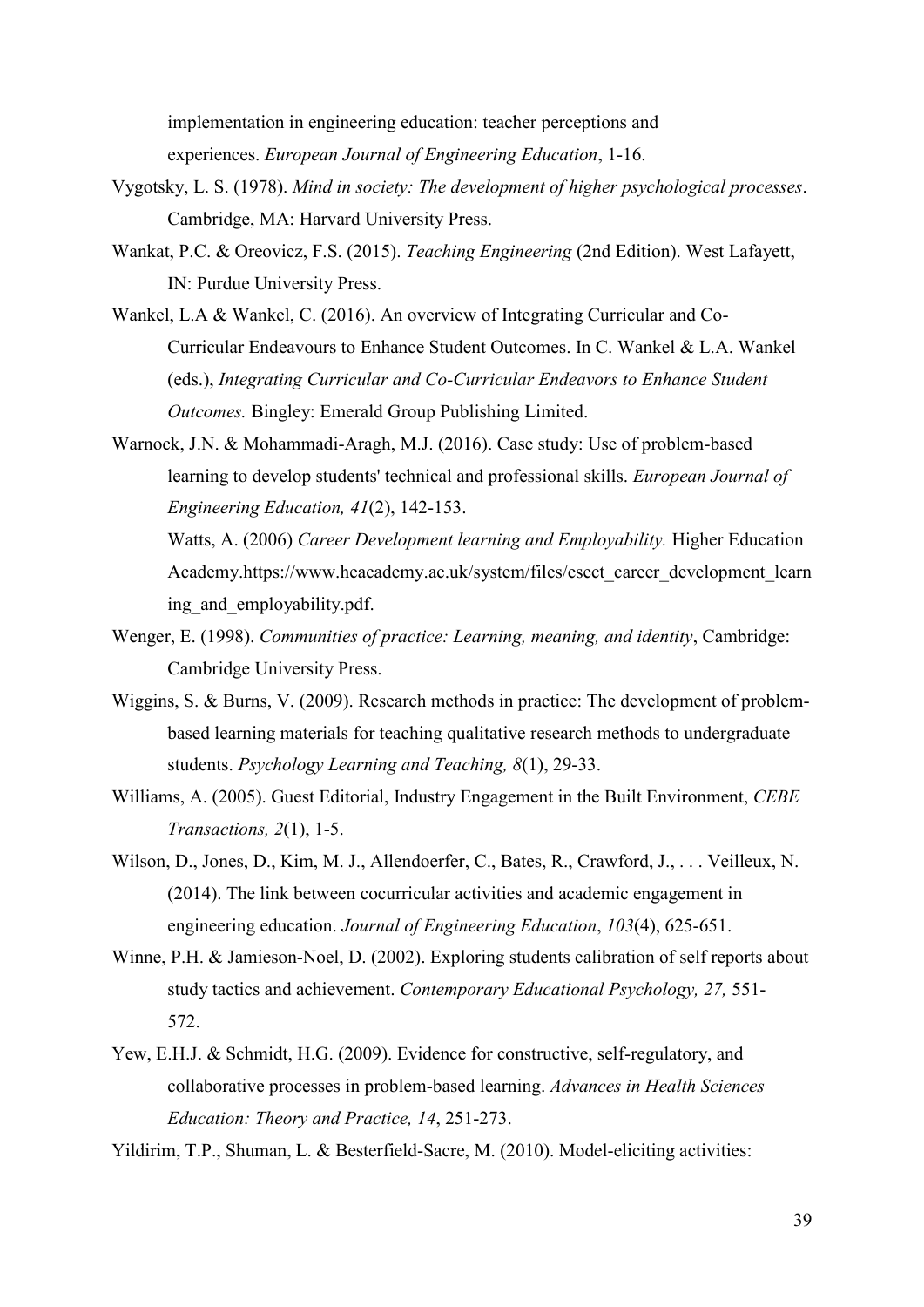Assessing engineering student problem solving and skill integration processes. *International Journal of Engineering Education, 26*(4), 831–84